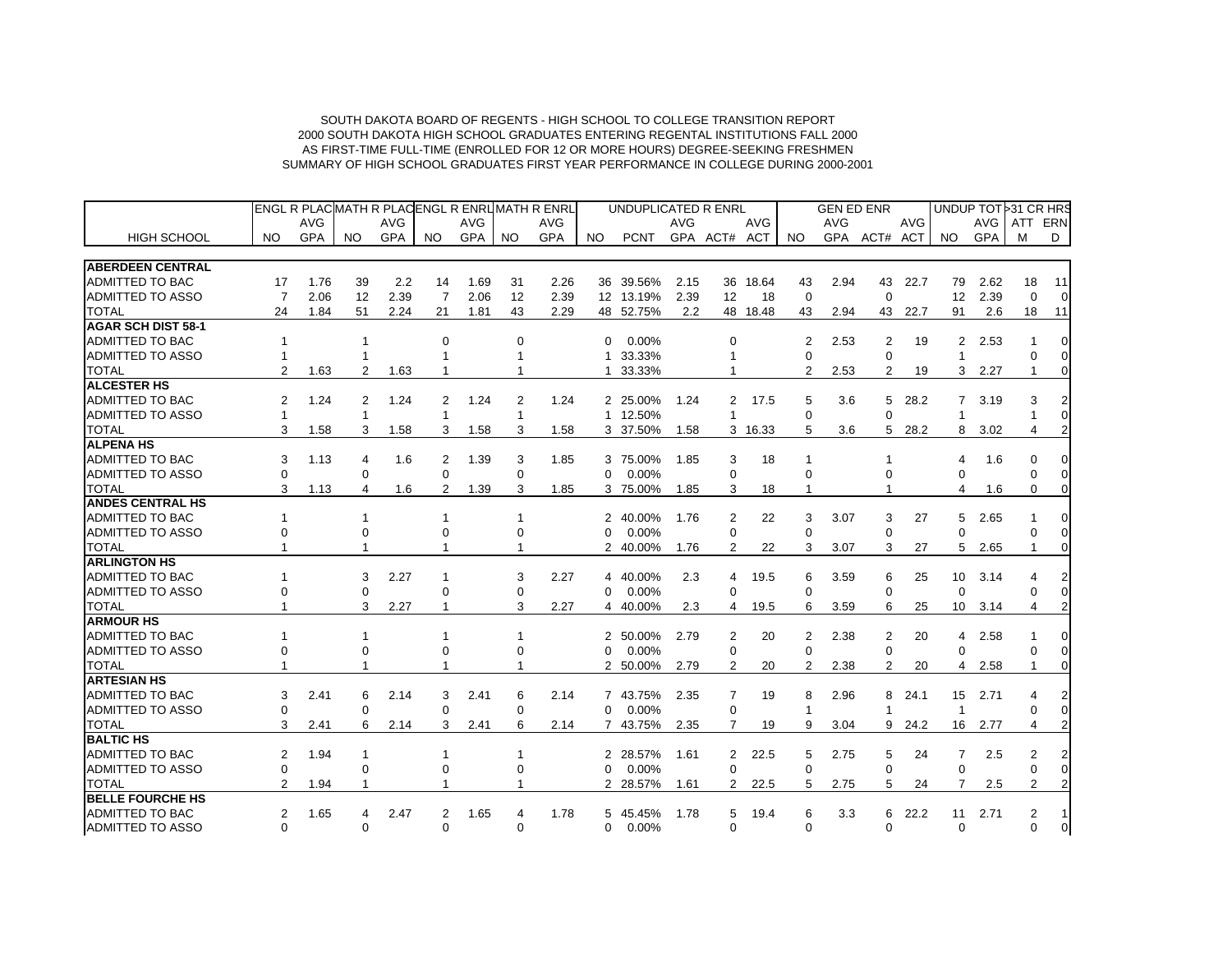|                          |                |            |                |            |          |            |          | ENGL R PLACMATH R PLACENGL R ENRUMATH R ENRL |          | UNDUPLICATED R ENRL |            |                |          |                | <b>GEN ED ENR</b> |                |            |                | UNDUP TOT 31 CR HRS |                |                |
|--------------------------|----------------|------------|----------------|------------|----------|------------|----------|----------------------------------------------|----------|---------------------|------------|----------------|----------|----------------|-------------------|----------------|------------|----------------|---------------------|----------------|----------------|
|                          |                | AVG        |                | <b>AVG</b> |          | <b>AVG</b> |          | <b>AVG</b>                                   |          |                     | <b>AVG</b> |                | AVG      |                | AVG               |                | <b>AVG</b> |                | AVG                 | ATT            | ERN            |
| <b>HIGH SCHOOL</b>       | NO.            | <b>GPA</b> | NO.            | <b>GPA</b> | NO.      | GPA        | NO.      | <b>GPA</b>                                   | NO.      | <b>PCNT</b>         |            | GPA ACT# ACT   |          | NO.            | GPA               | ACT# ACT       |            | NO.            | <b>GPA</b>          | M              | D              |
| <b>TOTAL</b>             | 2              | 1.65       | 4              | 2.47       | 2        | 1.65       | 4        | 1.78                                         |          | 5 45.45%            | 1.78       | 5              | 19.4     | 6              | 3.3               |                | 6 22.2     | 11             | 2.71                | 2              | $\overline{1}$ |
| <b>BENNETT COUNTY HS</b> |                |            |                |            |          |            |          |                                              |          |                     |            |                |          |                |                   |                |            |                |                     |                |                |
| <b>ADMITTED TO BAC</b>   | 2              | 0.1        | 4              | 0.61       | 2        | 0.1        | 4        | 0.61                                         |          | 4 50.00%            | 0.61       |                | 4 18.25  | 4              | 3.13              | 4              | 28         | 8              | 2.21                |                |                |
| <b>ADMITTED TO ASSO</b>  | 0              |            | $\Omega$       |            | 0        |            | 0        |                                              | $\Omega$ | 0.00%               |            | $\Omega$       |          | $\Omega$       |                   | $\Omega$       |            | $\Omega$       |                     | $\Omega$       |                |
| <b>TOTAL</b>             |                | 0.1        | 4              | 0.61       | 2        | 0.1        | 4        | 0.61                                         | 4        | 50.00%              | 0.61       |                | 4 18.25  | 4              | 3.13              | 4              | 28         | 8              | 2.21                | -1             |                |
| <b>BERESFORD HS</b>      |                |            |                |            |          |            |          |                                              |          |                     |            |                |          |                |                   |                |            |                |                     |                |                |
| ADMITTED TO BAC          |                |            | 8              | 2.49       | $\Omega$ |            | 6        | 2.47                                         | 6        | 33.33%              | 2.47       |                | 6 20.83  | 11             | 2.79              | 11             | 22.5       | 17             | 2.7                 | 7              | 5              |
| <b>ADMITTED TO ASSO</b>  |                |            | 1              |            |          |            | 1        |                                              |          | 5.56%               |            | 1              |          | $\mathbf 0$    |                   | $\mathbf 0$    |            | $\overline{1}$ |                     | O              | $\Omega$       |
| <b>TOTAL</b>             | 2              | 1.93       | 9              | 2.41       |          |            | 7        | 2.36                                         | 7        | 38.89%              | 2.36       |                | 7 20.14  | 11             | 2.79              | 11             | 22.5       | 18             | 2.65                | 7              | 5              |
| <b>BISON HS</b>          |                |            |                |            |          |            |          |                                              |          |                     |            |                |          |                |                   |                |            |                |                     |                |                |
| ADMITTED TO BAC          | $\Omega$       |            |                |            | 0        |            |          |                                              |          | 1 16.67%            |            |                |          | 5              | 3.4               | 5              | 24.2       | 6              | 3.39                | 2              |                |
| <b>ADMITTED TO ASSO</b>  | $\Omega$       |            | 0              |            | 0        |            | 0        |                                              | $\Omega$ | 0.00%               |            | 0              |          | 0              |                   | $\Omega$       |            | $\Omega$       |                     | $\Omega$       | $\Omega$       |
| <b>TOTAL</b>             | ∩              |            |                |            | $\Omega$ |            |          |                                              |          | 16.67%              |            |                |          | 5              | 3.4               | 5              | 24.2       | 6              | 3.39                | 2              |                |
| <b>BON HOMME HS</b>      |                |            |                |            |          |            |          |                                              |          |                     |            |                |          |                |                   |                |            |                |                     |                |                |
| ADMITTED TO BAC          | 2              | 2.69       | 3              | 2.45       | 2        | 2.69       | 3        | 2.45                                         | 5        | 27.78%              | 2.56       | 5              | 19.2     | 13             | 2.83              | 13             | 24.3       | 18             | 2.77                | 12             | 10             |
| <b>ADMITTED TO ASSO</b>  | 0              |            | 0              |            | 0        |            | 0        |                                              | 0        | 0.00%               |            | $\mathbf 0$    |          | $\mathbf 0$    |                   | $\mathbf 0$    |            | $\mathbf 0$    |                     | $\mathbf 0$    | $\Omega$       |
| <b>TOTAL</b>             | $\overline{2}$ | 2.69       | 3              | 2.45       | 2        | 2.69       | 3        | 2.45                                         |          | 5 27.78%            | 2.56       | 5              | 19.2     | 13             | 2.83              | 13             | 24.3       | 18             | 2.77                | 12             | 10             |
| <b>BONESTEEL HS</b>      |                |            |                |            |          |            |          |                                              |          |                     |            |                |          |                |                   |                |            |                |                     |                |                |
| <b>ADMITTED TO BAC</b>   |                |            | $\Omega$       |            |          |            | 0        |                                              | 1        | 33.33%              |            | 1              |          | $\overline{2}$ | 3.09              | $\overline{2}$ | 25         | 3              | 2.91                | 3              |                |
| <b>ADMITTED TO ASSO</b>  | 0              |            | 0              |            | 0        |            | 0        |                                              | 0        | 0.00%               |            | $\Omega$       |          | $\mathbf 0$    |                   | $\mathbf 0$    |            | 0              |                     | $\Omega$       | $\mathbf 0$    |
| <b>TOTAL</b>             |                |            | $\Omega$       |            |          |            | 0        |                                              | 1        | 33.33%              |            | 1              |          | 2              | 3.09              | $\overline{2}$ | 25         | 3              | 2.91                | 3              | 2              |
| <b>BOWDLE HS</b>         |                |            |                |            |          |            |          |                                              |          |                     |            |                |          |                |                   |                |            |                |                     |                |                |
| <b>ADMITTED TO BAC</b>   | $\Omega$       |            | 2              | 2.43       | 0        |            |          |                                              | 1        | 25.00%              |            |                |          | 3              | 3.1               | 3              | 24.3       | 4              | 2.89                | $\overline{2}$ |                |
| <b>ADMITTED TO ASSO</b>  | $\Omega$       |            | $\mathbf 0$    |            | 0        |            | $\Omega$ |                                              | $\Omega$ | 0.00%               |            | 0              |          | $\mathbf 0$    |                   | $\Omega$       |            | $\Omega$       |                     | $\mathbf 0$    | $\Omega$       |
| <b>TOTAL</b>             | $\Omega$       |            | 2              | 2.43       | 0        |            | 1        |                                              | 1        | 25.00%              |            | 1              |          | 3              | 3.1               | 3              | 24.3       | 4              | 2.89                | 2              |                |
| <b>BRANDON VALLEY HS</b> |                |            |                |            |          |            |          |                                              |          |                     |            |                |          |                |                   |                |            |                |                     |                |                |
| <b>ADMITTED TO BAC</b>   | 6              | 2.11       | 5              | 2.3        | 5        | 2.15       | 6        | 2.19                                         |          | 10 19.23%           | 2.22       | 10             | 20       | 39             | 2.66              | 39             | 24.2       | 49             | 2.58                | 20             | 13             |
| <b>ADMITTED TO ASSO</b>  | $\overline{2}$ | 2.36       | $\overline{2}$ | 2.36       | 2        | 2.36       | 2        | 2.36                                         | 2        | 3.85%               | 2.36       | $\overline{2}$ | 17.5     | $\mathbf{1}$   |                   | -1             |            | 3              | 1.9                 | $\overline{1}$ | $\Omega$       |
| <b>TOTAL</b>             | 8              | 2.17       | 7              | 2.31       | 7        | 2.2        | 8        | 2.23                                         |          | 12 23.08%           | 2.24       |                | 12 19.58 | 40             | 2.63              | 40             | 24.1       | 52             | 2.55                | 21             | 13             |
| <b>BRIDGEWATER HS</b>    |                |            |                |            |          |            |          |                                              |          |                     |            |                |          |                |                   |                |            |                |                     |                |                |
| ADMITTED TO BAC          | 0              |            | $\Omega$       |            | 0        |            | 0        |                                              | $\Omega$ | 0.00%               |            | 0              |          | 5              | 3.46              | 5              | 25.6       | 5              | 3.46                | 4              | 3              |
| <b>ADMITTED TO ASSO</b>  | $\Omega$       |            | 0              |            | 0        |            | 0        |                                              | $\Omega$ | 0.00%               |            | $\Omega$       |          | $\Omega$       |                   | $\Omega$       |            | $\Omega$       |                     | $\Omega$       | $\mathbf 0$    |
| <b>TOTAL</b>             | $\Omega$       |            | 0              |            | 0        |            | 0        |                                              | 0        | 0.00%               |            | 0              |          | 5              | 3.46              | 5              | 25.6       | 5              | 3.46                | 4              | 3              |
| <b>BRITTON HS</b>        |                |            |                |            |          |            |          |                                              |          |                     |            |                |          |                |                   |                |            |                |                     |                |                |
| ADMITTED TO BAC          | $\Omega$       |            | 2              | 2.67       | 0        |            | 2        | 2.67                                         |          | 2 28.57%            | 2.67       | 2              | 18       | 5              | 2.84              | 5              | 24         | 7              | 2.8                 | 4              |                |
| <b>ADMITTED TO ASSO</b>  | $\mathbf 0$    |            | $\Omega$       |            | $\Omega$ |            | 0        |                                              | $\Omega$ | 0.00%               |            | $\Omega$       |          | $\Omega$       |                   | $\Omega$       |            | $\Omega$       |                     | 0              | $\mathbf 0$    |
| <b>TOTAL</b>             | 0              |            | 2              | 2.67       | 0        |            | 2        | 2.67                                         |          | 2 28.57%            | 2.67       | 2              | 18       | 5              | 2.84              | 5              | 24         | 7              | 2.8                 | 4              |                |
| <b>BROOKINGS HS</b>      |                |            |                |            |          |            |          |                                              |          |                     |            |                |          |                |                   |                |            |                |                     |                |                |
| <b>ADMITTED TO BAC</b>   | 9              | 2.24       | 15             | 2.46       | 6        | 2.22       | 15       | 2.46                                         |          | 18 27.27%           | 2.45       |                | 18 19.89 | 47             | 3.06              |                | 47 23.3    | 65             | 2.92                | 19             | 13             |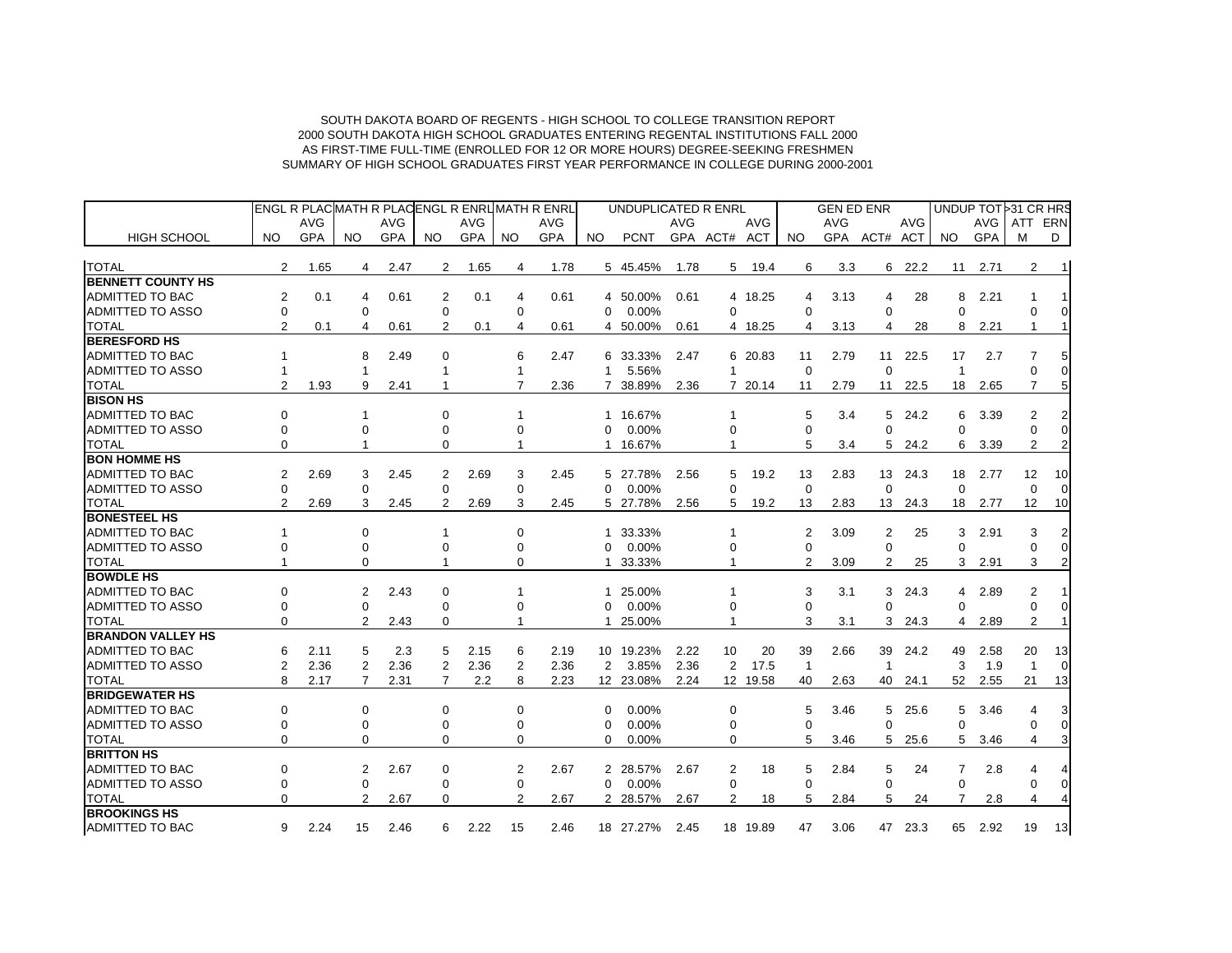|                         |                |            |                |            |                |            |                | <b>ENGL R PLACMATH R PLACENGL R ENRUMATH R ENRL</b> |              | UNDUPLICATED R ENRL |            |                |            |              | <b>GEN ED ENR</b> |              |         |                 |            | UNDUP TOT 31 CR HRS |                |
|-------------------------|----------------|------------|----------------|------------|----------------|------------|----------------|-----------------------------------------------------|--------------|---------------------|------------|----------------|------------|--------------|-------------------|--------------|---------|-----------------|------------|---------------------|----------------|
|                         |                | <b>AVG</b> |                | <b>AVG</b> |                | <b>AVG</b> |                | AVG                                                 |              |                     | <b>AVG</b> |                | <b>AVG</b> |              | <b>AVG</b>        |              | AVG     |                 | AVG        | ATT ERN             |                |
| <b>HIGH SCHOOL</b>      | NO.            | <b>GPA</b> | NO.            | <b>GPA</b> | NO.            | <b>GPA</b> | NO.            | <b>GPA</b>                                          | NO.          | <b>PCNT</b>         |            | GPA ACT# ACT   |            | NO.          |                   | GPA ACT# ACT |         | NO.             | <b>GPA</b> | M                   | D              |
|                         |                |            |                |            |                |            |                |                                                     |              |                     |            |                |            |              |                   |              |         |                 |            |                     |                |
| <b>ADMITTED TO ASSO</b> | $\mathbf{1}$   |            | $\mathbf 0$    |            |                |            | 0              |                                                     | $\mathbf{1}$ | 1.52%               |            | -1             |            | $\mathbf 0$  |                   | $\mathbf 0$  |         | $\mathbf{1}$    |            | 0                   | $\overline{0}$ |
| <b>TOTAL</b>            | 10             | 2.2        | 15             | 2.46       | 7              | 2.16       | 15             | 2.46                                                |              | 19 28.79%           | 2.41       |                | 19 19.74   | 47           | 3.06              |              | 47 23.3 | 66              | 2.91       | 19                  | 13             |
| <b>BURKE HS</b>         |                |            |                |            |                |            |                |                                                     |              |                     |            |                |            |              |                   |              |         |                 |            |                     |                |
| <b>ADMITTED TO BAC</b>  | 2              | 2.09       | 3              | 2.65       | 2              | 2.09       | 3              | 2.65                                                |              | 4 44.44%            | 2.64       | 4              | 18.5       | 5            | 3.43              | 5            | 25.6    | 9               | 3.1        | 3                   |                |
| <b>ADMITTED TO ASSO</b> | $\Omega$       |            | $\Omega$       |            | $\Omega$       |            | $\Omega$       |                                                     | $\Omega$     | 0.00%               |            | $\Omega$       |            | $\Omega$     |                   | $\Omega$     |         | $\Omega$        |            | $\Omega$            |                |
| <b>TOTAL</b>            | $\overline{2}$ | 2.09       | 3              | 2.65       | 2              | 2.09       | 3              | 2.65                                                |              | 4 44.44%            | 2.64       | 4              | 18.5       | 5            | 3.43              | 5            | 25.6    | 9               | 3.1        | 3                   |                |
| <b>CANISTOTA HS</b>     |                |            |                |            |                |            |                |                                                     |              |                     |            |                |            |              |                   |              |         |                 |            |                     |                |
| <b>ADMITTED TO BAC</b>  | 1              |            | 1              |            | -1             |            | 3              | 1.72                                                |              | 3 33.33%            | 1.72       |                | 3 22.67    | 5            | 2.65              | 5            | 22      | 8               | 2.34       | $\overline{2}$      |                |
| ADMITTED TO ASSO        | $\Omega$       |            | $\Omega$       |            | 0              |            | $\Omega$       |                                                     | $\Omega$     | 0.00%               |            | $\Omega$       |            | $\mathbf{1}$ |                   |              |         | $\mathbf{1}$    |            |                     |                |
| <b>TOTAL</b>            |                |            |                |            |                |            | 3              | 1.72                                                |              | 3 33.33%            | 1.72       |                | 3 22.67    | 6            | 2.53              |              | 6 21.2  | 9               | 2.3        | 3                   |                |
| <b>CANTON HS</b>        |                |            |                |            |                |            |                |                                                     |              |                     |            |                |            |              |                   |              |         |                 |            |                     |                |
| <b>ADMITTED TO BAC</b>  | 3              | 2.87       | 4              | 3.11       | -1             |            | 4              | 3.11                                                |              | 4 57.14%            | 3.11       |                | 4 17.75    | 3            | 2.77              |              | 3, 23.7 | $7^{\circ}$     | 2.96       |                     |                |
| <b>ADMITTED TO ASSO</b> | $\Omega$       |            | $\Omega$       |            | 0              |            | $\Omega$       |                                                     | $\Omega$     | 0.00%               |            | $\Omega$       |            | $\Omega$     |                   | $\Omega$     |         | $\Omega$        |            | 0                   |                |
| <b>TOTAL</b>            | 3              | 2.87       | 4              | 3.11       | -1             |            | 4              | 3.11                                                |              | 4 57.14%            | 3.11       |                | 4 17.75    | 3            | 2.77              |              | 3 23.7  | $7^{\circ}$     | 2.96       |                     |                |
| <b>CASTLEWOOD HS</b>    |                |            |                |            |                |            |                |                                                     |              |                     |            |                |            |              |                   |              |         |                 |            |                     |                |
| <b>ADMITTED TO BAC</b>  |                |            | 4              | 2.67       | $\mathbf 1$    |            | $\overline{2}$ | 2.5                                                 |              | 3 37.50%            | 2.09       |                | 3 21.67    | 5            | 3.22              | 5            | 22      | 8               | 2.9        | 5                   |                |
| <b>ADMITTED TO ASSO</b> | $\Omega$       |            | $\Omega$       |            | 0              |            | 0              |                                                     | $\Omega$     | 0.00%               |            | $\Omega$       |            | $\Omega$     |                   | $\mathbf 0$  |         | $\Omega$        |            | $\Omega$            |                |
| <b>TOTAL</b>            |                |            | 4              | 2.67       | 1              |            | $\overline{2}$ | 2.5                                                 |              | 3 37.50%            | 2.09       |                | 3 21.67    | 5            | 3.22              | 5            | 22      | 8               | 2.9        | 5                   |                |
| <b>CENTERVILLE HS</b>   |                |            |                |            |                |            |                |                                                     |              |                     |            |                |            |              |                   |              |         |                 |            |                     |                |
| <b>ADMITTED TO BAC</b>  | 4              | 2.21       | 2              | 1.91       | -1             |            | 4              | 2.12                                                |              | 4 40.00%            | 2.12       | 4              | 19         | 6            | 2.45              | 6            | 23.8    | 10 <sup>1</sup> | 2.32       | $\overline{2}$      |                |
| ADMITTED TO ASSO        | $\Omega$       |            | 0              |            | 0              |            | $\Omega$       |                                                     | $\Omega$     | 0.00%               |            | 0              |            | $\Omega$     |                   | $\Omega$     |         | $\Omega$        |            | $\Omega$            |                |
| <b>TOTAL</b>            | 4              | 2.21       | 2              | 1.91       |                |            | 4              | 2.12                                                |              | 4 40.00%            | 2.12       | 4              | 19         | 6            | 2.45              | 6            | 23.8    | 10 <sup>°</sup> | 2.32       | $\overline{2}$      |                |
| <b>CHAMBERLAIN HS</b>   |                |            |                |            |                |            |                |                                                     |              |                     |            |                |            |              |                   |              |         |                 |            |                     |                |
| <b>ADMITTED TO BAC</b>  | 6              | 2.74       | 5              | 2.26       | $\overline{7}$ | 2.65       | 4              | 2.33                                                |              | 7 33.33%            | 2.65       |                | 7 18.57    | 14           | 2.35              | 14           | 22.7    | 21              | 2.43       | 6                   |                |
| <b>ADMITTED TO ASSO</b> | $\Omega$       |            | $\Omega$       |            | $\Omega$       |            | $\Omega$       |                                                     | $\Omega$     | 0.00%               |            | $\Omega$       |            | $\Omega$     |                   | $\Omega$     |         | $\Omega$        |            | $\Omega$            |                |
| <b>TOTAL</b>            | 6              | 2.74       | 5              | 2.26       | $\overline{7}$ | 2.65       | 4              | 2.33                                                |              | 7 33.33%            | 2.65       |                | 7 18.57    | 14           | 2.35              |              | 14 22.7 | 21              | 2.43       | 6                   |                |
| <b>CHESTER AREA SCH</b> |                |            |                |            |                |            |                |                                                     |              |                     |            |                |            |              |                   |              |         |                 |            |                     |                |
| <b>ADMITTED TO BAC</b>  | 1              |            | $\mathbf{1}$   |            | $\mathbf 0$    |            | 1              |                                                     | $\mathbf{1}$ | 14.29%              |            | $\overline{1}$ |            | 6            | 3.09              | 6            | 23.7    | $7^{\circ}$     | 2.97       | 5                   |                |
| <b>ADMITTED TO ASSO</b> |                |            | $\Omega$       |            | 0              |            | $\Omega$       |                                                     | $\Omega$     | 0.00%               |            | $\Omega$       |            | $\Omega$     |                   | $\Omega$     |         | $\Omega$        |            | U                   |                |
| <b>TOTAL</b>            |                |            |                |            | 0              |            |                |                                                     | $\mathbf{1}$ | 14.29%              |            |                |            | 6            | 3.09              | 6            | 23.7    | $7^{\circ}$     | 2.97       | 5                   |                |
| <b>CHEYENNE E B HS</b>  |                |            |                |            |                |            |                |                                                     |              |                     |            |                |            |              |                   |              |         |                 |            |                     |                |
| <b>ADMITTED TO BAC</b>  | 1              |            | 1              |            | -1             |            | 1              |                                                     | 1            | 25.00%              |            |                |            | 2            | 2.68              | 2            | 26      | 3               | 2.17       | 0                   |                |
| <b>ADMITTED TO ASSO</b> | $\Omega$       |            | $\Omega$       |            | 0              |            | $\Omega$       |                                                     | $\Omega$     | 0.00%               |            | $\Omega$       |            |              |                   |              |         |                 |            | $\Omega$            |                |
| <b>TOTAL</b>            |                |            |                |            | 1              |            | 1              |                                                     | $\mathbf{1}$ | 25.00%              |            | 1              |            | 3            | 3.15              |              | 3 25.3  | 4               | 2.75       | 0                   |                |
| <b>CLARK HS</b>         |                |            |                |            |                |            |                |                                                     |              |                     |            |                |            |              |                   |              |         |                 |            |                     |                |
| <b>ADMITTED TO BAC</b>  | $\Omega$       |            | 2              | 2.93       | $\mathbf 0$    |            | 3              | 3.14                                                |              | 3 21.43%            | 3.14       |                | 3 21.33    | 10           | 3.01              |              | 10 24.6 | 13              | 3.03       | 10                  |                |
| ADMITTED TO ASSO        |                |            | $\Omega$       |            | 1              |            | 0              |                                                     | $\mathbf 1$  | 7.14%               |            | 1              |            | $\Omega$     |                   | $\Omega$     |         | $\mathbf{1}$    |            | $\Omega$            |                |
| <b>TOTAL</b>            |                |            | $\overline{2}$ | 2.93       |                |            | 3              | 3.14                                                |              | 4 28.57%            | 3.1        | 4              | 21.5       | 10           | 3.01              | 10           | 24.6    | 14              | 3.02       | 10                  |                |
| <b>COLMAN-EGAN HS</b>   |                |            |                |            |                |            |                |                                                     |              |                     |            |                |            |              |                   |              |         |                 |            |                     |                |
|                         |                |            |                |            |                |            |                |                                                     |              |                     |            |                |            |              |                   |              |         |                 |            |                     |                |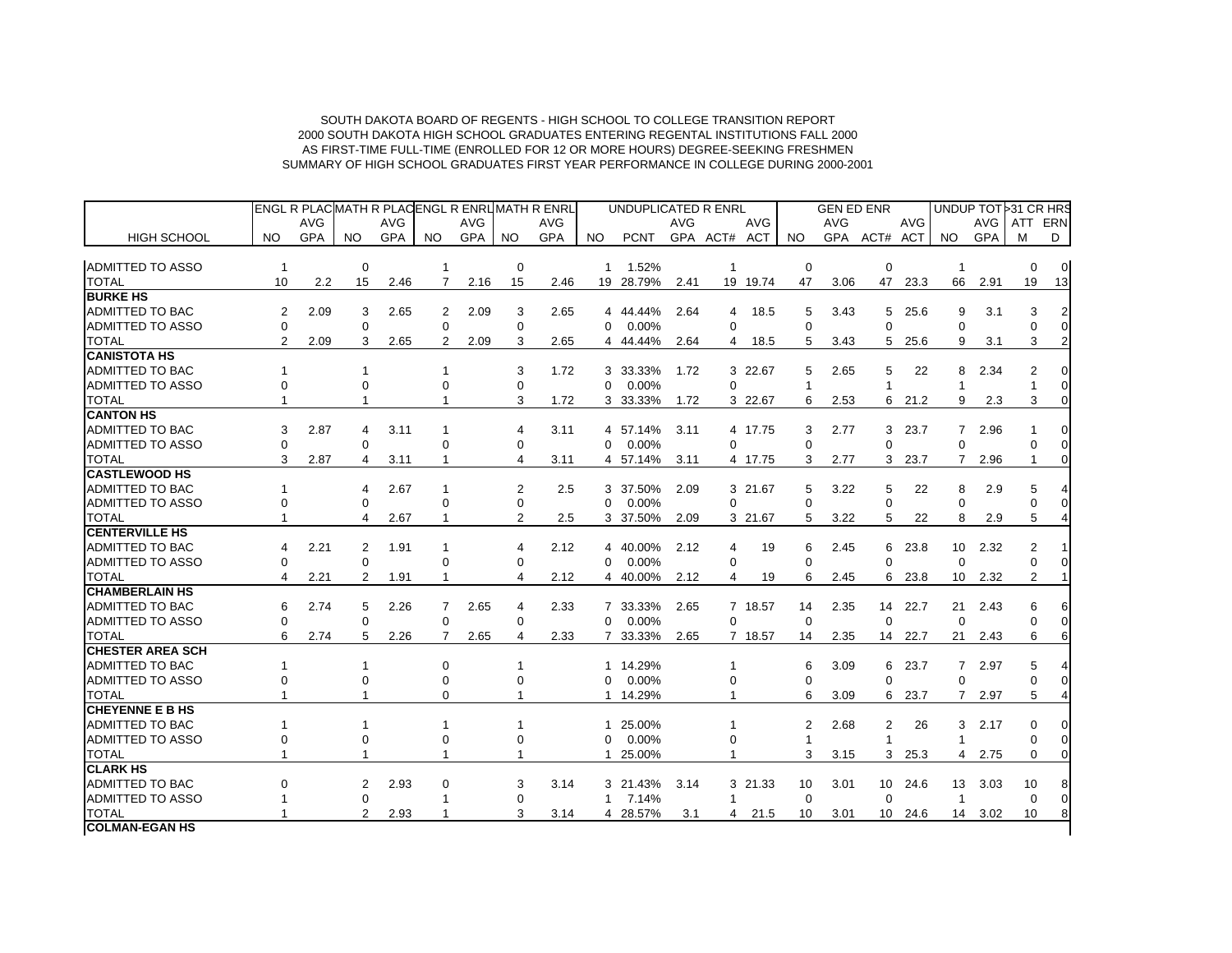|                         |                |      |                |            |             | ENGL R PLACIMATH R PLACIENGL R ENRLIMATH R ENRL |                |            |                | UNDUPLICATED R ENRL |            |                |      |                       | <b>GEN ED ENR</b> |                |            |                 |            | UNDUP TOT 31 CR HRS |                |
|-------------------------|----------------|------|----------------|------------|-------------|-------------------------------------------------|----------------|------------|----------------|---------------------|------------|----------------|------|-----------------------|-------------------|----------------|------------|-----------------|------------|---------------------|----------------|
|                         |                | AVG  |                | <b>AVG</b> |             | <b>AVG</b>                                      |                | <b>AVG</b> |                |                     | <b>AVG</b> | <b>AVG</b>     |      |                       | <b>AVG</b>        |                | <b>AVG</b> |                 | <b>AVG</b> | <b>ATT</b>          | ERN            |
| <b>HIGH SCHOOL</b>      | NO.            | GPA  | NO.            | GPA        | NO.         | GPA                                             | <b>NO</b>      | <b>GPA</b> | NO.            | <b>PCNT</b>         |            | GPA ACT# ACT   |      | NO                    |                   | GPA ACT# ACT   |            | NO.             | GPA        | м                   | D              |
| <b>ADMITTED TO BAC</b>  |                |      | 0              |            |             |                                                 | $\mathbf 0$    |            | 1              | 20.00%              |            |                |      | 3                     | 2.55              | 3              | 22.3       | 4               | 2.61       |                     | 1              |
| <b>ADMITTED TO ASSO</b> | $\Omega$       |      | $\Omega$       |            | 0           |                                                 | 0              |            | $\Omega$       | 0.00%               |            | 0              |      | $\overline{1}$        |                   | -1             |            | $\overline{1}$  |            | $\Omega$            | $\overline{0}$ |
| <b>TOTAL</b>            |                |      | 0              |            |             |                                                 | 0              |            |                | 20.00%              |            |                |      | 4                     | 2.27              |                | 4 21.3     | 5               | 2.39       | 1                   | $\mathbf{1}$   |
| <b>COLOME HS</b>        |                |      |                |            |             |                                                 |                |            |                |                     |            |                |      |                       |                   |                |            |                 |            |                     |                |
| <b>ADMITTED TO BAC</b>  | ŋ              |      |                |            | ŋ           |                                                 | 0              |            | $\Omega$       | $0.00\%$            |            | 0              |      | $\boldsymbol{\Delta}$ | 2.86              | 4              | 25         | 4               | 2.86       | $\overline{2}$      | 2              |
| <b>ADMITTED TO ASSO</b> | $\Omega$       |      | $\Omega$       |            | $\Omega$    |                                                 | $\Omega$       |            | $\Omega$       | $0.00\%$            |            | 0              |      | $\Omega$              |                   | $\Omega$       |            | $\Omega$        |            | $\Omega$            | $\overline{0}$ |
| <b>TOTAL</b>            | $\Omega$       |      |                |            | $\Omega$    |                                                 | $\Omega$       |            | $\Omega$       | 0.00%               |            | 0              |      | $\overline{4}$        | 2.86              | 4              | 25         | 4               | 2.86       | 2                   | 2              |
| <b>CORSICA HS</b>       |                |      |                |            |             |                                                 |                |            |                |                     |            |                |      |                       |                   |                |            |                 |            |                     |                |
| ADMITTED TO BAC         | $\Omega$       |      | 3              | 3.11       | $\Omega$    |                                                 | 3              | 3.11       | 3              | 30.00%              | 3.11       | 3 20.33        |      | 7                     | 3.52              | $\overline{7}$ | 24.4       | 10              | 3.41       | 8                   | 5              |
| <b>ADMITTED TO ASSO</b> | $\Omega$       |      | 0              |            | $\mathbf 0$ |                                                 | 0              |            | $\Omega$       | 0.00%               |            | 0              |      | $\mathbf 0$           |                   | $\Omega$       |            | $\Omega$        |            |                     | 0              |
| <b>TOTAL</b>            | $\Omega$       |      | 3              | 3.11       | $\Omega$    |                                                 | 3              | 3.11       | 3              | 30.00%              | 3.11       | 3 20.33        |      | 7                     | 3.52              | $7^{\circ}$    | 24.4       | 10              | 3.41       | 8                   | 5              |
| <b>CRESBARD HS</b>      |                |      |                |            |             |                                                 |                |            |                |                     |            |                |      |                       |                   |                |            |                 |            |                     |                |
| <b>ADMITTED TO BAC</b>  | $\Omega$       |      | 1              |            | 0           |                                                 | 2              | 3.31       | 2              | 28.57%              | 3.31       | 2              | 22.5 | 5                     | 3.11              | 5              | 23         | $\overline{7}$  | 3.16       | 2                   |                |
| <b>ADMITTED TO ASSO</b> | $\Omega$       |      | 0              |            | 0           |                                                 | $\Omega$       |            | $\Omega$       | 0.00%               |            | 0              |      | $\Omega$              |                   | $\Omega$       |            | $\Omega$        |            | $\Omega$            | 0              |
| <b>TOTAL</b>            | $\Omega$       |      | 1              |            | 0           |                                                 | $\overline{2}$ | 3.31       |                | 2 28.57%            | 3.31       | $\overline{2}$ | 22.5 | 5                     | 3.11              | 5              | 23         | $\overline{7}$  | 3.16       | $\overline{2}$      |                |
| <b>CUSTER HS</b>        |                |      |                |            |             |                                                 |                |            |                |                     |            |                |      |                       |                   |                |            |                 |            |                     |                |
| <b>ADMITTED TO BAC</b>  | 8              | 2.73 | 6              | 2.55       | 7           | 2.56                                            | 6              | 2.55       | 8              | 40.00%              | 2.52       | 8              | 18.5 | 12                    | 3.36              | 12             | 23         | 20              | 3.07       | 10                  | 7              |
| <b>ADMITTED TO ASSO</b> | $\Omega$       |      | 0              |            | $\Omega$    |                                                 | 0              |            | $\Omega$       | 0.00%               |            | 0              |      | $\Omega$              |                   | $\Omega$       |            | $\Omega$        |            | $\Omega$            |                |
| <b>TOTAL</b>            | 8              | 2.73 | 6              | 2.55       | 7           | 2.56                                            | 6              | 2.55       | 8              | 40.00%              | 2.52       | 8              | 18.5 | 12                    | 3.36              | 12             | 23         | 20              | 3.07       | 10                  |                |
| <b>DAKOTA VALLEY HS</b> |                |      |                |            |             |                                                 |                |            |                |                     |            |                |      |                       |                   |                |            |                 |            |                     |                |
| <b>ADMITTED TO BAC</b>  | 2              | 2.17 | 8              | 2.12       | 2           | 2.17                                            | 6              | 2.2        |                | 7 53.85%            | 2.19       | 7 19.29        |      | 6                     | 2.09              | 6              | 20.8       | 13              | 2.14       | 3                   |                |
| <b>ADMITTED TO ASSO</b> | 0              |      | 0              |            | 0           |                                                 | 0              |            | 0              | 0.00%               |            | 0              |      | $\mathbf 0$           |                   | $\Omega$       |            | $\mathbf 0$     |            | $\Omega$            |                |
| <b>TOTAL</b>            | 2              | 2.17 | 8              | 2.12       | 2           | 2.17                                            | 6              | 2.2        | 7              | 53.85%              | 2.19       | 7 19.29        |      | 6                     | 2.09              | 6              | 20.8       | 13              | 2.14       | 3                   |                |
| <b>DE SMET HS</b>       |                |      |                |            |             |                                                 |                |            |                |                     |            |                |      |                       |                   |                |            |                 |            |                     |                |
| <b>ADMITTED TO BAC</b>  | 3              | 2.56 | 6              | 3.01       | 3           | 2.56                                            | 5              | 3.13       | $\overline{7}$ | 35.00%              | 2.92       | 7 18.57        |      | 13                    | 2.95              | 13             | 23.1       | 20              | 2.94       | 7                   | 5              |
| <b>ADMITTED TO ASSO</b> | $\Omega$       |      | $\Omega$       |            | $\Omega$    |                                                 | 0              |            | 0              | 0.00%               |            | 0              |      | $\mathbf 0$           |                   | $\Omega$       |            | $\Omega$        |            | $\Omega$            | $\Omega$       |
| <b>TOTAL</b>            | 3              | 2.56 | 6              | 3.01       | 3           | 2.56                                            | 5              | 3.13       | 7              | 35.00%              | 2.92       | 7 18.57        |      | 13                    | 2.95              | 13             | 23.1       | 20              | 2.94       | $\overline{7}$      | 5              |
| <b>DELL RAPIDS HS</b>   |                |      |                |            |             |                                                 |                |            |                |                     |            |                |      |                       |                   |                |            |                 |            |                     |                |
| <b>ADMITTED TO BAC</b>  | 2              | 2.55 | 2              | 2.24       | 2           | 2.57                                            | 2              | 2.24       |                | 3 20.00%            | 2.37       | 3              | 20   | 11                    | 2.92              | 11             | 23.8       | 14              | 2.8        | 5                   |                |
| <b>ADMITTED TO ASSO</b> | 0              |      | $\mathbf{1}$   |            | 0           |                                                 | $\mathbf 1$    |            | 1              | 6.67%               |            | 1              |      | $\mathbf 0$           |                   | $\mathbf 0$    |            | -1              |            | $\Omega$            | $\overline{0}$ |
| <b>TOTAL</b>            | $\overline{2}$ | 2.55 | 3              | 2.23       | 2           | 2.57                                            | 3              | 2.23       | 4              | 26.67%              | 2.35       | 4 18.75        |      | 11                    | 2.92              | 11             | 23.8       | 15              | 2.79       | 5                   | 2              |
| <b>DEUBROOK HS</b>      |                |      |                |            |             |                                                 |                |            |                |                     |            |                |      |                       |                   |                |            |                 |            |                     |                |
| <b>ADMITTED TO BAC</b>  | $\mathbf 0$    |      | 2              | 3.5        | 0           |                                                 | 3              | 3.16       |                | 3 42.86%            | 3.16       | 3 18.67        |      | 3                     | 2.83              | 3              | 20.3       | 6               | 2.99       |                     |                |
| <b>ADMITTED TO ASSO</b> | 0              |      | 0              |            | $\Omega$    |                                                 | $\Omega$       |            | $\Omega$       | 0.00%               |            | 0              |      |                       |                   | -1             |            | -1              |            | $\Omega$            | 0              |
| <b>TOTAL</b>            | $\Omega$       |      | $\overline{2}$ | 3.5        | $\Omega$    |                                                 | 3              | 3.16       |                | 3 42.86%            | 3.16       | 3 18.67        |      | $\overline{4}$        | 2.95              | 4              | 20.8       | 7               | 3.04       | $\mathbf{1}$        | $\mathbf{1}$   |
| <b>DEUEL HS</b>         |                |      |                |            |             |                                                 |                |            |                |                     |            |                |      |                       |                   |                |            |                 |            |                     |                |
| ADMITTED TO BAC         | 6              | 2.44 | 6              | 2.51       | 5           | 2.07                                            | 7              | 2.86       | 8              | 47.06%              | 2.66       | 8 18.25        |      | 8                     | 2.87              | 8              | 22.9       | 16              | 2.77       | 10                  |                |
| <b>ADMITTED TO ASSO</b> |                |      | 1              |            |             |                                                 |                |            | 1              | 5.88%               |            | 1              |      | $\Omega$              |                   | $\Omega$       |            | $\overline{1}$  |            | $\mathbf{1}$        | $\Omega$       |
| <b>TOTAL</b>            | 7              | 2.43 | 7              | 2.49       | 6           | 2.13                                            | 8              | 2.81       |                | 9 52.94%            | 2.64       | 9 17.89        |      | 8                     | 2.87              | 8              | 22.9       | 17 <sup>2</sup> | 2.76       | 11                  |                |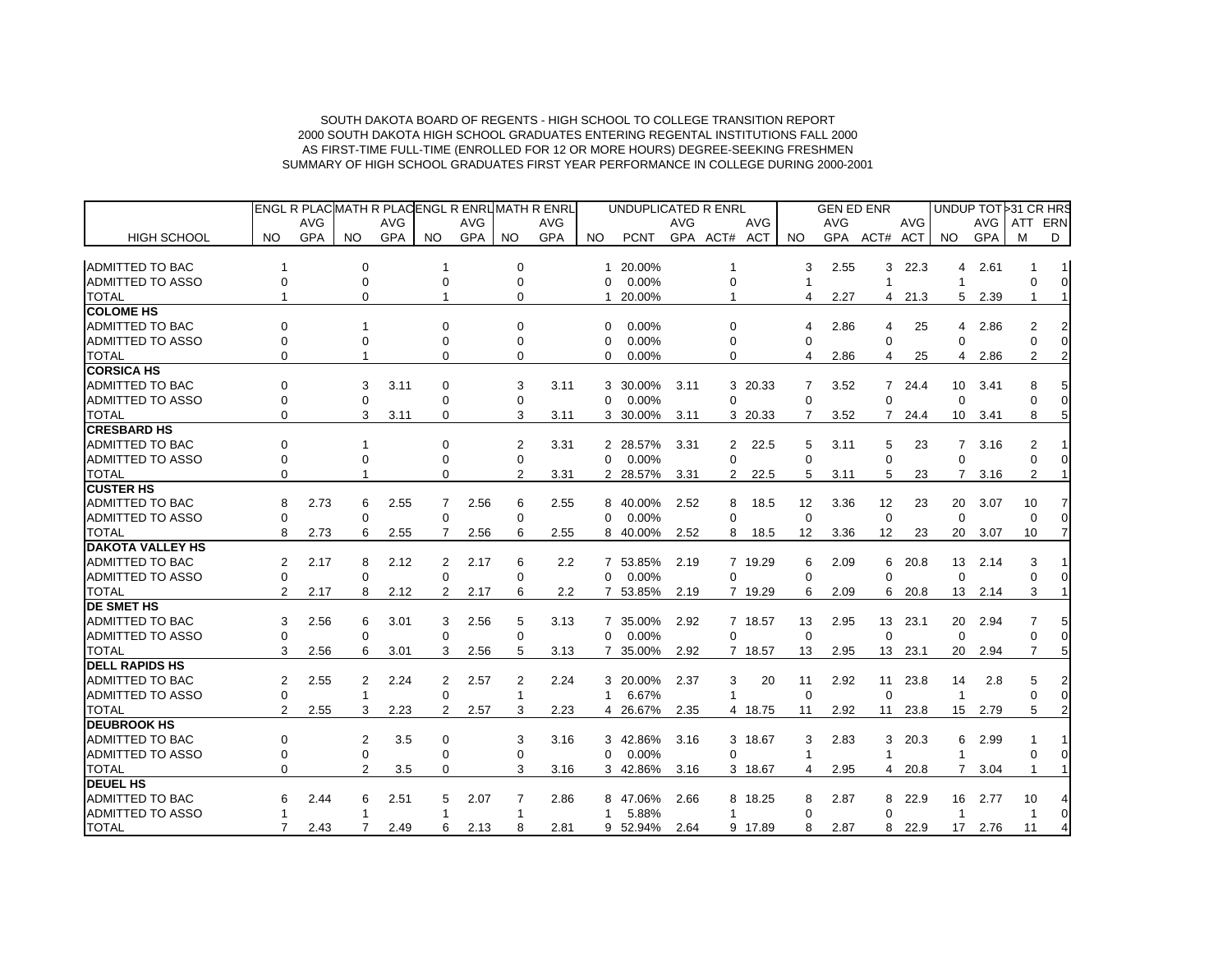|                           |                |            |          |            |                |            |                | ENGL R PLACMATH R PLACENGL R ENRL MATH R ENRL |                | UNDUPLICATED R ENRL |            |              |            |                | <b>GEN ED ENR</b> |                |            |              | UNDUP TOT 31 CR HRS |                |                |
|---------------------------|----------------|------------|----------|------------|----------------|------------|----------------|-----------------------------------------------|----------------|---------------------|------------|--------------|------------|----------------|-------------------|----------------|------------|--------------|---------------------|----------------|----------------|
|                           |                | <b>AVG</b> |          | <b>AVG</b> |                | <b>AVG</b> |                | AVG                                           |                |                     | <b>AVG</b> |              | <b>AVG</b> |                | <b>AVG</b>        |                | <b>AVG</b> |              | AVG                 | ATT            | ERN            |
| <b>HIGH SCHOOL</b>        | NO.            | <b>GPA</b> | NO.      | <b>GPA</b> | NO.            | <b>GPA</b> | NO.            | <b>GPA</b>                                    | NO.            | <b>PCNT</b>         |            | GPA ACT# ACT |            | NO.            | <b>GPA</b>        | ACT#           | ACT        | NO.          | <b>GPA</b>          | м              | D              |
| <b>DOLAND HS</b>          |                |            |          |            |                |            |                |                                               |                |                     |            |              |            |                |                   |                |            |              |                     |                |                |
| <b>ADMITTED TO BAC</b>    | $\Omega$       |            | 3        | 3.33       | $\Omega$       |            | 3              | 2.94                                          |                | 3 27.27%            | 2.94       |              | 3 19.67    | 8              | 3.2               | 8              | 23.6       | 11           | 3.14                | 7              | 5              |
| <b>ADMITTED TO ASSO</b>   | $\Omega$       |            | $\Omega$ |            | $\Omega$       |            | $\Omega$       |                                               | $\Omega$       | 0.00%               |            | $\Omega$     |            | $\Omega$       |                   | $\Omega$       |            | $\Omega$     |                     | $\Omega$       | $\mathbf 0$    |
| <b>TOTAL</b>              | $\Omega$       |            | 3        | 3.33       | 0              |            | 3              | 2.94                                          |                | 3 27.27%            | 2.94       |              | 3 19.67    | 8              | 3.2               | 8              | 23.6       | 11           | 3.14                | $\overline{7}$ | 5              |
| <b>DOUGLAS HS</b>         |                |            |          |            |                |            |                |                                               |                |                     |            |              |            |                |                   |                |            |              |                     |                |                |
| <b>ADMITTED TO BAC</b>    | 5              | 1.93       | 7        | 2.83       | 4              | 1.81       | 5              | 2.34                                          | 7              | 28.00%              | 2.11       |              | 7 17.86    | 17             | 2.69              | 17             | 24.4       | 24           | 2.56                | 6              |                |
| <b>ADMITTED TO ASSO</b>   | $\Omega$       |            | $\Omega$ |            | $\Omega$       |            | $\Omega$       |                                               | $\Omega$       | 0.00%               |            | $\Omega$     |            | $\overline{1}$ |                   | $\overline{1}$ |            | $\mathbf{1}$ |                     |                | 0              |
| <b>TOTAL</b>              | 5              | 1.93       | 7        | 2.83       | 4              | 1.81       | 5              | 2.34                                          |                | 7 28.00%            | 2.11       |              | 7 17.86    | 18             | 2.72              | 18             | 24.4       | 25           | 2.59                | 6              |                |
| <b>EDGEMONT HS</b>        |                |            |          |            |                |            |                |                                               |                |                     |            |              |            |                |                   |                |            |              |                     |                |                |
| <b>ADMITTED TO BAC</b>    | $\Omega$       |            | $\Omega$ |            | $\Omega$       |            | 0              |                                               | $\Omega$       | 0.00%               |            | $\Omega$     |            | 4              | 2.66              | 4              | 25.8       | 4            | 2.66                | 3              |                |
| <b>ADMITTED TO ASSO</b>   | $\Omega$       |            | $\Omega$ |            | $\Omega$       |            | 0              |                                               | $\Omega$       | 0.00%               |            | $\Omega$     |            | $\Omega$       |                   | $\Omega$       |            | 0            |                     |                | $\Omega$       |
| <b>TOTAL</b>              | $\Omega$       |            | $\Omega$ |            | 0              |            | 0              |                                               | $\Omega$       | 0.00%               |            | 0            |            | 4              | 2.66              | 4              | 25.8       | 4            | 2.66                | 3              | $\overline{2}$ |
| <b>EDMUNDS CENTRAL HS</b> |                |            |          |            |                |            |                |                                               |                |                     |            |              |            |                |                   |                |            |              |                     |                |                |
| <b>ADMITTED TO BAC</b>    |                |            | 2        | 2.92       | $\Omega$       |            | 2              | 2.92                                          | $\overline{2}$ | 28.57%              | 2.92       | 2            | 16.5       | 4              | 3.05              | 4              | 24         | 6            | 3.01                | 3              |                |
| <b>ADMITTED TO ASSO</b>   |                |            |          |            | $\Omega$       |            | 0              |                                               | $\Omega$       | 0.00%               |            | $\Omega$     |            | -1             |                   | 1              |            | 1            |                     |                | 0              |
| <b>TOTAL</b>              |                |            | 3        | 2.58       | 0              |            | $\overline{2}$ | 2.92                                          |                | 2 28.57%            | 2.92       | 2            | 16.5       | 5              | 2.88              | 5              | 23         | 7            | 2.89                | 3              |                |
| <b>ELK POINT HS</b>       |                |            |          |            |                |            |                |                                               |                |                     |            |              |            |                |                   |                |            |              |                     |                |                |
| <b>ADMITTED TO BAC</b>    | $\Omega$       |            | 4        | 2.63       | $\Omega$       |            | 4              | 2.63                                          | 4              | 20.00%              | 2.63       |              | 4 20.75    | 16             | 2.85              |                | 16 24.4    | 20           | 2.82                | 8              | 6              |
| <b>ADMITTED TO ASSO</b>   | $\Omega$       |            | 0        |            | $\Omega$       |            | 0              |                                               | $\Omega$       | 0.00%               |            | $\Omega$     |            | $\Omega$       |                   | $\Omega$       |            | 0            |                     | $\Omega$       | 0              |
| <b>TOTAL</b>              | $\Omega$       |            | 4        | 2.63       | $\Omega$       |            | 4              | 2.63                                          | 4              | 20.00%              | 2.63       |              | 4 20.75    | 16             | 2.85              |                | 16 24.4    | 20           | 2.82                | 8              | 6              |
| <b>ELKTON HS</b>          |                |            |          |            |                |            |                |                                               |                |                     |            |              |            |                |                   |                |            |              |                     |                |                |
| <b>ADMITTED TO BAC</b>    | O              |            |          |            | $\Omega$       |            |                |                                               | 1              | 20.00%              |            | 1            |            | 4              | 2.22              | 4              | 18.8       | 5            | 2.49                |                | 0              |
| <b>ADMITTED TO ASSO</b>   | $\Omega$       |            | 0        |            | $\Omega$       |            | 0              |                                               | $\Omega$       | 0.00%               |            | 0            |            | $\Omega$       |                   | $\Omega$       |            | 0            |                     | $\Omega$       |                |
| <b>TOTAL</b>              | $\Omega$       |            |          |            | $\Omega$       |            |                |                                               | 1              | 20.00%              |            |              |            | 4              | 2.22              | 4              | 18.8       | 5            | 2.49                |                |                |
| <b>EMERY HS</b>           |                |            |          |            |                |            |                |                                               |                |                     |            |              |            |                |                   |                |            |              |                     |                |                |
| <b>ADMITTED TO BAC</b>    |                |            | $\Omega$ |            |                |            | $\Omega$       |                                               |                | 33.33%              |            |              |            | 2              | 3.16              | $\mathbf{2}$   | 23.5       | 3            | 3.08                | 2              |                |
| <b>ADMITTED TO ASSO</b>   | $\Omega$       |            | $\Omega$ |            |                |            | 0              |                                               | $\Omega$       | 0.00%               |            | $\Omega$     |            | $\Omega$       |                   | $\Omega$       |            | 0            |                     | $\Omega$       | $\Omega$       |
| <b>TOTAL</b>              |                |            | $\Omega$ |            |                |            | $\Omega$       |                                               |                | 33.33%              |            |              |            | 2              | 3.16              | $\overline{2}$ | 23.5       | 3            | 3.08                | $\overline{2}$ |                |
| <b>ESTELLINE HS</b>       |                |            |          |            |                |            |                |                                               |                |                     |            |              |            |                |                   |                |            |              |                     |                |                |
| <b>ADMITTED TO BAC</b>    |                |            |          |            |                |            |                |                                               |                | 1 14.29%            |            |              |            | 5              | 2.84              | 5              | 24         | 6            | 2.64                | 2              |                |
| <b>ADMITTED TO ASSO</b>   |                |            |          |            |                |            |                |                                               |                | 1 14.29%            |            |              |            | $\Omega$       |                   | $\Omega$       |            | $\mathbf{1}$ |                     | $\Omega$       | $\Omega$       |
| <b>TOTAL</b>              | $\overline{2}$ | 1.87       | 2        | 1.87       | $\overline{2}$ | 1.87       | 2              | 1.87                                          |                | 2 28.57%            | 1.87       | 2            | 14         | 5              | 2.84              | 5              | 24         | 7            | 2.57                | $\overline{2}$ | $\overline{2}$ |
| <b>ETHAN HS</b>           |                |            |          |            |                |            |                |                                               |                |                     |            |              |            |                |                   |                |            |              |                     |                |                |
| <b>ADMITTED TO BAC</b>    | $\Omega$       |            | 2        | 2.75       | 0              |            | 2              | 2.75                                          |                | 2 66.67%            | 2.75       | 2            | 17         | -1             |                   |                |            | 3            | 3                   | 2              |                |
| <b>ADMITTED TO ASSO</b>   | $\Omega$       |            | $\Omega$ |            | $\Omega$       |            | $\Omega$       |                                               | $\Omega$       | 0.00%               |            | $\Omega$     |            | $\Omega$       |                   | 0              |            | 0            |                     | $\Omega$       | 0              |
| <b>TOTAL</b>              | $\Omega$       |            | 2        | 2.75       | 0              |            | $\overline{2}$ | 2.75                                          |                | 2 66.67%            | 2.75       | 2            | 17         |                |                   |                |            | 3            | 3                   | $\overline{2}$ | $\Omega$       |
| <b>EUREKA HS</b>          |                |            |          |            |                |            |                |                                               |                |                     |            |              |            |                |                   |                |            |              |                     |                |                |
| <b>ADMITTED TO BAC</b>    | O              |            | 3        | 2.54       | 0              |            | 3              | 2.54                                          |                | 3 50.00%            | 2.54       | 3            | 18         | 3              | 2.97              | 3              | 26         | 6            | 2.76                | $\overline{2}$ |                |
| <b>ADMITTED TO ASSO</b>   | $\Omega$       |            | $\Omega$ |            | $\Omega$       |            | $\Omega$       |                                               | $\Omega$       | 0.00%               |            | $\Omega$     |            | $\Omega$       |                   | $\Omega$       |            | $\Omega$     |                     | $\Omega$       | $\overline{0}$ |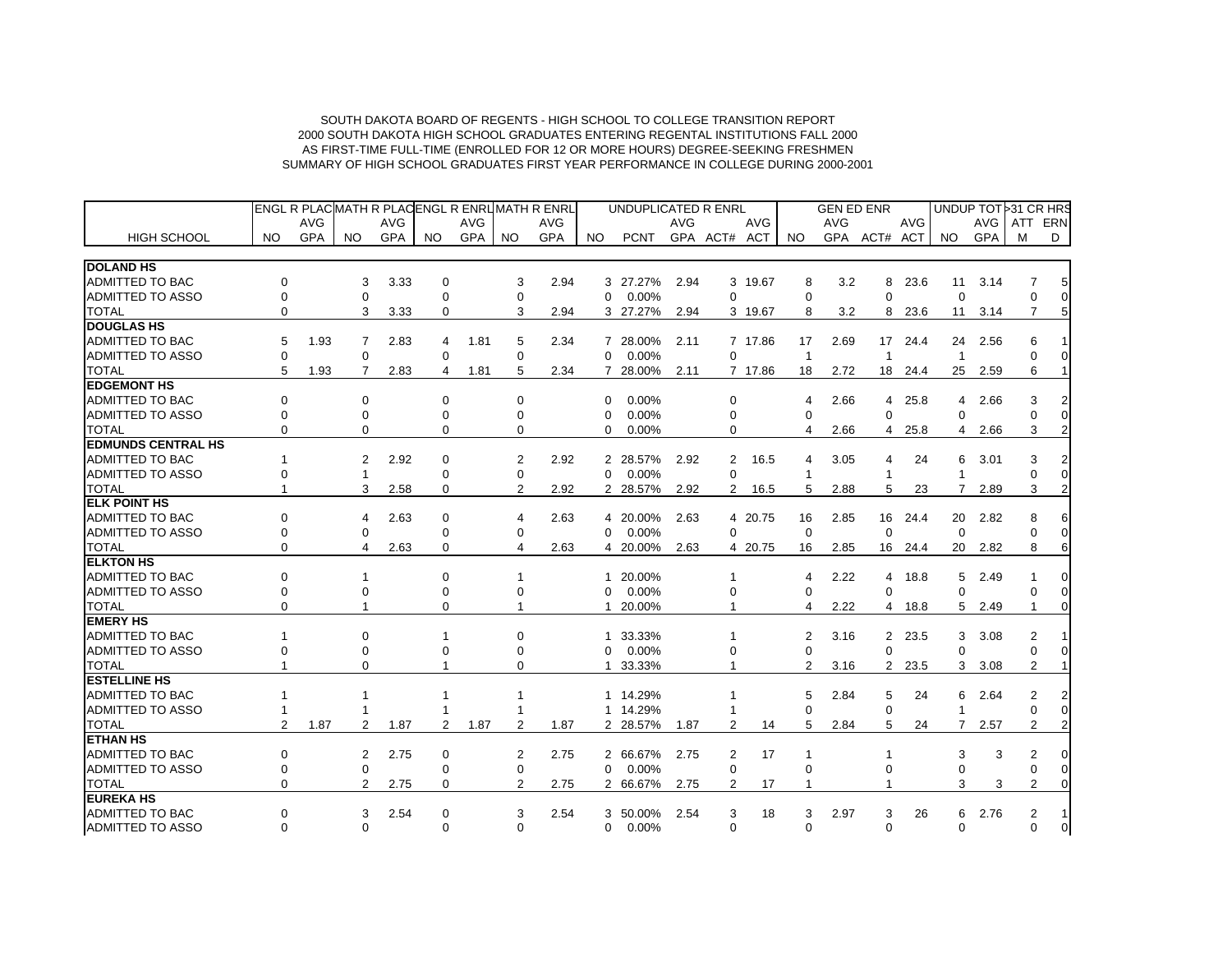|                                   |                |            |                |            |                |            |                | <b>ENGL R PLACMATH R PLACENGL R ENRUMATH R ENRL</b> |             | UNDUPLICATED R ENRL |            |                |            |             | <b>GEN ED ENR</b> |                |            |             |      | UNDUP TOT 31 CR HRS |                |
|-----------------------------------|----------------|------------|----------------|------------|----------------|------------|----------------|-----------------------------------------------------|-------------|---------------------|------------|----------------|------------|-------------|-------------------|----------------|------------|-------------|------|---------------------|----------------|
|                                   |                | <b>AVG</b> |                | <b>AVG</b> |                | <b>AVG</b> |                | <b>AVG</b>                                          |             |                     | <b>AVG</b> |                | <b>AVG</b> |             | AVG               |                | <b>AVG</b> |             | AVG  | ATT                 | ERN            |
| <b>HIGH SCHOOL</b>                | NO.            | GPA        | NO.            | GPA        | NO.            | GPA        | NO.            | GPA                                                 | NO.         | <b>PCNT</b>         |            | GPA ACT# ACT   |            | NO.         |                   | GPA ACT# ACT   |            | NO.         | GPA  | м                   | D              |
| <b>TOTAL</b>                      | $\mathbf 0$    |            | 3              | 2.54       | $\mathbf 0$    |            | 3              | 2.54                                                |             | 3 50.00%            | 2.54       | 3              | 18         | 3           | 2.97              | 3              | 26         | 6           | 2.76 | $\overline{2}$      | $\overline{1}$ |
| <b>FAITH HS</b>                   |                |            |                |            |                |            |                |                                                     |             |                     |            |                |            |             |                   |                |            |             |      |                     |                |
| <b>ADMITTED TO BAC</b>            | $\Omega$       |            | $\Omega$       |            | $\Omega$       |            | 0              |                                                     | $\Omega$    | 0.00%               |            | 0              |            | 6           | 2.29              | 6              | 21.8       | 6           | 2.29 | 2                   |                |
| <b>ADMITTED TO ASSO</b>           | 0              |            | 0              |            | 0              |            | 0              |                                                     | $\Omega$    | 0.00%               |            | 0              |            | $\Omega$    |                   | $\Omega$       |            | $\Omega$    |      |                     | $\Omega$       |
| <b>TOTAL</b>                      |                |            | 0              |            | $\Omega$       |            | 0              |                                                     | $\Omega$    | 0.00%               |            | 0              |            | 6           | 2.29              | 6              | 21.8       | 6           | 2.29 | $\overline{2}$      |                |
| <b>FAULKTON HS</b>                |                |            |                |            |                |            |                |                                                     |             |                     |            |                |            |             |                   |                |            |             |      |                     |                |
| <b>ADMITTED TO BAC</b>            | 2              | 0.65       | 4              | 1.25       | 2              | 0.65       | 4              | 1.25                                                |             | 4 40.00%            | 1.25       |                | 4 18.75    | 5           | 3.15              | 5              | 26         | 9           | 2.4  |                     |                |
| <b>ADMITTED TO ASSO</b>           | $\mathbf 0$    |            | -1             |            | 0              |            | 1              |                                                     | 1           | 10.00%              |            | 1              |            | $\Omega$    |                   | $\Omega$       |            | 1           |      | ∩                   | $\Omega$       |
| <b>TOTAL</b>                      | $\overline{2}$ | 0.65       | 5              | 1.26       | $\overline{2}$ | 0.65       | 5              | 1.26                                                |             | 5 50.00%            | 1.26       | 5              | 18.6       | 5           | 3.15              | 5              | 26         | 10          | 2.33 | 4                   |                |
| <b>FLANDREAU HS</b>               |                |            |                |            |                |            |                |                                                     |             |                     |            |                |            |             |                   |                |            |             |      |                     |                |
| <b>ADMITTED TO BAC</b>            |                |            | 4              | 2.7        | 0              |            | 4              | 2.7                                                 |             | 4 28.57%            | 2.7        |                | 4 20.75    | 10          | 2.89              |                | 10 24.3    | 14          | 2.85 | 7                   |                |
| <b>ADMITTED TO ASSO</b>           | $\Omega$       |            | 0              |            | 0              |            | 0              |                                                     | 0           | 0.00%               |            | $\mathbf 0$    |            | $\mathbf 0$ |                   | $\mathbf 0$    |            | $\mathbf 0$ |      | 0                   |                |
| <b>TOTAL</b>                      |                |            | 4              | 2.7        | 0              |            | 4              | 2.7                                                 | 4           | 28.57%              | 2.7        |                | 4 20.75    | 10          |                   | 10             |            | 14          |      | 7                   |                |
| <b>FREEMAN ACADEMY</b>            |                |            |                |            |                |            |                |                                                     |             |                     |            |                |            |             | 2.89              |                | 24.3       |             | 2.85 |                     |                |
| ADMITTED TO BAC                   | ∩              |            | $\Omega$       |            | $\Omega$       |            | 0              |                                                     |             |                     |            | 0              |            |             |                   |                |            |             |      | Δ                   |                |
| <b>ADMITTED TO ASSO</b>           | ∩              |            |                |            |                |            |                |                                                     | $\Omega$    | 0.00%<br>0.00%      |            |                |            | 5           | 3.14              | 5              | 24.2       | 5           | 3.14 |                     | $\Omega$       |
|                                   |                |            | 0              |            | 0              |            | 0              |                                                     | $\Omega$    |                     |            | 0<br>0         |            | $\Omega$    |                   | $\Omega$       |            | $\Omega$    |      | $\Omega$            |                |
| <b>TOTAL</b><br><b>FREEMAN HS</b> | $\Omega$       |            | 0              |            | 0              |            | 0              |                                                     | $\Omega$    | 0.00%               |            |                |            | 5           | 3.14              | 5              | 24.2       | 5           | 3.14 | 4                   |                |
|                                   |                |            |                |            |                |            |                |                                                     |             |                     |            |                |            |             |                   |                |            |             |      |                     |                |
| <b>ADMITTED TO BAC</b>            |                |            | 2              | 1.88       | 0              |            |                |                                                     | 1           | 20.00%              |            |                |            | 4           | 3.31              | 4              | 26         | 5           | 3.03 |                     |                |
| <b>ADMITTED TO ASSO</b>           | $\Omega$       |            | $\mathbf 0$    |            | 0              |            | 0              |                                                     | $\mathbf 0$ | 0.00%               |            | $\Omega$       |            | $\Omega$    |                   | $\Omega$       |            | $\Omega$    |      |                     |                |
| <b>TOTAL</b>                      |                |            | $\overline{2}$ | 1.88       | 0              |            |                |                                                     | 1           | 20.00%              |            | 1              |            | 4           | 3.31              | 4              | 26         | 5           | 3.03 | -1                  |                |
| <b>GARRETSON HS</b>               |                |            |                |            |                |            |                |                                                     |             |                     |            |                |            |             |                   |                |            |             |      |                     |                |
| <b>ADMITTED TO BAC</b>            |                |            | 4              | 2.14       | 0              |            | 4              | 2.14                                                |             | 4 28.57%            | 2.14       | 4              | 20         | 10          | 2.75              | 10             | 23.3       | 14          | 2.6  |                     | 5              |
| <b>ADMITTED TO ASSO</b>           | $\Omega$       |            | 0              |            | 0              |            | 0              |                                                     | $\Omega$    | 0.00%               |            | $\mathbf 0$    |            | $\mathbf 0$ |                   | $\mathbf 0$    |            | $\mathbf 0$ |      | 0                   | $\mathbf 0$    |
| <b>TOTAL</b>                      |                |            | 4              | 2.14       | 0              |            | 4              | 2.14                                                |             | 4 28.57%            | 2.14       | 4              | 20         | 10          | 2.75              | 10             | 23.3       | 14          | 2.6  | 6                   | 5              |
| <b>GAYVILLE-VOLIN HS</b>          |                |            |                |            |                |            |                |                                                     |             |                     |            |                |            |             |                   |                |            |             |      |                     |                |
| ADMITTED TO BAC                   | 0              |            | 2              | 3.22       | $\Omega$       |            | 2              | 3.22                                                |             | 2 22.22%            | 3.22       | 2              | 18         | 7           | 2.9               | $7^{\circ}$    | 23.9       | 9           | 2.96 | 3                   |                |
| <b>ADMITTED TO ASSO</b>           | $\Omega$       |            | $\Omega$       |            | $\Omega$       |            | $\Omega$       |                                                     | $\Omega$    | 0.00%               |            | $\Omega$       |            | 0           |                   | $\Omega$       |            | $\Omega$    |      |                     | $\Omega$       |
| <b>TOTAL</b>                      | $\Omega$       |            | $\overline{2}$ | 3.22       | 0              |            | $\overline{2}$ | 3.22                                                |             | 2 22.22%            | 3.22       | $\overline{2}$ | 18         | 7           | 2.9               |                | 23.9       | 9           | 2.96 | 3                   | $\overline{2}$ |
| <b>GEDDES HS</b>                  |                |            |                |            |                |            |                |                                                     |             |                     |            |                |            |             |                   |                |            |             |      |                     |                |
| <b>ADMITTED TO BAC</b>            | 3              | 2.18       | 5              | 2.47       | 2              | 1.76       | 3              | 2.14                                                |             | 3 33.33%            | 2.14       |                | 3 19.33    | 6           | 2.46              | 6              | 22.2       | 9           | 2.38 | 3                   |                |
| <b>ADMITTED TO ASSO</b>           | $\Omega$       |            | $\Omega$       |            | $\Omega$       |            | $\Omega$       |                                                     | $\Omega$    | 0.00%               |            | $\Omega$       |            | $\Omega$    |                   | $\Omega$       |            | $\Omega$    |      | $\Omega$            | $\Omega$       |
| <b>TOTAL</b>                      | 3              | 2.18       | 5              | 2.47       | $\overline{2}$ | 1.76       | 3              | 2.14                                                |             | 3 33.33%            | 2.14       |                | 3 19.33    | 6           | 2.46              | 6              | 22.2       | 9           | 2.38 | 3                   | 3              |
| <b>IGETTYSBURG HS</b>             |                |            |                |            |                |            |                |                                                     |             |                     |            |                |            |             |                   |                |            |             |      |                     |                |
| <b>ADMITTED TO BAC</b>            | 4              | 2.25       | 1              |            | 3              | 2.57       | 0              |                                                     | 3           | 17.65%              | 2.57       |                | 3 18.67    | 14          | 2.57              |                | 14 23.9    | 17          | 2.57 | 11                  | 8              |
| <b>ADMITTED TO ASSO</b>           | $\Omega$       |            | 0              |            | $\Omega$       |            | 0              |                                                     | $\Omega$    | 0.00%               |            | $\Omega$       |            | $\Omega$    |                   | $\Omega$       |            | $\Omega$    |      | $\Omega$            | $\Omega$       |
| <b>TOTAL</b>                      | 4              | 2.25       | 1              |            | 3              | 2.57       | 0              |                                                     |             | 3 17.65%            | 2.57       |                | 3 18.67    | 14          | 2.57              | 14             | 23.9       | 17          | 2.57 | 11                  | 8              |
| <b>GRANT-DEUEL HS</b>             |                |            |                |            |                |            |                |                                                     |             |                     |            |                |            |             |                   |                |            |             |      |                     |                |
| ADMITTED TO BAC                   | $\mathbf{1}$   |            | $\Omega$       |            | $\overline{1}$ |            | $\Omega$       |                                                     |             | 1 33.33%            |            | $\mathbf{1}$   |            | 2           | 3.34              | $\overline{2}$ | 25         | 3           | 3.11 | $\overline{2}$      | 1 <sup>1</sup> |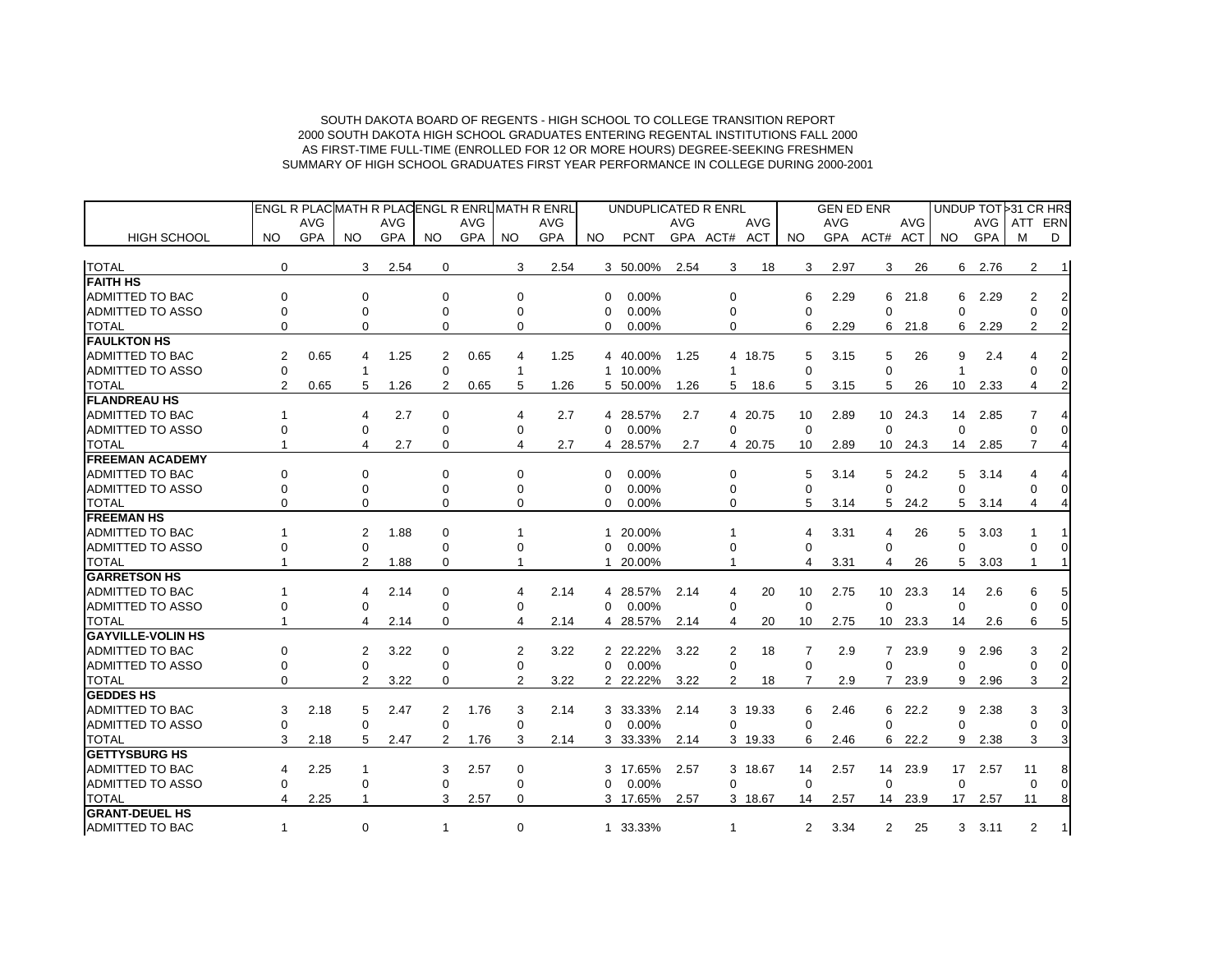| ENGL R PLACMATH R PLACENGL R ENRUMATH R ENRL                                             |            |              |             |            | UNDUPLICATED R ENRL  |                   | <b>GEN ED ENR</b> |                |            |                 |            | UNDUP TOT 31 CR HRS |                |
|------------------------------------------------------------------------------------------|------------|--------------|-------------|------------|----------------------|-------------------|-------------------|----------------|------------|-----------------|------------|---------------------|----------------|
| AVG<br><b>AVG</b><br><b>AVG</b>                                                          | <b>AVG</b> |              |             | <b>AVG</b> | <b>AVG</b>           |                   | <b>AVG</b>        |                | <b>AVG</b> |                 | AVG        | ATT ERN             |                |
| <b>GPA</b><br><b>GPA</b><br><b>GPA</b><br><b>HIGH SCHOOL</b><br>NO.<br>NO.<br>NO.<br>NO. | <b>GPA</b> | NO.          | <b>PCNT</b> |            | GPA ACT# ACT         | NO.               |                   | GPA ACT# ACT   |            | NO.             | <b>GPA</b> | M                   | D              |
|                                                                                          |            |              |             |            |                      |                   |                   |                |            |                 |            |                     |                |
| <b>ADMITTED TO ASSO</b><br>0<br>0<br>$\mathbf 0$<br>$\mathbf 0$                          |            | $\Omega$     | 0.00%       |            | $\mathbf 0$          | $\mathbf 0$       |                   | $\mathbf 0$    |            | $\mathbf 0$     |            | 0                   | $\overline{0}$ |
| <b>TOTAL</b><br>$\mathbf 0$<br>$\mathbf{1}$<br>$\mathbf 0$<br>$\mathbf{1}$               |            | $\mathbf{1}$ | 33.33%      |            | $\mathbf{1}$         | 2                 | 3.34              | $\overline{2}$ | 25         | 3 <sup>7</sup>  | 3.11       | $\overline{2}$      |                |
| <b>GREAT PLAINS LUTH</b>                                                                 |            |              |             |            |                      |                   |                   |                |            |                 |            |                     |                |
| <b>ADMITTED TO BAC</b><br>$\Omega$<br>$\Omega$<br>$\Omega$<br>$\Omega$                   |            | $\Omega$     | 0.00%       |            | 0                    | $\overline{4}$    | 2.28              | $\overline{4}$ | 22         | $\overline{4}$  | 2.28       | 3                   |                |
| <b>ADMITTED TO ASSO</b><br>$\Omega$<br>$\Omega$<br>$\Omega$<br>$\Omega$                  |            | $\Omega$     | 0.00%       |            | 0                    | $\mathbf{1}$      |                   | $\mathbf{1}$   |            | $\mathbf{1}$    |            | $\Omega$            |                |
| <b>TOTAL</b><br>$\Omega$<br>$\Omega$<br>0<br>$\Omega$                                    |            | $\Omega$     | 0.00%       |            | 0                    | 5                 | 2.2               | 5              | 21         | 5               | 2.2        | 3                   |                |
| <b>GREGORY HS</b>                                                                        |            |              |             |            |                      |                   |                   |                |            |                 |            |                     |                |
| <b>ADMITTED TO BAC</b><br>1.73<br>10<br>2.58<br>1.73<br>8<br>4<br>4                      | 2.1        | 9            | 42.86%      | 2.09       | 9 19.33              | $12 \overline{ }$ | 3.17              | 12             | 24.1       | 21              | 2.8        | 10                  |                |
| <b>ADMITTED TO ASSO</b><br>$\Omega$<br>$\Omega$<br>$\Omega$<br>$\Omega$                  |            | $\Omega$     | 0.00%       |            | 0                    | $\Omega$          |                   | $\Omega$       |            | $\Omega$        |            | $\Omega$            |                |
| <b>TOTAL</b><br>8<br>4<br>1.73<br>10<br>2.58<br>4<br>1.73                                | 2.1        | 9            | 42.86%      | 2.09       | 9 19.33              | $12 \overline{ }$ | 3.17              |                | 12 24.1    | 21              | 2.8        | 10 <sup>1</sup>     |                |
| <b>GROTON HS</b>                                                                         |            |              |             |            |                      |                   |                   |                |            |                 |            |                     |                |
| ADMITTED TO BAC<br>2<br>3.35<br>$\mathbf{1}$<br>2<br>3.35<br>1                           |            |              | 2 20.00%    | 3.35       | $\mathbf{2}$<br>18.5 | 7                 | 3.1               |                | 7 24.7     | 9               | 3.15       | 4                   |                |
| ADMITTED TO ASSO<br>$\mathbf{1}$<br>1                                                    |            |              | 1 10.00%    |            | $\overline{1}$       | $\Omega$          |                   | $\Omega$       |            | $\mathbf{1}$    |            | 0                   |                |
| <b>TOTAL</b><br>3<br>$\overline{2}$<br>2.69<br>3<br>3.15<br>$\overline{2}$<br>3.15       | 2.69       |              | 3 30.00%    | 3.15       | 3 18.33              | $\overline{7}$    | 3.1               |                | 7 24.7     | 10 <sup>1</sup> | 3.11       | 4                   |                |
| <b>HAMLIN HS</b>                                                                         |            |              |             |            |                      |                   |                   |                |            |                 |            |                     |                |
| ADMITTED TO BAC<br>1.43<br>5<br>1.38<br>2<br>2.38<br>3<br>4                              | 1.62       |              | 5 20.00%    | 1.91       | 5<br>18.4            | 20                | 2.96              | 20             | 23.2       | 25              | 2.75       | 10                  |                |
| <b>ADMITTED TO ASSO</b><br>$\Omega$<br>$\Omega$<br>$\Omega$<br>$\Omega$                  |            | $\Omega$     | 0.00%       |            | $\Omega$             | $\Omega$          |                   | $\Omega$       |            | $\Omega$        |            | $\Omega$            |                |
| <b>TOTAL</b><br>5<br>1.43<br>4<br>1.38<br>$\overline{2}$<br>2.38<br>3                    | 1.62       |              | 5 20.00%    | 1.91       | 5<br>18.4            | 20                | 2.96              |                | 20 23.2    | 25              | 2.75       | 10                  |                |
| <b>HANSON HS</b>                                                                         |            |              |             |            |                      |                   |                   |                |            |                 |            |                     |                |
| <b>ADMITTED TO BAC</b><br>2.13<br>2.13<br>$\overline{2}$<br>1<br>2<br>1                  |            | 3            | 37.50%      | 1.94       | 3 20.67              | 5                 | 2.73              | 5              | 22         | 8               | 2.42       | $\overline{2}$      |                |
| <b>ADMITTED TO ASSO</b><br>$\Omega$<br>$\Omega$<br>$\Omega$<br>$\Omega$                  |            | $\Omega$     | 0.00%       |            | 0                    | $\Omega$          |                   | $\Omega$       |            | $\Omega$        |            | $\Omega$            |                |
| <b>TOTAL</b><br>$\overline{2}$<br>2<br>2.13<br>2.13<br>$\mathbf 1$                       |            |              | 3 37.50%    | 1.94       | 3 20.67              | 5                 | 2.73              | 5              | 22         | 8               | 2.42       | $\overline{2}$      |                |
| <b>HARDING COUNTY HS</b>                                                                 |            |              |             |            |                      |                   |                   |                |            |                 |            |                     |                |
| <b>ADMITTED TO BAC</b><br>1<br>$\mathbf{1}$<br>$\mathbf 1$<br>1                          |            | 1            | 33.33%      |            |                      | 2                 | 3.22              | 2              | 26         | 3               | 3.01       |                     |                |
| <b>ADMITTED TO ASSO</b><br>$\Omega$<br>$\Omega$<br>$\Omega$<br>$\Omega$                  |            | $\Omega$     | 0.00%       |            | 0                    | $\Omega$          |                   | $\Omega$       |            | $\Omega$        |            | 0                   |                |
| <b>TOTAL</b><br>1                                                                        |            | 1            | 33.33%      |            |                      | 2                 | 3.22              | $\overline{2}$ | 26         | 3               | 3.01       |                     |                |
| <b>HARRISBURG HS</b>                                                                     |            |              |             |            |                      |                   |                   |                |            |                 |            |                     |                |
| ADMITTED TO BAC<br>$\overline{2}$<br>3<br>0.92<br>5<br>2.1<br>2<br>1.22                  | 0.22       | 3            | 18.75%      | 0.92       | 3<br>17              | 13                | 3.2               | 13             | 23.5       | 16              | 2.94       | 7                   |                |
| <b>ADMITTED TO ASSO</b><br>$\Omega$<br>$\Omega$<br>0<br>0                                |            | $\Omega$     | 0.00%       |            | $\Omega$             | $\Omega$          |                   | $\Omega$       |            | $\Omega$        |            | $\Omega$            |                |
| <b>TOTAL</b><br>5<br>1.22<br>3<br>0.92<br>2.1<br>2<br>$\overline{2}$                     | 0.22       |              | 3 18.75%    | 0.92       | 3<br>17              | 13                | 3.2               | 13             | 23.5       | 16              | 2.94       | 7                   |                |
| <b>HENRY HS</b>                                                                          |            |              |             |            |                      |                   |                   |                |            |                 |            |                     |                |
| ADMITTED TO BAC<br>1.89<br>$\overline{2}$<br>3<br>1.68<br>2<br>1.89<br>3                 | 1.68       |              | 3 75.00%    | 1.68       | 3 18.33              | $\mathbf{1}$      |                   | $\mathbf{1}$   |            | 4               | 2.59       |                     |                |
| <b>ADMITTED TO ASSO</b><br>$\Omega$<br>0<br>$\Omega$<br>$\Omega$                         |            | $\Omega$     | 0.00%       |            | 0                    | $\Omega$          |                   | $\Omega$       |            | $\Omega$        |            | $\Omega$            |                |
| <b>TOTAL</b><br>$\overline{2}$<br>1.89<br>3<br>1.68<br>2<br>1.89<br>3                    | 1.68       |              | 3 75.00%    | 1.68       | 3 18.33              | $\mathbf{1}$      |                   |                |            | $\overline{4}$  | 2.59       | 1                   |                |
| <b>HERREID HS</b>                                                                        |            |              |             |            |                      |                   |                   |                |            |                 |            |                     |                |
| <b>ADMITTED TO BAC</b><br>3<br>1.96<br>3<br>1                                            | 1.96       |              | 3 42.86%    | 1.96       | 3 17.67              | 4                 | 3.34              | 4              | 25.3       | $7^{\circ}$     | 2.95       | 4                   |                |
| <b>ADMITTED TO ASSO</b><br>$\Omega$<br>$\Omega$<br>$\Omega$<br>0                         |            | $\Omega$     | 0.00%       |            | 0                    | $\Omega$          |                   | $\Omega$       |            | $\Omega$        |            | 0                   |                |
| <b>TOTAL</b><br>3<br>3<br>1.96                                                           | 1.96       |              | 3 42.86%    | 1.96       | 3 17.67              | $\overline{4}$    | 3.34              | 4              | 25.3       | $\overline{7}$  | 2.95       | 4                   |                |
| <b>HIGHMORE HS</b>                                                                       |            |              |             |            |                      |                   |                   |                |            |                 |            |                     |                |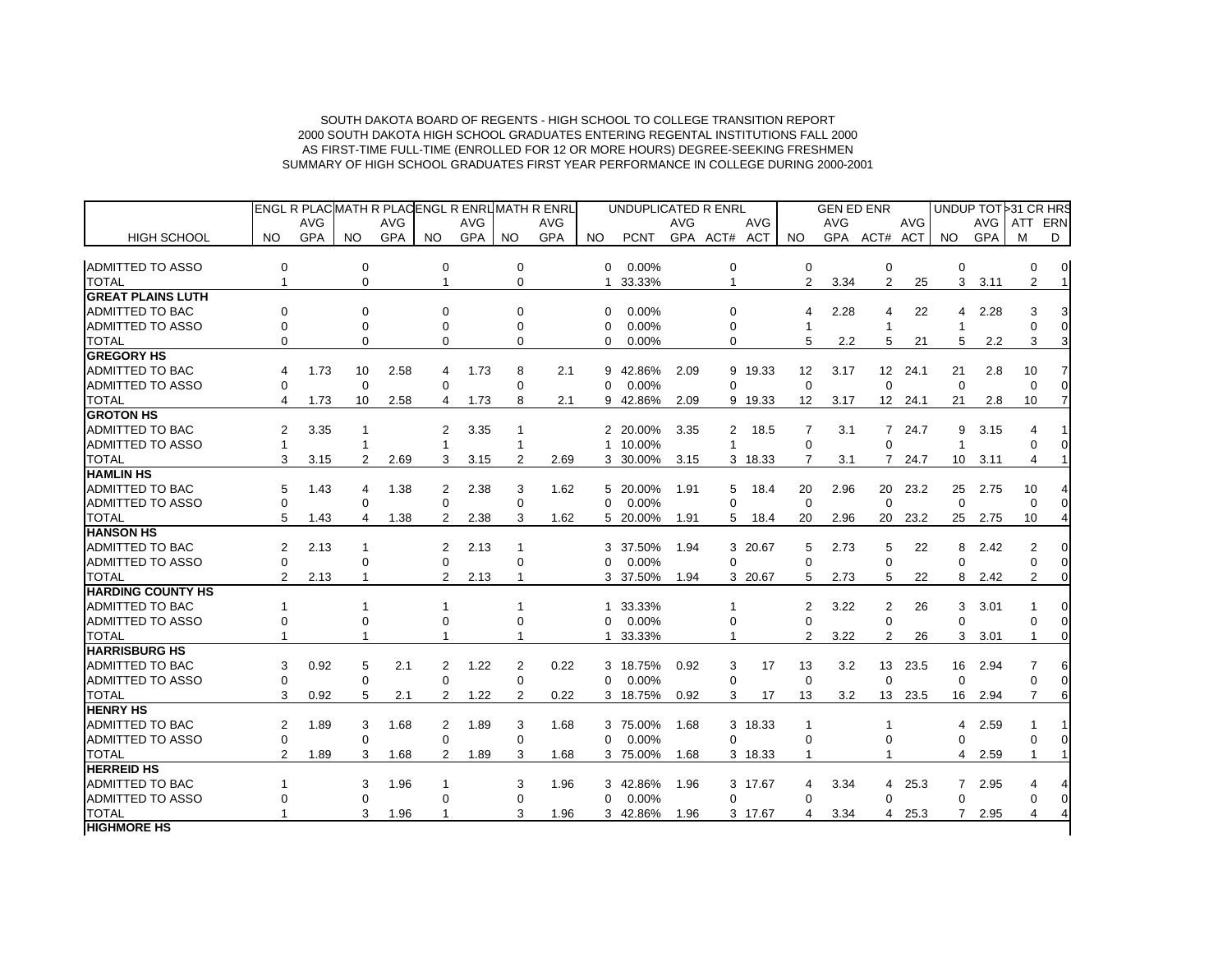|                                     |                |            |                            |            |               |            |                | ENGL R PLACMATH R PLACENGL R ENRUMATH R ENRL |                | UNDUPLICATED R ENRL |            |                |            |                  | <b>GEN ED ENR</b> |                |            |                 |            | UNDUP TOT 31 CR HRS   |                                    |
|-------------------------------------|----------------|------------|----------------------------|------------|---------------|------------|----------------|----------------------------------------------|----------------|---------------------|------------|----------------|------------|------------------|-------------------|----------------|------------|-----------------|------------|-----------------------|------------------------------------|
|                                     |                | AVG        |                            | <b>AVG</b> |               | <b>AVG</b> |                | <b>AVG</b>                                   |                |                     | <b>AVG</b> |                | <b>AVG</b> |                  | <b>AVG</b>        |                | <b>AVG</b> |                 | AVG        | ATT                   | ERN                                |
| <b>HIGH SCHOOL</b>                  | NO.            | <b>GPA</b> | NO.                        | <b>GPA</b> | NO.           | <b>GPA</b> | <b>NO</b>      | <b>GPA</b>                                   | NO.            | <b>PCNT</b>         |            | GPA ACT# ACT   |            | NO.              |                   | GPA ACT#       | ACT        | NO.             | <b>GPA</b> | м                     | D                                  |
| <b>ADMITTED TO BAC</b>              |                |            |                            | 3.1        |               |            |                |                                              |                | 2 33.33%            |            |                |            |                  |                   |                |            |                 |            |                       |                                    |
| <b>ADMITTED TO ASSO</b>             | $\Omega$       |            | $\overline{c}$<br>$\Omega$ |            | 0<br>$\Omega$ |            | 2<br>0         | 3.1                                          | 0              | 0.00%               | 3.1        | 2<br>0         | 20         | 4<br>$\Omega$    | 3.11              | 4<br>$\Omega$  | 27.5       | 6<br>0          | 3.11       | 2<br>$\Omega$         | $\boldsymbol{0}$<br>$\overline{0}$ |
|                                     |                |            | 2                          |            | $\Omega$      |            | $\overline{2}$ |                                              |                |                     |            | $\overline{2}$ |            |                  |                   |                |            |                 |            | $\overline{2}$        | 0                                  |
| <b>TOTAL</b><br><b>HILL CITY HS</b> |                |            |                            | 3.1        |               |            |                | 3.1                                          | $\overline{2}$ | 33.33%              | 3.1        |                | 20         | 4                | 3.11              | 4              | 27.5       | 6               | 3.11       |                       |                                    |
| <b>ADMITTED TO BAC</b>              |                |            | 5                          |            |               |            |                |                                              |                |                     |            |                |            |                  |                   |                |            |                 |            |                       |                                    |
| <b>ADMITTED TO ASSO</b>             | $\Omega$       |            | $\Omega$                   | 2.73       | $\Omega$      |            | 3<br>0         | 2.79                                         | 4<br>0         | 36.36%<br>0.00%     | 2.82       | $\Omega$       | 4 19.75    | 7<br>$\mathbf 0$ | 2.8               | 7<br>$\Omega$  | 22         | 11<br>$\Omega$  | 2.81       | $\Omega$              | 0                                  |
| <b>TOTAL</b>                        |                |            | 5                          | 2.73       | 1             |            | 3              | 2.79                                         |                | 4 36.36%            | 2.82       |                | 4 19.75    | 7                | 2.8               | 7              | 22         | 11              | 2.81       | 4                     |                                    |
| <b>HOT SPRINGS HS</b>               |                |            |                            |            |               |            |                |                                              |                |                     |            |                |            |                  |                   |                |            |                 |            |                       |                                    |
| <b>ADMITTED TO BAC</b>              | $\Omega$       |            | 3                          | 2.4        | $\Omega$      |            | 5              | 2.68                                         |                | 50.00%              |            | 5              |            |                  |                   | 5              |            | 10              |            | 5                     |                                    |
| <b>ADMITTED TO ASSO</b>             | $\Omega$       |            | 0                          |            | 0             |            | $\Omega$       |                                              | 5<br>$\Omega$  | 0.00%               | 2.68       | $\Omega$       | 21.4       | 5<br>$\Omega$    | 2.86              | $\Omega$       | 26.2       | $\Omega$        | 2.78       |                       | $\Omega$                           |
| <b>TOTAL</b>                        | $\Omega$       |            | 3                          | 2.4        | 0             |            | 5              | 2.68                                         |                | 5 50.00%            | 2.68       | 5              | 21.4       | 5                | 2.86              | 5              | 26.2       | 10              | 2.78       | 5                     | 2                                  |
| <b>HOVEN HS</b>                     |                |            |                            |            |               |            |                |                                              |                |                     |            |                |            |                  |                   |                |            |                 |            |                       |                                    |
| <b>ADMITTED TO BAC</b>              |                |            | 3                          | 2.67       |               |            | 2              | 2.62                                         | 2              | 28.57%              | 2.62       | 2              | 18         | 5                | 2.85              | 5              | 23.2       | 7               | 2.8        | 3                     |                                    |
| <b>ADMITTED TO ASSO</b>             |                |            | $\Omega$                   |            | ∩             |            | 0              |                                              | $\Omega$       | 0.00%               |            | $\Omega$       |            | $\Omega$         |                   | $\Omega$       |            | $\mathbf 0$     |            |                       |                                    |
| <b>TOTAL</b>                        |                |            | 3                          |            |               |            | $\overline{2}$ | 2.62                                         |                | 2 28.57%            |            | $\overline{2}$ |            |                  | 2.85              |                | 23.2       |                 |            | 3                     |                                    |
| <b>HOWARD HS</b>                    |                |            |                            | 2.67       |               |            |                |                                              |                |                     | 2.62       |                | 18         | 5                |                   | 5              |            | 7               | 2.8        |                       |                                    |
| ADMITTED TO BAC                     | 2              | 2.58       | 4                          | 2.18       | 2             | 2.58       | 4              | 2.18                                         | 6              | 46.15%              | 2.31       | 6              | 18.5       | 6                | 3.41              | 6              | 25.7       | 12 <sup>°</sup> | 2.96       | 7                     |                                    |
| <b>ADMITTED TO ASSO</b>             | $\Omega$       |            | -1                         |            | 0             |            |                |                                              | 1              | 7.69%               |            |                |            | $\Omega$         |                   | 0              |            | 1               |            | $\Omega$              |                                    |
|                                     | 2              | 2.58       | 5                          |            | 2             | 2.58       | 5              | 2.14                                         | 7              | 53.85%              |            |                | 7 18.57    | 6                |                   |                |            |                 |            | 7                     |                                    |
| <b>TOTAL</b><br><b>HURLEY HS</b>    |                |            |                            | 2.14       |               |            |                |                                              |                |                     | 2.26       |                |            |                  | 3.41              | 6              | 25.7       | 13              | 2.89       |                       |                                    |
| <b>ADMITTED TO BAC</b>              |                |            | 2                          | 1.65       | 1             |            |                |                                              |                | 1 25.00%            |            |                |            | 2                | 2.86              | 2              | 22         | 3               | 2.56       |                       |                                    |
| <b>ADMITTED TO ASSO</b>             |                |            | -1                         |            |               |            |                |                                              | 1              | 25.00%              |            |                |            | $\Omega$         |                   | $\Omega$       |            | 1               |            |                       |                                    |
| <b>TOTAL</b>                        | $\overline{2}$ | 1.15       | 3                          | 1.37       | 2             | 1.15       | 2              | 1.15                                         |                | 2 50.00%            | 1.15       | $\overline{2}$ | 16.5       | 2                | 2.86              | 2              | 22         | 4               | 2.21       | 2                     |                                    |
| <b>HURON SENIOR HS</b>              |                |            |                            |            |               |            |                |                                              |                |                     |            |                |            |                  |                   |                |            |                 |            |                       |                                    |
| <b>ADMITTED TO BAC</b>              | 8              | 2.3        | 14                         | 2.43       | 5             | 1.83       | 12             | 2.62                                         |                | 13 28.26%           | 2.66       |                | 13 19.31   | 33               | 3.02              |                | 33 24.7    | 46              | 2.93       | 20                    | 14                                 |
| <b>ADMITTED TO ASSO</b>             | $\Omega$       |            | $\Omega$                   |            | $\Omega$      |            | 0              |                                              | $\Omega$       | 0.00%               |            | $\Omega$       |            | $\mathbf 0$      |                   | $\Omega$       |            | $\Omega$        |            | $\Omega$              |                                    |
| <b>TOTAL</b>                        |                | 2.3        | 14                         | 2.43       | 5             | 1.83       | 12             | 2.62                                         |                | 13 28.26%           | 2.66       |                | 13 19.31   | 33               | 3.02              | 33             | 24.7       | 46              | 2.93       | 20                    | 14                                 |
| <b>IPSWICH HS</b>                   |                |            |                            |            |               |            |                |                                              |                |                     |            |                |            |                  |                   |                |            |                 |            |                       |                                    |
| <b>ADMITTED TO BAC</b>              | 2              | 1.54       | 1                          |            | 1             |            | 1              |                                              |                | 8.33%               |            | 1              |            | 11               | 2.07              | 11             | 23.6       | 12              | 2.02       | $\boldsymbol{\Delta}$ | 2                                  |
| <b>ADMITTED TO ASSO</b>             | $\mathbf 0$    |            | $\Omega$                   |            | 0             |            | 0              |                                              | 0              | 0.00%               |            | $\Omega$       |            | $\mathbf 0$      |                   | $\mathbf 0$    |            | $\mathbf 0$     |            | $\Omega$              | 0                                  |
| <b>TOTAL</b>                        | 2              | 1.54       | 1                          |            |               |            |                |                                              | 1              | 8.33%               |            | 1              |            | 11               | 2.07              | 11             | 23.6       | 12              | 2.02       | 4                     | 2                                  |
| <b>IRENE HS</b>                     |                |            |                            |            |               |            |                |                                              |                |                     |            |                |            |                  |                   |                |            |                 |            |                       |                                    |
| ADMITTED TO BAC                     |                |            | 1                          |            | 0             |            |                |                                              |                | 1 12.50%            |            |                |            | 6                | 3.14              | 6              | 25.7       | 7               | 3.06       | 2                     | 2                                  |
| <b>ADMITTED TO ASSO</b>             | $\Omega$       |            | $\Omega$                   |            | 0             |            | 0              |                                              | 0              | 0.00%               |            | $\Omega$       |            | -1               |                   |                |            | 1               |            | $\Omega$              | $\overline{0}$                     |
| <b>TOTAL</b>                        |                |            |                            |            | $\Omega$      |            |                |                                              |                | 1 12.50%            |            | 1              |            | $\overline{7}$   | 3.1               | $\overline{7}$ | 25.3       | 8               | 3.03       | 2                     | 2                                  |
| <b>IROQUOIS HS</b>                  |                |            |                            |            |               |            |                |                                              |                |                     |            |                |            |                  |                   |                |            |                 |            |                       |                                    |
| <b>ADMITTED TO BAC</b>              | 2              | 2.12       | 7                          | 1.56       | 2             | 2.12       | 6              | 1.82                                         | 6              | 46.15%              | 1.82       |                | 6 18.67    | 7                | 2.58              | 7              | 22         | 13              | 2.28       | 3                     |                                    |
| <b>ADMITTED TO ASSO</b>             | $\Omega$       |            | $\Omega$                   |            | $\Omega$      |            | $\Omega$       |                                              | 0              | 0.00%               |            | $\Omega$       |            | $\Omega$         |                   | $\Omega$       |            | $\Omega$        |            | $\Omega$              | 0                                  |
| <b>TOTAL</b>                        | 2              | 2.12       | 7                          | 1.56       | 2             | 2.12       | 6              | 1.82                                         | 6              | 46.15%              | 1.82       |                | 6 18.67    |                  | 2.58              |                | 22         | 13              | 2.28       | 3                     |                                    |
|                                     |                |            |                            |            |               |            |                |                                              |                |                     |            |                |            |                  |                   |                |            |                 |            |                       |                                    |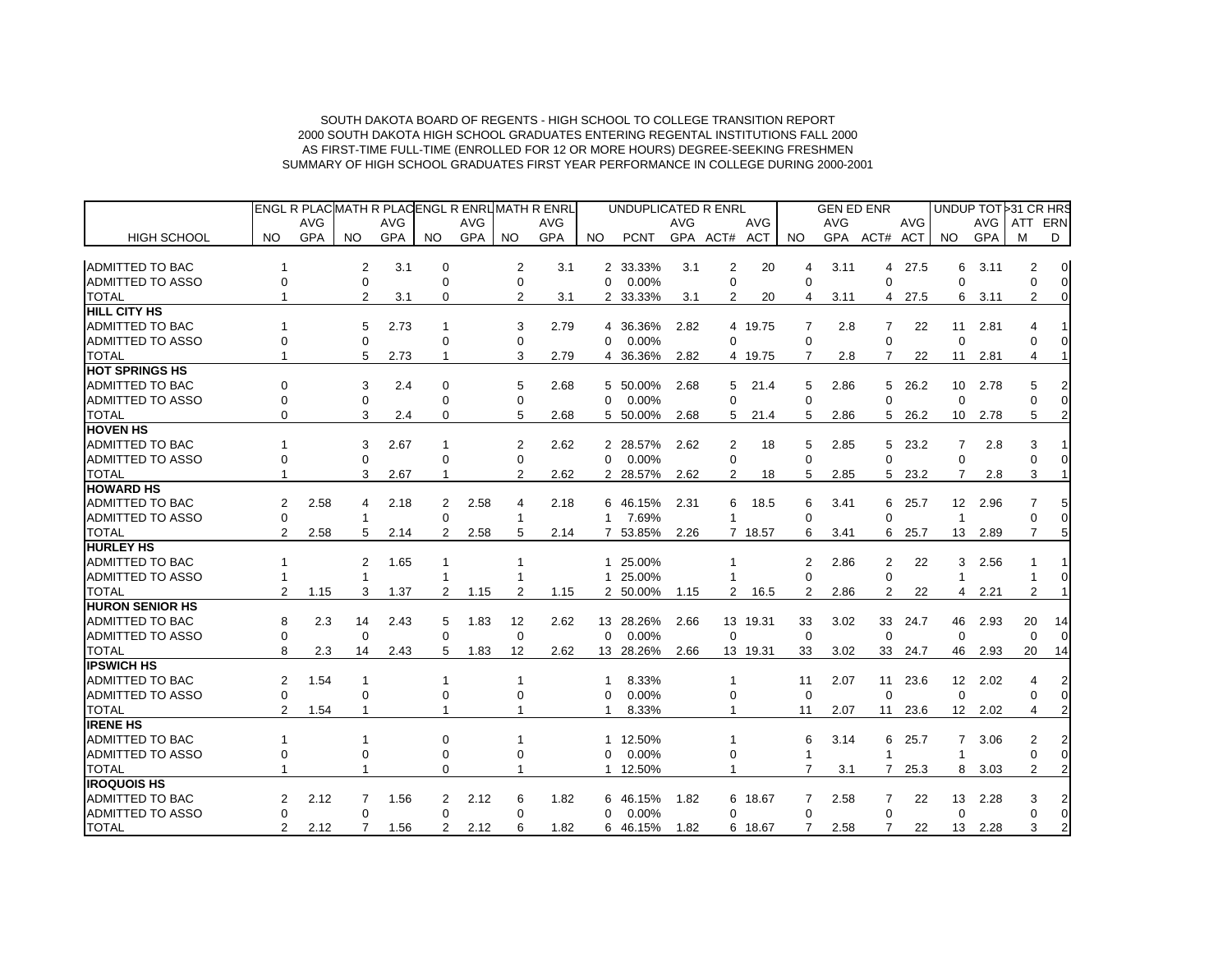|                           |                      | ENGL R PLACMATH R PLACENGL R ENRL MATH R ENRL |              |            |             |            |     |            |              | UNDUPLICATED R ENRL |            |                |            |                | <b>GEN ED ENR</b> |                |         |                 | UNDUP TOT > 31 CR HRS |                |          |
|---------------------------|----------------------|-----------------------------------------------|--------------|------------|-------------|------------|-----|------------|--------------|---------------------|------------|----------------|------------|----------------|-------------------|----------------|---------|-----------------|-----------------------|----------------|----------|
|                           |                      | AVG                                           |              | <b>AVG</b> |             | <b>AVG</b> |     | AVG        |              |                     | <b>AVG</b> |                | <b>AVG</b> |                | AVG               |                | AVG     |                 | AVG                   | ATT            | ERN      |
| <b>HIGH SCHOOL</b>        | NO.                  | <b>GPA</b>                                    | NO.          | <b>GPA</b> | NO.         | GPA        | NO. | <b>GPA</b> | NO.          | <b>PCNT</b>         |            | GPA ACT# ACT   |            | NO.            | <b>GPA</b>        | ACT# ACT       |         | NO.             | <b>GPA</b>            | м              | D        |
| <b>J VALLEY CHRIST HS</b> |                      |                                               |              |            |             |            |     |            |              |                     |            |                |            |                |                   |                |         |                 |                       |                |          |
| <b>ADMITTED TO BAC</b>    | $\Omega$             |                                               | $\Omega$     |            | $\Omega$    |            |     |            | 1            | 33.33%              |            | 1              |            | 2              | 3.45              | 2              | 27.5    | 3               | 3.22                  |                |          |
| <b>ADMITTED TO ASSO</b>   | $\mathbf 0$          |                                               | $\mathbf 0$  |            | $\mathbf 0$ |            | 0   |            | $\Omega$     | 0.00%               |            | $\overline{0}$ |            | $\Omega$       |                   | $\Omega$       |         | 0               |                       |                | $\Omega$ |
| <b>TOTAL</b>              | $\Omega$             |                                               | $\Omega$     |            | $\Omega$    |            |     |            | 1            | 33.33%              |            | 1              |            | 2              | 3.45              |                | 2 27.5  | 3               | 3.22                  |                |          |
| <b>JONES CO. HS</b>       |                      |                                               |              |            |             |            |     |            |              |                     |            |                |            |                |                   |                |         |                 |                       |                |          |
| <b>ADMITTED TO BAC</b>    | $\Omega$             |                                               | 2            | 2.86       | $\Omega$    |            |     |            | 1            | 14.29%              |            |                |            | 4              | 3.22              | 4              | 23      | 5               | 3.1                   | $\mathcal{P}$  |          |
| <b>ADMITTED TO ASSO</b>   | $\Omega$             |                                               | 1            |            | $\Omega$    |            | 0   |            | $\Omega$     | 0.00%               |            | $\Omega$       |            | $\overline{2}$ | 2.04              | $\overline{2}$ | 20.5    | $\overline{2}$  | 2.04                  |                | $\Omega$ |
| <b>TOTAL</b>              | $\Omega$             |                                               | 3            | 2.71       | 0           |            |     |            |              | 1 14.29%            |            | 1              |            | 6              | 3.02              | 6              | 22.2    | $\overline{7}$  | 2.94                  | 2              | 2        |
| <b>KADOKA HS</b>          |                      |                                               |              |            |             |            |     |            |              |                     |            |                |            |                |                   |                |         |                 |                       |                |          |
| <b>ADMITTED TO BAC</b>    |                      |                                               | $\mathbf{1}$ |            |             |            |     |            | 1            | 20.00%              |            | 1              |            | 4              | 2.72              |                | 4 23.8  | 5               | 2.5                   |                |          |
| <b>ADMITTED TO ASSO</b>   | $\Omega$             |                                               | $\Omega$     |            | $\Omega$    |            | 0   |            | $\Omega$     | 0.00%               |            | $\Omega$       |            | $\Omega$       |                   | $\Omega$       |         | $\Omega$        |                       |                | $\Omega$ |
| <b>TOTAL</b>              |                      |                                               | -1           |            |             |            |     |            |              | 20.00%              |            | 1              |            | 4              | 2.72              | 4              | 23.8    | 5               | 2.5                   |                |          |
| <b>KIMBALL HS</b>         |                      |                                               |              |            |             |            |     |            |              |                     |            |                |            |                |                   |                |         |                 |                       |                |          |
| <b>ADMITTED TO BAC</b>    | $\Omega$             |                                               | $\Omega$     |            | $\Omega$    |            | 0   |            | $\Omega$     | 0.00%               |            | 0              |            | 3              | 2.29              | 3              | 22.7    | 3               | 2.29                  | $\mathcal{P}$  | $\Omega$ |
| <b>ADMITTED TO ASSO</b>   | ∩                    |                                               | U            |            |             |            | 0   |            | ∩            | 0.00%               |            | O              |            | $\Omega$       |                   | $\Omega$       |         | $\Omega$        |                       |                | $\Omega$ |
| <b>TOTAL</b>              | $\Omega$             |                                               | 0            |            | 0           |            | 0   |            | 0            | 0.00%               |            | $\mathbf 0$    |            | 3              | 2.29              | 3              | 22.7    | 3               | 2.29                  | $\overline{2}$ | $\Omega$ |
| <b>LAKE PRESTON HS</b>    |                      |                                               |              |            |             |            |     |            |              |                     |            |                |            |                |                   |                |         |                 |                       |                |          |
| <b>ADMITTED TO BAC</b>    |                      |                                               | 1            |            |             |            |     |            | 1            | 10.00%              |            |                |            | 9              | 2.92              | 9              | 24.2    | 10              | 2.85                  | 5              |          |
| <b>ADMITTED TO ASSO</b>   | $\Omega$             |                                               | 0            |            | $\Omega$    |            | 0   |            | $\Omega$     | 0.00%               |            | 0              |            | $\Omega$       |                   | $\Omega$       |         | $\Omega$        |                       |                | $\Omega$ |
| <b>TOTAL</b>              |                      |                                               |              |            |             |            |     |            | 1            | 10.00%              |            |                |            | 9              | 2.92              | 9              | 24.2    | 10 <sup>°</sup> | 2.85                  | 5              |          |
| <b>LANGFORD HS</b>        |                      |                                               |              |            |             |            |     |            |              |                     |            |                |            |                |                   |                |         |                 |                       |                |          |
| <b>ADMITTED TO BAC</b>    | 2                    | 1.77                                          | 4            | 1.67       | 2           | 1.77       | 4   | 1.67       |              | 4 57.14%            | 1.67       |                | 4 18.75    | 2              | 1.92              |                | 2 21.5  | 6               | 1.77                  |                | 0        |
| <b>ADMITTED TO ASSO</b>   |                      |                                               | 1            |            | 1           |            | 1   |            |              | 1 14.29%            |            | 1              |            | $\Omega$       |                   | $\Omega$       |         | $\mathbf{1}$    |                       |                | $\Omega$ |
| <b>TOTAL</b>              | 3                    | 1.31                                          | 5            | 1.43       | 3           | 1.31       | 5   | 1.43       |              | 5 71.43%            | 1.43       | 5              | 18.2       | 2              | 1.92              | 2              | 21.5    | 7               | 1.61                  |                | $\Omega$ |
| <b>LEAD HS</b>            |                      |                                               |              |            |             |            |     |            |              |                     |            |                |            |                |                   |                |         |                 |                       |                |          |
| <b>ADMITTED TO BAC</b>    | 4                    | 1.7                                           | 10           | 2.14       | 4           | 1.7        | 9   | 2.16       |              | 9 32.14%            | 2.16       |                | 9 19.89    | 19             | 2.56              |                | 19 22.5 | 28              | 2.46                  |                |          |
| <b>ADMITTED TO ASSO</b>   | $\mathbf 0$          |                                               | 0            |            | 0           |            | 0   |            | $\Omega$     | 0.00%               |            | $\Omega$       |            | $\mathbf 0$    |                   | $\Omega$       |         | $\Omega$        |                       |                | $\Omega$ |
| <b>TOTAL</b>              | 4                    | 1.7                                           | 10           | 2.14       | 4           | 1.7        | 9   | 2.16       | 9            | 32.14%              | 2.16       |                | 9 19.89    | 19             | 2.56              |                | 19 22.5 | 28              | 2.46                  | 8              |          |
| <b>LEMMON HS</b>          |                      |                                               |              |            |             |            |     |            |              |                     |            |                |            |                |                   |                |         |                 |                       |                |          |
| <b>ADMITTED TO BAC</b>    | 2                    | 2.61                                          | 3            | 3.53       | 2           | 2.61       | 3   | 3.53       |              | 4 57.14%            | 3.04       | 4              | 20.5       | 2              | 3.1               | $\overline{2}$ | 26.5    | 6               | 3.06                  |                |          |
| <b>ADMITTED TO ASSO</b>   | 1                    |                                               | 1            |            | 1           |            | 1   |            |              | 1 14.29%            |            | 1              |            | $\Omega$       |                   | $\Omega$       |         | 1               |                       | ∩              |          |
| <b>TOTAL</b>              | 3                    | 2.3                                           | 4            | 3.07       | 3           | 2.3        | 4   | 3.07       |              | 5 71.43%            | 2.77       | 5              | 20         | 2              | 3.1               | $\overline{2}$ | 26.5    | 7               | 2.88                  |                |          |
| <b>LENNOX HS</b>          |                      |                                               |              |            |             |            |     |            |              |                     |            |                |            |                |                   |                |         |                 |                       |                |          |
| <b>ADMITTED TO BAC</b>    | 5                    | 2.16                                          | 16           | 2.4        | 5           | 2.16       | 11  | 2.56       |              | 14 40.00%           | 2.51       |                | 14 19.57   | 20             | 2.99              |                | 20 23.7 | 34              | 2.82                  |                |          |
| <b>ADMITTED TO ASSO</b>   | $\Omega$             |                                               | $\mathbf{1}$ |            | 0           |            | -1  |            | $\mathbf{1}$ | 2.86%               |            | $\mathbf{1}$   |            | $\Omega$       |                   | $\Omega$       |         | -1              |                       |                | $\Omega$ |
| <b>TOTAL</b>              | 5                    | 2.16                                          | 17           | 2.37       | 5           | 2.16       | 12  | 2.5        |              | 15 42.86%           | 2.46       |                | 15 19.33   | 20             | 2.99              | 20             | 23.7    | 35              | 2.79                  | 8              |          |
| <b>LEOLA HS</b>           |                      |                                               |              |            |             |            |     |            |              |                     |            |                |            |                |                   |                |         |                 |                       |                |          |
| <b>ADMITTED TO BAC</b>    | 2                    | 1.78                                          | 1            |            | 2           | 1.78       |     |            |              | 2 33.33%            | 1.78       | 2              | 17         | 3              | 3.06              | 3              | 23.3    | 5               | 2.6                   | 0              | $\Omega$ |
| <b>ADMITTED TO ASSO</b>   | $\blacktriangleleft$ |                                               | -1           |            | 1           |            |     |            |              | 1 16.67%            |            | $\mathbf{1}$   |            | $\Omega$       |                   | $\Omega$       |         | $\mathbf{1}$    |                       |                | $\Omega$ |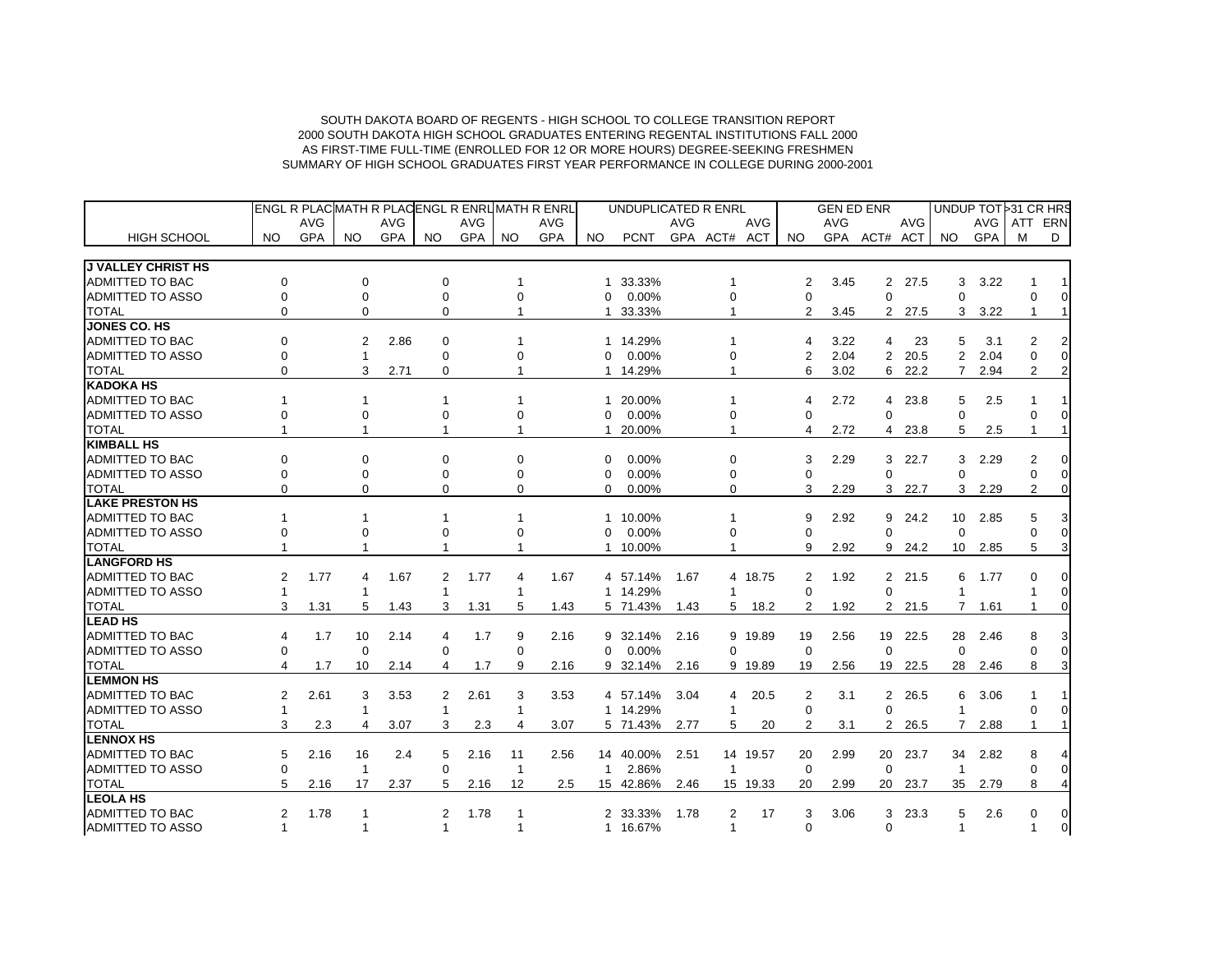|                           |                |            |                |            |              |            |                | ENGL R PLACMATH R PLACENGL R ENRUMATH R ENRL |          | UNDUPLICATED R ENRL |            |                |          |                | <b>GEN ED ENR</b> |                         |            | UNDUP TOT 31 CR HRS |            |                |                |
|---------------------------|----------------|------------|----------------|------------|--------------|------------|----------------|----------------------------------------------|----------|---------------------|------------|----------------|----------|----------------|-------------------|-------------------------|------------|---------------------|------------|----------------|----------------|
|                           |                | <b>AVG</b> |                | <b>AVG</b> |              | <b>AVG</b> |                | AVG                                          |          |                     | <b>AVG</b> |                | AVG      |                | <b>AVG</b>        |                         | <b>AVG</b> |                     | <b>AVG</b> | ATT            | ERN            |
| <b>HIGH SCHOOL</b>        | NO.            | GPA        | NO.            | <b>GPA</b> | NO.          | GPA        | <b>NO</b>      | GPA                                          | NO.      | <b>PCNT</b>         |            | GPA ACT# ACT   |          | NO.            | GPA               | ACT# ACT                |            | NO.                 | <b>GPA</b> | м              | D              |
| <b>TOTAL</b>              | 3              | 1.92       | 2              | 2.2        | 3            | 1.92       | 2              | 2.2                                          |          | 3 50.00%            | 1.92       | 3              | 17       | 3              | 3.06              | 3                       | 23.3       | 6                   | 2.53       |                | $\mathbf 0$    |
| <b>LINCOLN HS, SF</b>     |                |            |                |            |              |            |                |                                              |          |                     |            |                |          |                |                   |                         |            |                     |            |                |                |
| <b>ADMITTED TO BAC</b>    | 7              | 2.65       | 22             | 2.49       | 7            | 2.17       | 19             | 2.47                                         |          | 21 38.18%           | 2.38       |                | 21 19.43 | 30             | 2.46              | 30                      | 23.8       | 51                  | 2.43       | 18             | 10             |
| ADMITTED TO ASSO          | -1             |            | $\overline{4}$ | 2.5        | $\mathbf 1$  |            | 3              | 2.31                                         | 3        | 5.45%               | 2.31       |                | 3 17.67  | $\overline{1}$ |                   | $\overline{\mathbf{1}}$ |            | 4                   | 2.5        | -1             | $\Omega$       |
| <b>TOTAL</b>              | 8              | 2.45       | 26             | 2.49       | 8            | 2.07       | 22             | 2.45                                         |          | 24 43.64%           | 2.37       |                | 24 19.21 | 31             | 2.48              | 31                      | 23.5       | 55                  | 2.43       | 19             | 10             |
| <b>LITTLE WOUND DAY S</b> |                |            |                |            |              |            |                |                                              |          |                     |            |                |          |                |                   |                         |            |                     |            |                |                |
| ADMITTED TO BAC           | 2              | 1.64       | 3              | 1.5        | 2            | 1.64       | 3              | 1.5                                          |          | 3 #######           | 1.5        |                | 3 16.67  | $\Omega$       |                   | $\Omega$                |            | 3                   | 1.5        | $\Omega$       | $\Omega$       |
| <b>ADMITTED TO ASSO</b>   | $\mathbf 0$    |            | 0              |            | 0            |            | 0              |                                              | 0        | 0.00%               |            | $\Omega$       |          | $\Omega$       |                   | $\Omega$                |            | 0                   |            | $\Omega$       | $\Omega$       |
| <b>TOTAL</b>              | 2              | 1.64       | 3              | 1.5        | 2            | 1.64       | 3              | 1.5                                          |          | 3 #######           | 1.5        |                | 3 16.67  | $\Omega$       |                   | $\Omega$                |            | 3                   | 1.5        | $\Omega$       | $\mathbf 0$    |
| <b>LYMAN HS</b>           |                |            |                |            |              |            |                |                                              |          |                     |            |                |          |                |                   |                         |            |                     |            |                |                |
| <b>ADMITTED TO BAC</b>    | 2              | 2.59       | 5              | 2.76       | 2            | 2.59       | 6              | 2.67                                         |          | 6 50.00%            | 2.67       |                | 6 19.67  | 6              | 3.15              | 6                       | 22.5       | 12 <sup>2</sup>     | 2.95       | 3              |                |
| <b>ADMITTED TO ASSO</b>   | $\Omega$       |            | $\Omega$       |            | $\Omega$     |            | $\Omega$       |                                              | $\Omega$ | 0.00%               |            | 0              |          | $\Omega$       |                   | $\Omega$                |            | $\Omega$            |            | 0              | $\Omega$       |
| <b>TOTAL</b>              | $\overline{2}$ | 2.59       | 5              | 2.76       | 2            | 2.59       | 6              | 2.67                                         | 6        | 50.00%              | 2.67       |                | 6 19.67  | 6              | 3.15              | 6                       | 22.5       | $12 \overline{ }$   | 2.95       | 3              |                |
| <b>MADISON HS</b>         |                |            |                |            |              |            |                |                                              |          |                     |            |                |          |                |                   |                         |            |                     |            |                |                |
| <b>ADMITTED TO BAC</b>    | 4              | 2.49       | 16             | 2.72       | 4            | 2.49       | 12             | 2.77                                         |          | 14 29.17%           | 2.74       |                | 14 20.07 | 29             | 3.08              | 29                      | 23.6       | 43                  | 2.98       | 13             | 6              |
| <b>ADMITTED TO ASSO</b>   | -1             |            | $\overline{4}$ | 1.56       | 0            |            | $\overline{4}$ | 1.56                                         | 4        | 8.33%               | 1.56       | $\overline{4}$ | 18       | $\overline{1}$ |                   | $\overline{1}$          |            | 5                   | 1.8        | $\Omega$       | $\mathbf 0$    |
| <b>TOTAL</b>              | 5              | 2.42       | 20             | 2.55       | 4            | 2.49       | 16             | 2.55                                         |          | 18 37.50%           | 2.55       |                | 18 19.61 | 30             | 3.06              | 30                      | 23.6       | 48                  | 2.9        | 13             | 6              |
| <b>MARION HS</b>          |                |            |                |            |              |            |                |                                              |          |                     |            |                |          |                |                   |                         |            |                     |            |                |                |
| ADMITTED TO BAC           | 2              | 2.84       | 5              | 2.66       | 1            |            | 4              | 2.49                                         |          | 4 57.14%            | 2.49       | 4              | 18.5     | 3              | 3.29              | 3                       | 24         | $\overline{7}$      | 2.87       | 2              |                |
| <b>ADMITTED TO ASSO</b>   | $\Omega$       |            | $\Omega$       |            | $\Omega$     |            | $\Omega$       |                                              | $\Omega$ | 0.00%               |            | $\Omega$       |          | $\Omega$       |                   | $\Omega$                |            | $\Omega$            |            | $\Omega$       | $\Omega$       |
| <b>TOTAL</b>              | 2              | 2.84       | 5              | 2.66       | $\mathbf{1}$ |            | 4              | 2.49                                         |          | 4 57.14%            | 2.49       | 4              | 18.5     | 3              | 3.29              | 3                       | 24         | $\overline{7}$      | 2.87       | 2              |                |
| <b>IMCCOOK CENTRAL HS</b> |                |            |                |            |              |            |                |                                              |          |                     |            |                |          |                |                   |                         |            |                     |            |                |                |
| <b>ADMITTED TO BAC</b>    |                |            | 4              | 2.7        | 0            |            |                |                                              |          | 1 11.11%            |            | 1              |          | 8              | 2.8               | 8                       | 21.5       | 9                   | 2.76       |                |                |
| <b>ADMITTED TO ASSO</b>   |                |            | 0              |            | $\Omega$     |            | 0              |                                              | $\Omega$ | 0.00%               |            | 0              |          | 0              |                   | $\Omega$                |            | $\Omega$            |            | $\Omega$       | $\Omega$       |
| <b>TOTAL</b>              |                |            | 4              | 2.7        | $\Omega$     |            | 1              |                                              |          | 1 11.11%            |            | $\mathbf{1}$   |          | 8              | 2.8               | 8                       | 21.5       | 9                   | 2.76       | $\overline{1}$ |                |
| <b>MCINTOSH HS</b>        |                |            |                |            |              |            |                |                                              |          |                     |            |                |          |                |                   |                         |            |                     |            |                |                |
| <b>ADMITTED TO BAC</b>    | $\Omega$       |            | 0              |            | 0            |            | 0              |                                              | ∩        | 0.00%               |            | 0              |          | 3              | 2.19              | 3                       | 23.3       | 3                   | 2.19       | $\Omega$       |                |
| <b>ADMITTED TO ASSO</b>   | $\Omega$       |            | 0              |            | $\Omega$     |            | 0              |                                              | $\Omega$ | 0.00%               |            | 0              |          |                |                   |                         |            |                     |            |                |                |
| <b>TOTAL</b>              | $\Omega$       |            | 0              |            | $\Omega$     |            | $\Omega$       |                                              | $\Omega$ | 0.00%               |            | 0              |          | 4              | 2.34              | 4                       | 23.5       | 4                   | 2.34       |                |                |
| <b>MENNO HS</b>           |                |            |                |            |              |            |                |                                              |          |                     |            |                |          |                |                   |                         |            |                     |            |                |                |
| <b>ADMITTED TO BAC</b>    | 2              | 2.31       | 4              | 2.13       | 0            |            | 2              | 1.71                                         |          | 2 20.00%            | 1.71       | $\overline{2}$ | 19.5     | 8              | 2.83              | 8                       | 21.5       | 10                  | 2.64       | 3              |                |
| <b>ADMITTED TO ASSO</b>   | $\Omega$       |            | $\Omega$       |            | $\Omega$     |            | $\Omega$       |                                              | $\Omega$ | 0.00%               |            | $\Omega$       |          | $\Omega$       |                   | $\Omega$                |            | $\Omega$            |            | $\Omega$       | $\Omega$       |
| <b>TOTAL</b>              | 2              | 2.31       | 4              | 2.13       | 0            |            | $\overline{2}$ | 1.71                                         |          | 2 20.00%            | 1.71       | $\overline{2}$ | 19.5     | 8              | 2.83              | 8                       | 21.5       | 10                  | 2.64       | 3              | $\overline{2}$ |
| <b>MIDLAND HS</b>         |                |            |                |            |              |            |                |                                              |          |                     |            |                |          |                |                   |                         |            |                     |            |                |                |
| <b>ADMITTED TO BAC</b>    |                |            | 1              |            |              |            |                |                                              | 1        | 33.33%              |            |                |          | 2              | 3.26              | 2                       | 23         | 3                   | 2.98       | $\overline{2}$ |                |
| <b>ADMITTED TO ASSO</b>   | $\Omega$       |            | 0              |            | $\Omega$     |            | $\Omega$       |                                              | $\Omega$ | 0.00%               |            | $\Omega$       |          | $\Omega$       |                   | $\Omega$                |            | $\Omega$            |            | $\Omega$       | $\Omega$       |
| <b>TOTAL</b>              |                |            | -1             |            |              |            |                |                                              | 1        | 33.33%              |            | 1              |          | 2              | 3.26              | 2                       | 23         | 3                   | 2.98       | 2              |                |
| <b>MILBANK HS</b>         |                |            |                |            |              |            |                |                                              |          |                     |            |                |          |                |                   |                         |            |                     |            |                |                |
| <b>ADMITTED TO BAC</b>    | -1             |            | 2              | 2.89       | $\mathbf 1$  |            | $\mathbf 1$    |                                              |          | 2 11.11%            | 2.07       | 2              | 20       | 16             | 3.18              |                         | 16 24.4    | 18                  | 3.06       | 9              | 7              |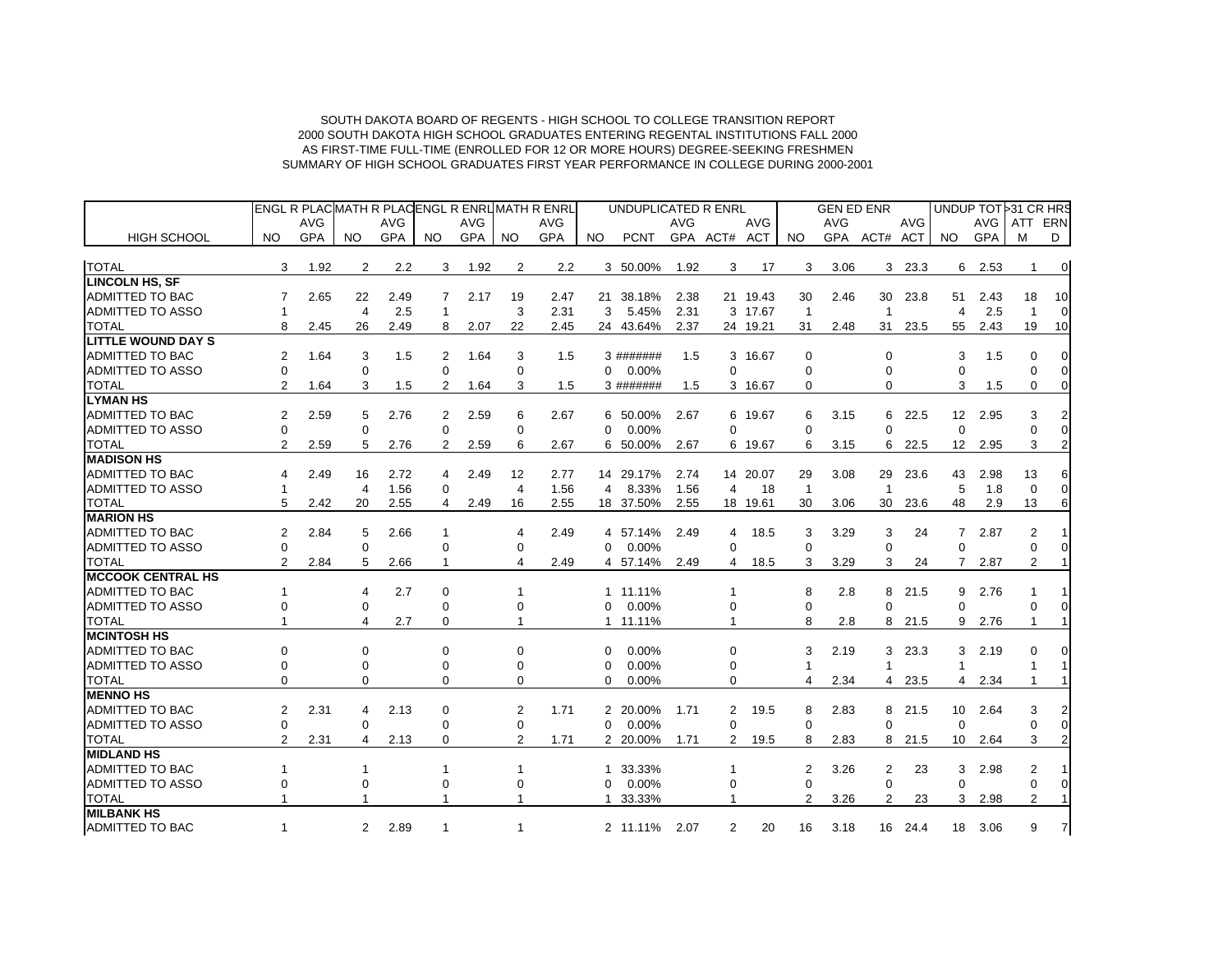|                         |                |            |              |            |                |            |                | ENGL R PLACMATH R PLACENGL R ENRUMATH R ENRL |              | UNDUPLICATED R ENRL |            |                |            |                | <b>GEN ED ENR</b> |                |            |                 |            | UNDUP TOT 31 CR HRS |                |
|-------------------------|----------------|------------|--------------|------------|----------------|------------|----------------|----------------------------------------------|--------------|---------------------|------------|----------------|------------|----------------|-------------------|----------------|------------|-----------------|------------|---------------------|----------------|
|                         |                | AVG        |              | <b>AVG</b> |                | <b>AVG</b> |                | <b>AVG</b>                                   |              |                     | <b>AVG</b> |                | <b>AVG</b> |                | <b>AVG</b>        |                | <b>AVG</b> |                 | AVG        | ATT ERN             |                |
| <b>HIGH SCHOOL</b>      | NO.            | <b>GPA</b> | NO.          | <b>GPA</b> | NO.            | <b>GPA</b> | NO.            | <b>GPA</b>                                   | NO.          | <b>PCNT</b>         |            | GPA ACT# ACT   |            | NO.            |                   | GPA ACT# ACT   |            | NO.             | <b>GPA</b> | м                   | D              |
|                         |                |            |              |            |                |            |                |                                              |              |                     |            |                |            |                |                   |                |            |                 |            |                     |                |
| ADMITTED TO ASSO        | 0              |            | $\mathbf 0$  |            | $\mathbf 0$    |            | 0              |                                              | 0            | 0.00%               |            | $\mathbf 0$    |            | $\mathbf 0$    |                   | $\mathbf 0$    |            | $\mathbf 0$     |            | 0                   | $\overline{0}$ |
| <b>TOTAL</b>            | $\mathbf{1}$   |            | 2            | 2.89       | $\mathbf{1}$   |            | $\mathbf{1}$   |                                              |              | 2 11.11%            | 2.07       | $\overline{2}$ | 20         | 16             | 3.18              | 16             | 24.4       | 18              | 3.06       | 9                   | $\overline{7}$ |
| <b>MILLER HS</b>        |                |            |              |            |                |            |                |                                              |              |                     |            |                |            |                |                   |                |            |                 |            |                     |                |
| ADMITTED TO BAC         |                |            |              |            | $\Omega$       |            | 2              | 1.98                                         | 2            | 8.00%               | 1.98       | $\overline{2}$ | 18.5       | 22             | 2.91              |                | 22 23.6    | 24              | 2.84       | 9                   |                |
| <b>ADMITTED TO ASSO</b> |                |            |              |            | $\Omega$       |            | $\mathbf{1}$   |                                              | $\mathbf{1}$ | 4.00%               |            |                |            | $\Omega$       |                   | $\Omega$       |            | $\mathbf{1}$    |            | $\Omega$            |                |
| <b>TOTAL</b>            |                |            | 2            | 2.32       | $\Omega$       |            | 3              | 1.97                                         |              | 3 12.00%            | 1.97       | 3              | 18         | 22             | 2.91              | 22             | 23.6       | 25              | 2.81       | 9                   |                |
| <b>MITCHELL HS</b>      |                |            |              |            |                |            |                |                                              |              |                     |            |                |            |                |                   |                |            |                 |            |                     |                |
| <b>ADMITTED TO BAC</b>  | 6              | 2.17       | 13           | 2.39       | 5              | 2.07       | 12             | 2.47                                         |              | 14 29.79%           | 2.39       |                | 14 19.43   | 31             | 2.84              | 31             | 23.5       | 45              | 2.72       | 23                  | 13             |
| <b>ADMITTED TO ASSO</b> | $\Omega$       |            | 2            | 2.5        | $\Omega$       |            | $\mathbf{1}$   |                                              | $\mathbf{1}$ | 2.13%               |            | $\overline{1}$ |            | $\mathbf{1}$   |                   | $\mathbf{1}$   |            | 2               | 2.5        | $\Omega$            |                |
| <b>TOTAL</b>            | 6              | 2.17       | 15           | 2.4        | 5              | 2.07       | 13             | 2.52                                         |              | 15 31.91%           | 2.44       | 15             | 19.4       | 32             | 2.82              |                | 32 23.4    | 47              | 2.71       | 23                  | 13             |
| <b>MOBRIDGE HS</b>      |                |            |              |            |                |            |                |                                              |              |                     |            |                |            |                |                   |                |            |                 |            |                     |                |
| ADMITTED TO BAC         | $\Omega$       |            | 4            | 2.37       | $\mathbf 0$    |            | 5              | 2.05                                         |              | 5 50.00%            | 2.05       | 5              | 19.2       | $\overline{4}$ | 2.98              | $\overline{4}$ | 25.3       | 9               | 2.55       | 4                   |                |
| <b>ADMITTED TO ASSO</b> |                |            |              |            |                |            | $\mathbf{1}$   |                                              |              | 1 10.00%            |            | $\overline{1}$ |            | $\Omega$       |                   | $\Omega$       |            | $\mathbf{1}$    |            | 0                   |                |
| <b>TOTAL</b>            |                |            | 5            | 2.43       |                |            | 6              | 2.15                                         |              | 6 60.00%            | 2.15       | 6              | 18.5       | 4              | 2.98              |                | 4 25.3     | 10 <sup>1</sup> | 2.57       | 4                   |                |
| <b>MONTROSE HS</b>      |                |            |              |            |                |            |                |                                              |              |                     |            |                |            |                |                   |                |            |                 |            |                     |                |
| <b>ADMITTED TO BAC</b>  | 2              | 0.33       | 3            | 2.94       | 2              | 0.33       | 2              | 2.03                                         |              | 3 27.27%            | 1.62       |                | 3 16.67    | 7              | 3.03              |                | 7 22.6     | 10              | 2.77       | $\overline{2}$      |                |
| <b>ADMITTED TO ASSO</b> | 0              |            | $\Omega$     |            | $\Omega$       |            | $\Omega$       |                                              | $\Omega$     | 0.00%               |            | $\Omega$       |            | $\mathbf{1}$   |                   | $\mathbf{1}$   |            | $\mathbf{1}$    |            |                     |                |
| <b>TOTAL</b>            | $\mathfrak{p}$ | 0.33       | 3            | 2.94       | $\overline{2}$ | 0.33       | $\overline{2}$ | 2.03                                         |              | 3 27.27%            | 1.62       |                | 3 16.67    | 8              | 3.16              |                | 8 22.3     | 11              | 2.91       | 3                   |                |
| <b>IMT VERNON HS</b>    |                |            |              |            |                |            |                |                                              |              |                     |            |                |            |                |                   |                |            |                 |            |                     |                |
| ADMITTED TO BAC         | $\Omega$       |            |              |            | $\Omega$       |            | $\mathbf 1$    |                                              |              | 1 11.11%            |            |                |            | 8              | 2.87              | 8              | 21.6       | 9               | 2.97       | $\overline{2}$      |                |
| <b>ADMITTED TO ASSO</b> | $\Omega$       |            | $\Omega$     |            | $\Omega$       |            | $\Omega$       |                                              | $\Omega$     | 0.00%               |            | 0              |            | $\Omega$       |                   | $\Omega$       |            | $\Omega$        |            | $\Omega$            |                |
| <b>TOTAL</b>            | $\Omega$       |            |              |            | $\Omega$       |            | 1              |                                              |              | 1 11.11%            |            |                |            | 8              | 2.87              |                | 8 21.6     | 9               | 2.97       | $\overline{2}$      |                |
| <b>NEWELL HS</b>        |                |            |              |            |                |            |                |                                              |              |                     |            |                |            |                |                   |                |            |                 |            |                     |                |
| <b>ADMITTED TO BAC</b>  | $\overline{2}$ | 1.78       | 5            | 2.65       | 3              | 2.01       | 3              | 2.49                                         |              | 4 40.00%            | 2.25       | 4              | 19         | 6              | 2.69              | 6              | 24.7       | 10 <sup>°</sup> | 2.51       | 6                   |                |
| <b>ADMITTED TO ASSO</b> | $\Omega$       |            | $\Omega$     |            | $\Omega$       |            | $\Omega$       |                                              | $\Omega$     | 0.00%               |            | 0              |            | $\Omega$       |                   | $\Omega$       |            | $\Omega$        |            | U                   |                |
| <b>TOTAL</b>            | $\overline{2}$ | 1.78       | 5            | 2.65       | 3              | 2.01       | 3              | 2.49                                         |              | 4 40.00%            | 2.25       | 4              | 19         | 6              | 2.69              |                | 6 24.7     |                 | 10 2.51    | 6                   |                |
| <b>NORTHWESTRN HS</b>   |                |            |              |            |                |            |                |                                              |              |                     |            |                |            |                |                   |                |            |                 |            |                     |                |
| <b>ADMITTED TO BAC</b>  | $\Omega$       |            | 2            | 1.85       | 0              |            | 1              |                                              |              | 1 16.67%            |            |                |            | $\overline{4}$ | 2.82              | $\overline{4}$ | 22.8       | 5               | 2.77       | $\overline{2}$      |                |
| <b>ADMITTED TO ASSO</b> |                |            |              |            |                |            |                |                                              |              | 1 16.67%            |            |                |            | $\Omega$       |                   | $\Omega$       |            | 1               |            | $\Omega$            |                |
| <b>TOTAL</b>            |                |            | 3            | 2.01       |                |            | $\overline{2}$ | 2.44                                         |              | 2 33.33%            | 2.44       | 2              | 18         | $\overline{4}$ | 2.82              | 4              | 22.8       | 6               | 2.72       | $\overline{2}$      |                |
| <b>OGORMAN HS</b>       |                |            |              |            |                |            |                |                                              |              |                     |            |                |            |                |                   |                |            |                 |            |                     |                |
| <b>ADMITTED TO BAC</b>  | 5              | 1.46       | 15           | 2.33       | 5              | 1.46       | 15             | 2.28                                         |              | 15 28.30%           | 2.28       | 15             | 19.6       | 38             | 3.04              | 38             | 24.3       | 53              | 2.88       | 20                  | 16             |
| <b>ADMITTED TO ASSO</b> | $\Omega$       |            | $\Omega$     |            | $\Omega$       |            | $\Omega$       |                                              | $\Omega$     | 0.00%               |            | $\Omega$       |            | $\Omega$       |                   | $\Omega$       |            | $\Omega$        |            | $\Omega$            |                |
| <b>TOTAL</b>            | 5              | 1.46       | 15           | 2.33       | 5              | 1.46       | 15             | 2.28                                         |              | 15 28.30%           | 2.28       | 15             | 19.6       | 38             | 3.04              | 38             | 24.3       | 53              | 2.88       | 20                  | 16             |
| <b>OLDHAM-RAMONA HS</b> |                |            |              |            |                |            |                |                                              |              |                     |            |                |            |                |                   |                |            |                 |            |                     |                |
| <b>ADMITTED TO BAC</b>  | 2              | 3.09       | $\mathbf{1}$ |            | $\mathbf 1$    |            | $\mathbf 1$    |                                              |              | 2 25.00%            | 2.6        | 2              | 20         | 5              | 3.11              |                | $5$ 22.2   | $7^{\circ}$     | 2.97       | $\overline{2}$      |                |
| <b>ADMITTED TO ASSO</b> | 0              |            |              |            | 0              |            |                |                                              |              | 1 12.50%            |            | 1              |            | $\Omega$       |                   | $\Omega$       |            | $\mathbf{1}$    |            | $\Omega$            |                |
| <b>TOTAL</b>            | $\overline{2}$ | 3.09       | 2            | 2.92       |                |            | $\overline{2}$ | 2.92                                         |              | 3 37.50%            | 2.77       |                | 3 19.33    | 5              | 3.11              | 5              | 22.2       | 8               | 3          | $\overline{2}$      |                |
| <b>PARKER HS</b>        |                |            |              |            |                |            |                |                                              |              |                     |            |                |            |                |                   |                |            |                 |            |                     |                |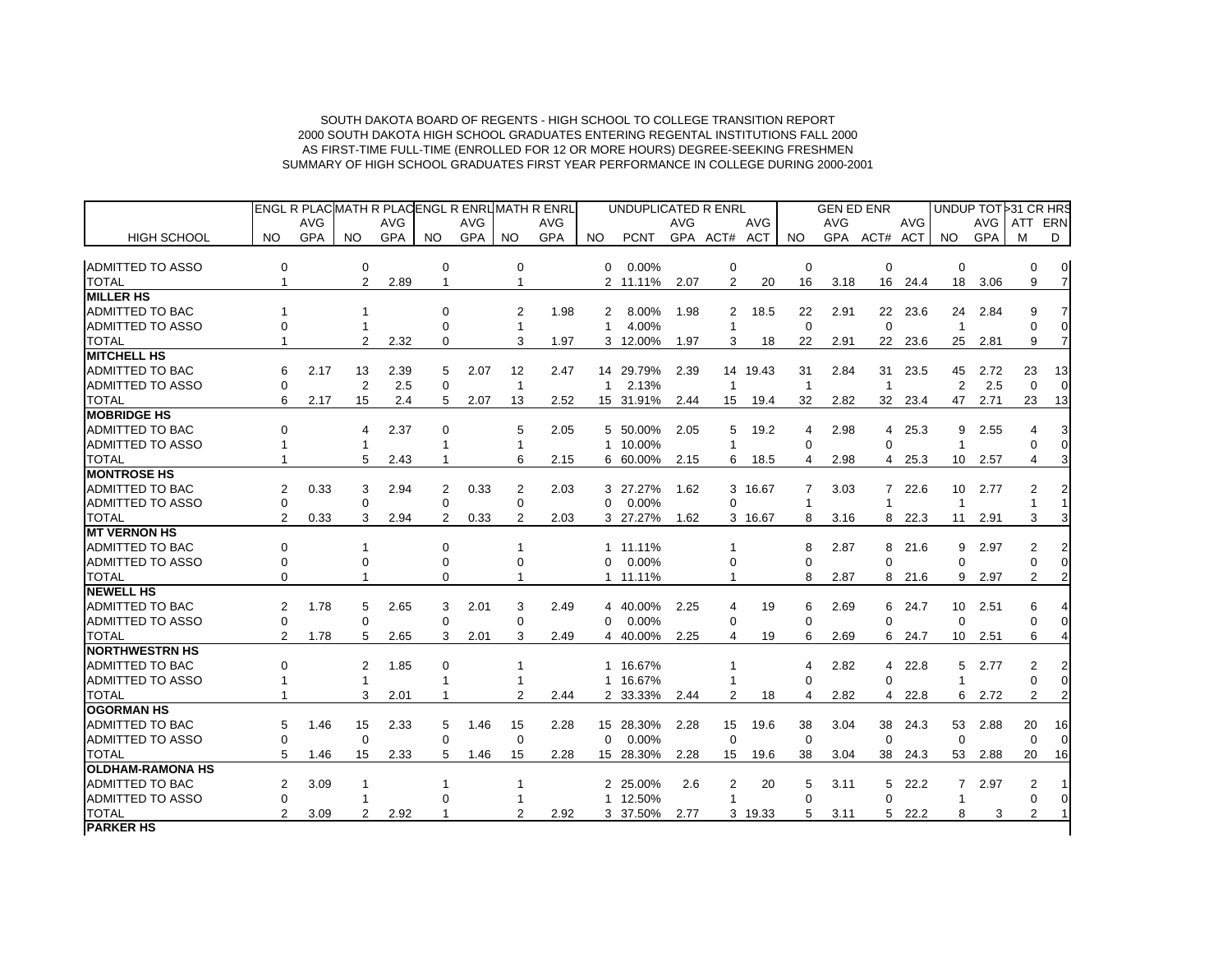|                           |                |            |           |            |                |            |                | ENGL R PLACMATH R PLACENGL R ENRUMATH R ENRL |          | UNDUPLICATED R ENRL |            |                      |            |             | <b>GEN ED ENR</b> |                 |            | UNDUP TOT 31 CR HRS |            |                |                |
|---------------------------|----------------|------------|-----------|------------|----------------|------------|----------------|----------------------------------------------|----------|---------------------|------------|----------------------|------------|-------------|-------------------|-----------------|------------|---------------------|------------|----------------|----------------|
|                           |                | <b>AVG</b> |           | <b>AVG</b> |                | <b>AVG</b> |                | <b>AVG</b>                                   |          |                     | <b>AVG</b> |                      | <b>AVG</b> |             | <b>AVG</b>        |                 | <b>AVG</b> |                     | AVG        | ATT            | ERN            |
| <b>HIGH SCHOOL</b>        | NO.            | <b>GPA</b> | <b>NO</b> | <b>GPA</b> | NO.            | <b>GPA</b> | <b>NO</b>      | <b>GPA</b>                                   | NO.      | <b>PCNT</b>         |            | GPA ACT# ACT         |            | NO.         |                   | GPA ACT# ACT    |            | NO.                 | <b>GPA</b> | м              | D              |
| <b>ADMITTED TO BAC</b>    | $\Omega$       |            |           |            | 0              |            |                |                                              | 1        | 9.09%               |            |                      |            | 9           | 3.29              | 9               | 24.7       | 10                  | 3.19       | 6              | 6              |
| <b>ADMITTED TO ASSO</b>   | $\Omega$       |            |           |            | 0              |            |                |                                              | 1        | 9.09%               |            |                      |            | $\Omega$    |                   | $\Omega$        |            | -1                  |            | ∩              | $\Omega$       |
| <b>TOTAL</b>              | $\Omega$       |            | 2         | 1.71       | $\Omega$       |            | 2              | 1.71                                         |          | 2 18.18%            | 1.71       | 2                    | 19.5       | 9           | 3.29              | 9               | 24.7       | 11                  | 3.12       | 6              | 6              |
| <b>PARKSTON HS</b>        |                |            |           |            |                |            |                |                                              |          |                     |            |                      |            |             |                   |                 |            |                     |            |                |                |
| <b>ADMITTED TO BAC</b>    |                | 2.67       | 3         | 2.88       | 4              | 2.67       | 4              | 2.9                                          | 5        | 31.25%              | 2.89       | 5                    | 19.6       | 11          | 3.32              | 11              | 23.5       | 16                  | 3.2        |                |                |
| <b>ADMITTED TO ASSO</b>   | 0              |            | 0         |            | 0              |            | 0              |                                              | $\Omega$ | 0.00%               |            | 0                    |            | $\mathbf 0$ |                   | $\mathbf 0$     |            | $\Omega$            |            |                | $\overline{0}$ |
| <b>TOTAL</b>              | 4              | 2.67       | 3         | 2.88       | 4              | 2.67       | 4              | 2.9                                          |          | 5 31.25%            | 2.89       | 5                    | 19.6       | 11          | 3.32              | 11              | 23.5       | 16                  | 3.2        | 6              |                |
| <b>PHILIP HS</b>          |                |            |           |            |                |            |                |                                              |          |                     |            |                      |            |             |                   |                 |            |                     |            |                |                |
| <b>ADMITTED TO BAC</b>    | $\Omega$       |            |           |            | $\Omega$       |            |                |                                              |          | 1 14.29%            |            |                      |            | 5           | 2.96              | 5               | 23.6       | 6                   | 2.76       | 2              |                |
| <b>ADMITTED TO ASSO</b>   | $\Omega$       |            | $\Omega$  |            | 0              |            | $\Omega$       |                                              | 0        | 0.00%               |            | 0                    |            |             |                   |                 |            |                     |            |                | $\Omega$       |
| <b>TOTAL</b>              | 0              |            |           |            | $\Omega$       |            |                |                                              |          | 1 14.29%            |            |                      |            | 6           | 2.87              | 6               | 23.5       | 7                   | 2.7        | 2              | 1              |
| <b>PLANKINTON HS</b>      |                |            |           |            |                |            |                |                                              |          |                     |            |                      |            |             |                   |                 |            |                     |            |                |                |
| <b>ADMITTED TO BAC</b>    | $\overline{2}$ | 2.09       | 3         | 2.57       | 2              | 2.09       | 3              | 2.57                                         | 3        | 60.00%              | 2.57       |                      | 3 17.33    | 2           | 3.37              | 2               | 20.5       | 5                   | 2.89       | 3              |                |
| <b>ADMITTED TO ASSO</b>   | $\Omega$       |            | $\Omega$  |            | 0              |            | 0              |                                              | $\Omega$ | 0.00%               |            | 0                    |            | $\Omega$    |                   | $\Omega$        |            | $\Omega$            |            |                | 0              |
| <b>TOTAL</b>              | $\overline{2}$ | 2.09       | 3         | 2.57       | $\overline{2}$ | 2.09       | 3              | 2.57                                         |          | 3 60.00%            | 2.57       |                      | 3 17.33    | 2           | 3.37              | $\overline{2}$  | 20.5       | 5                   | 2.89       | 3              |                |
| <b>PLATTE HS</b>          |                |            |           |            |                |            |                |                                              |          |                     |            |                      |            |             |                   |                 |            |                     |            |                |                |
| <b>ADMITTED TO BAC</b>    | $\Omega$       |            | 3         | 2.58       | $\Omega$       |            | $\overline{2}$ | 2.46                                         |          | 2 28.57%            | 2.46       | $\mathbf{2}^{\circ}$ | 22.5       | 5           | 3.11              | 5               | 24         | $\overline{7}$      | 2.97       |                | 3              |
| <b>ADMITTED TO ASSO</b>   | $\Omega$       |            | $\Omega$  |            | $\Omega$       |            | $\Omega$       |                                              | $\Omega$ | 0.00%               |            | 0                    |            | $\Omega$    |                   | $\Omega$        |            | $\Omega$            |            |                | $\Omega$       |
| <b>TOTAL</b>              | 0              |            | 3         | 2.58       | $\Omega$       |            | $\mathcal{P}$  | 2.46                                         |          | 2 28.57%            | 2.46       | $\overline{2}$       | 22.5       | 5           | 3.11              | 5               | 24         | 7                   | 2.97       | 4              | 3              |
| <b>POLLOCK HS</b>         |                |            |           |            |                |            |                |                                              |          |                     |            |                      |            |             |                   |                 |            |                     |            |                |                |
| <b>ADMITTED TO BAC</b>    | 2              | 1.58       | 2         | 2.75       | 2              | 1.58       |                |                                              |          | 2 50.00%            | 1.58       | 2                    | 18.5       | 2           | 3.08              | 2               | 22         | 4                   | 2.39       | $\Omega$       | 0              |
| <b>ADMITTED TO ASSO</b>   | 0              |            | 0         |            | 0              |            | $\Omega$       |                                              | 0        | 0.00%               |            | 0                    |            | $\mathbf 0$ |                   | $\Omega$        |            | $\mathbf 0$         |            | $\Omega$       | $\Omega$       |
| <b>TOTAL</b>              | 2              | 1.58       | 2         | 2.75       | 2              | 1.58       |                |                                              | 2        | 50.00%              | 1.58       | 2                    | 18.5       | 2           | 3.08              | 2               | 22         | 4                   | 2.39       | $\Omega$       | 0              |
| <b>RAPID CITY CENTRAL</b> |                |            |           |            |                |            |                |                                              |          |                     |            |                      |            |             |                   |                 |            |                     |            |                |                |
| <b>ADMITTED TO BAC</b>    | 23             | 1.97       | 33        | 2.22       | 14             | 2.35       | 24             | 2.21                                         |          | 35 36.84%           | 2.27       |                      | 35 19.06   | 59          | 2.58              |                 | 57 23.5    | 94                  | 2.48       | 18             | 10             |
| <b>ADMITTED TO ASSO</b>   | 1              |            | -1        |            | 1              |            | $\mathbf{1}$   |                                              | 1        | 1.05%               |            |                      |            | $\mathbf 0$ |                   | $\Omega$        |            | $\overline{1}$      |            | $\Omega$       |                |
| <b>TOTAL</b>              | 24             | 1.96       | 34        | 2.21       | 15             | 2.32       | 25             | 2.2                                          | 36       | 37.89%              | 2.26       |                      | 36 18.86   | 59          | 2.58              | 57              | 23.5       | 95                  | 2.48       | 18             | 10             |
| <b>RC CHRISTIAN HS</b>    |                |            |           |            |                |            |                |                                              |          |                     |            |                      |            |             |                   |                 |            |                     |            |                |                |
| <b>ADMITTED TO BAC</b>    |                |            | 1         |            | $\Omega$       |            |                |                                              | 1.       | 25.00%              |            |                      |            | 3           | 3.12              | 3               | 25.3       | 4                   | 2.86       | 2              |                |
| <b>ADMITTED TO ASSO</b>   | ∩              |            |           |            | 0              |            | 0              |                                              | 0        | 0.00%               |            | 0                    |            | $\mathbf 0$ |                   | $\Omega$        |            | $\Omega$            |            | $\Omega$       | $\Omega$       |
| <b>TOTAL</b>              |                |            |           |            | 0              |            |                |                                              | 1        | 25.00%              |            |                      |            | 3           | 3.12              | 3               | 25.3       | 4                   | 2.86       | $\overline{2}$ | 2              |
| <b>RED CLOUD INDIAN S</b> |                |            |           |            |                |            |                |                                              |          |                     |            |                      |            |             |                   |                 |            |                     |            |                |                |
| <b>ADMITTED TO BAC</b>    | 3              | 0.97       | 3         | 0.97       | 3              | 0.97       | 2              | 1.35                                         |          | 3 #######           | 0.97       |                      | 3 14.67    | $\Omega$    |                   | $\Omega$        |            | 3                   | 0.97       | $\Omega$       | 0              |
| <b>ADMITTED TO ASSO</b>   | 0              |            | 0         |            | 0              |            | $\mathbf 0$    |                                              | 0        | 0.00%               |            | 0                    |            | $\mathbf 0$ |                   | $\Omega$        |            | $\Omega$            |            | $\Omega$       | $\overline{0}$ |
| <b>TOTAL</b>              | 3              | 0.97       | 3         | 0.97       | 3              | 0.97       | $\overline{2}$ | 1.35                                         |          | 3 #######           | 0.97       |                      | 3 14.67    | $\Omega$    |                   | $\Omega$        |            | 3                   | 0.97       | $\Omega$       | $\Omega$       |
| <b>REDFIELD HS</b>        |                |            |           |            |                |            |                |                                              |          |                     |            |                      |            |             |                   |                 |            |                     |            |                |                |
| <b>ADMITTED TO BAC</b>    |                |            | з         | 1.04       | 0              |            | 2              | 1.35                                         |          | 2 10.00%            | 1.35       | 2                    | 20.5       | 17          | 2.92              | 17 <sup>2</sup> | 23.9       | 19                  | 2.79       | 9              |                |
| <b>ADMITTED TO ASSO</b>   |                |            |           |            | $\Omega$       |            |                |                                              | 1        | 5.00%               |            | 1                    |            | $\mathbf 0$ |                   | $\mathbf 0$     |            | $\mathbf{1}$        |            | $\Omega$       | $\overline{0}$ |
| <b>TOTAL</b>              |                |            | 4         | 1.15       | $\Omega$       |            | 3              | 1.37                                         |          | 3 15.00%            | 1.37       |                      | 3 19.33    | 17          | 2.92              | 17 <sup>2</sup> | 23.9       | 20                  | 2.73       | 9              | $\overline{7}$ |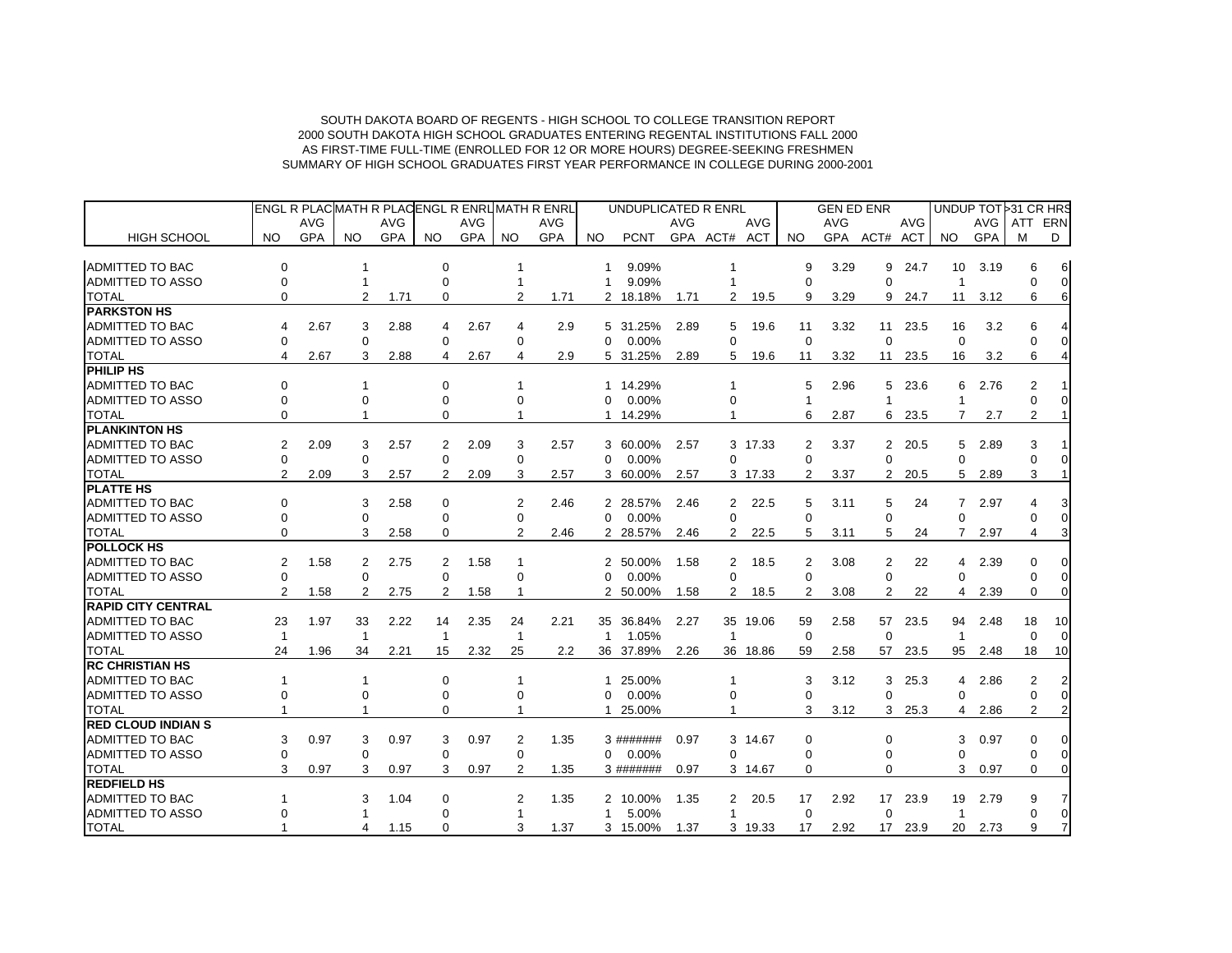|                         |                |            |                |            |              | ENGL R PLACMATH R PLACENGL R ENRUMATH R ENRL |                |            | UNDUPLICATED R ENRL |             |            |                |            | <b>GEN ED ENR</b> |            |                   |            | UNDUP TOT 31 CR HRS |      |                |                |
|-------------------------|----------------|------------|----------------|------------|--------------|----------------------------------------------|----------------|------------|---------------------|-------------|------------|----------------|------------|-------------------|------------|-------------------|------------|---------------------|------|----------------|----------------|
|                         |                | <b>AVG</b> |                | <b>AVG</b> |              | <b>AVG</b>                                   |                | <b>AVG</b> |                     |             | <b>AVG</b> |                | <b>AVG</b> |                   | <b>AVG</b> |                   | <b>AVG</b> |                     | AVG  | ATT            | ERN            |
| <b>HIGH SCHOOL</b>      | <b>NO</b>      | GPA        | NO.            | <b>GPA</b> | NO.          | <b>GPA</b>                                   | NO.            | <b>GPA</b> | NO.                 | <b>PCNT</b> |            | GPA ACT# ACT   |            | NO.               | <b>GPA</b> | ACT#              | ACT        | NO.                 | GPA  | м              | D              |
| <b>RONCALLI HS</b>      |                |            |                |            |              |                                              |                |            |                     |             |            |                |            |                   |            |                   |            |                     |      |                |                |
| ADMITTED TO BAC         | 2              | 2.73       | 4              | 2.63       | 1            |                                              | 5              | 2.88       | 5                   | 26.32%      | 2.88       | 5              | 19.8       | 12                | 2.97       | $12 \overline{ }$ | 24.1       | 17                  | 2.94 | 4              | 1              |
| <b>ADMITTED TO ASSO</b> | $\mathbf{1}$   |            | $\overline{2}$ | 1.45       | -1           |                                              |                |            | $\overline{2}$      | 10.53%      | 1.45       | $\overline{2}$ | 16.5       | $\mathbf 0$       |            | $\Omega$          |            | $\overline{2}$      | 1.45 | $\Omega$       | $\mathbf 0$    |
| <b>TOTAL</b>            | 3              | 2.03       | 6              | 2.27       | 2            | 1.96                                         | 6              | 2.77       | 7                   | 36.84%      | 2.51       |                | 7 18.86    | 12                | 2.97       | 12 <sup>7</sup>   | 24.1       | 19                  | 2.81 | 4              | $\mathbf{1}$   |
| <b>ROOSEVELT HS</b>     |                |            |                |            |              |                                              |                |            |                     |             |            |                |            |                   |            |                   |            |                     |      |                |                |
| <b>ADMITTED TO BAC</b>  | 6              | 2.34       | 12             | 2.74       | 5            | 2.44                                         | 11             | 2.67       |                     | 13 18.06%   | 2.65       |                | 13 18.85   | 56                | 2.87       | 56                | 23.6       | 69                  | 2.84 | 36             | 18             |
| <b>ADMITTED TO ASSO</b> | $\overline{2}$ | 1.35       | 3              | 1.25       | 2            | 1.35                                         | 3              | 1.25       | 3                   | 4.17%       | 1.25       | 3              | 17         | $\mathbf 0$       |            | $\Omega$          |            | 3                   | 1.25 | $\Omega$       | $\Omega$       |
| <b>TOTAL</b>            | 8              | 2.11       | 15             | 2.47       | 7            | 2.15                                         | 14             | 2.38       |                     | 16 22.22%   | 2.4        | 16             | 18.5       | 56                | 2.87       | 56                | 23.6       | 72                  | 2.78 | 36             | 18             |
| <b>ROSHOLT HS</b>       |                |            |                |            |              |                                              |                |            |                     |             |            |                |            |                   |            |                   |            |                     |      |                |                |
| <b>ADMITTED TO BAC</b>  | $\mathbf 0$    |            | $\Omega$       |            | $\mathbf 0$  |                                              | $\mathbf 0$    |            | 0                   | 0.00%       |            | $\mathbf 0$    |            | 3                 | 3.26       | 3                 | 26.3       | 3                   | 3.26 | 1              |                |
| <b>ADMITTED TO ASSO</b> | $\Omega$       |            | 0              |            | $\Omega$     |                                              | $\Omega$       |            | $\Omega$            | 0.00%       |            | 0              |            | $\Omega$          |            | $\Omega$          |            | $\Omega$            |      | $\Omega$       | $\Omega$       |
| <b>TOTAL</b>            | $\Omega$       |            | 0              |            | 0            |                                              | $\Omega$       |            | $\Omega$            | 0.00%       |            | 0              |            | 3                 | 3.26       | 3                 | 26.3       | 3                   | 3.26 | 1              | $\mathbf{1}$   |
| <b>ROSLYN HS</b>        |                |            |                |            |              |                                              |                |            |                     |             |            |                |            |                   |            |                   |            |                     |      |                |                |
| <b>ADMITTED TO BAC</b>  | $\Omega$       |            | 1              |            | $\Omega$     |                                              |                |            | 1                   | 20.00%      |            |                |            | 3                 | 3.28       | 3                 | 21.7       | 4                   | 2.89 | 3              | 3              |
| <b>ADMITTED TO ASSO</b> |                |            |                |            |              |                                              |                |            | 1                   | 20.00%      |            |                |            | $\Omega$          |            | $\Omega$          |            | $\overline{1}$      |      |                | $\Omega$       |
| <b>TOTAL</b>            |                |            | $\overline{2}$ | 1.7        |              |                                              | 2              | 1.7        | 2                   | 40.00%      | 1.7        | 2              | 19.5       | 3                 | 3.28       | 3                 | 21.7       | 5                   | 2.79 | 3              | 3              |
| <b>RUTLAND HS</b>       |                |            |                |            |              |                                              |                |            |                     |             |            |                |            |                   |            |                   |            |                     |      |                |                |
| <b>ADMITTED TO BAC</b>  | $\Omega$       |            | 2              | 1.98       | 0            |                                              |                |            | 1                   | 16.67%      |            |                |            | 5                 | 3.52       |                   | 5 22.4     | 6                   | 3.25 | -1             |                |
| <b>ADMITTED TO ASSO</b> | $\Omega$       |            | $\Omega$       |            | $\Omega$     |                                              | $\Omega$       |            | $\Omega$            | 0.00%       |            | 0              |            | $\Omega$          |            | 0                 |            | $\Omega$            |      | $\Omega$       | 0              |
| <b>TOTAL</b>            | $\Omega$       |            | 2              | 1.98       | 0            |                                              |                |            |                     | 16.67%      |            |                |            | 5                 | 3.52       | 5                 | 22.4       | 6                   | 3.25 | 1              |                |
| <b>SCOTLAND HS</b>      |                |            |                |            |              |                                              |                |            |                     |             |            |                |            |                   |            |                   |            |                     |      |                |                |
| <b>ADMITTED TO BAC</b>  | 2              | 1.95       | 3              | 2.36       | 2            | 1.95                                         | 3              | 2.36       | 4                   | 36.36%      | 2.47       |                | 4 19.25    | 6                 | 3.39       | 6                 | 24.2       | 10                  | 3.08 | 7              | 5              |
| <b>ADMITTED TO ASSO</b> | $\Omega$       |            | $\mathbf{1}$   |            | $\Omega$     |                                              | 1              |            | 1                   | 9.09%       |            | 1              |            | $\Omega$          |            | $\Omega$          |            | $\overline{1}$      |      | $\Omega$       | 0              |
| <b>TOTAL</b>            | 2              | 1.95       | 4              | 2.11       | 2            | 1.95                                         | 4              | 2.11       |                     | 5 45.45%    | 2.25       | 5              | 19.4       | 6                 | 3.39       | 6                 | 24.2       | 11                  | 2.95 | 7              | 5              |
| <b>SELBY HS</b>         |                |            |                |            |              |                                              |                |            |                     |             |            |                |            |                   |            |                   |            |                     |      |                |                |
| <b>ADMITTED TO BAC</b>  | 0              |            | $\overline{2}$ | 3.02       | 0            |                                              | 2              | 3.02       |                     | 2 25.00%    | 3.02       | 2              | 19         | 6                 | 3.2        | 6                 | 25.7       | 8                   | 3.15 | 3              |                |
| <b>ADMITTED TO ASSO</b> | 0              |            | 0              |            | 0            |                                              | 0              |            | $\Omega$            | 0.00%       |            | $\Omega$       |            | $\mathbf 0$       |            | $\Omega$          |            | $\Omega$            |      | $\Omega$       | 0              |
| <b>TOTAL</b>            | $\Omega$       |            | $\overline{2}$ | 3.02       | 0            |                                              | $\overline{2}$ | 3.02       |                     | 2 25.00%    | 3.02       | 2              | 19         | 6                 | 3.2        | 6                 | 25.7       | 8                   | 3.15 | 3              |                |
| <b>SF CHRISTIAN</b>     |                |            |                |            |              |                                              |                |            |                     |             |            |                |            |                   |            |                   |            |                     |      |                |                |
| <b>ADMITTED TO BAC</b>  |                |            | $\overline{2}$ | 3.32       |              |                                              | 2              | 3.32       |                     | 2 50.00%    | 3.32       | $\overline{2}$ | 17.5       | 2                 | 1.98       |                   | 2 20.5     | 4                   | 2.63 |                | 0              |
| <b>ADMITTED TO ASSO</b> |                |            | 0              |            | 0            |                                              | 0              |            | $\Omega$            | 0.00%       |            | 0              |            | $\mathbf 0$       |            | $\Omega$          |            | $\Omega$            |      | $\Omega$       | $\Omega$       |
| <b>TOTAL</b>            |                |            | $\overline{2}$ | 3.32       |              |                                              | 2              | 3.32       |                     | 2 50.00%    | 3.32       | 2              | 17.5       | 2                 | 1.98       | 2                 | 20.5       | 4                   | 2.63 |                | $\Omega$       |
| <b>SIOUX VALLEY HS</b>  |                |            |                |            |              |                                              |                |            |                     |             |            |                |            |                   |            |                   |            |                     |      |                |                |
| ADMITTED TO BAC         | 3              | 2.19       | 10             | 2.25       | 2            | $\overline{2}$                               | 8              | 2.34       | 9                   | 37.50%      | 2.34       |                | 9 19.44    | 13                | 2.65       |                   | 13 22.2    | 22                  | 2.54 | 4              |                |
| <b>ADMITTED TO ASSO</b> |                |            | $\overline{2}$ | 2.21       | $\mathbf{1}$ |                                              | $\overline{2}$ | 2.21       | 2                   | 8.33%       | 2.21       | $\overline{2}$ | 18.5       | $\mathbf 0$       |            | $\Omega$          |            | $\overline{2}$      | 2.21 | 0              | $\overline{0}$ |
| <b>TOTAL</b>            |                | 2.12       | 12             | 2.24       | 3            | 1.97                                         | 10             | 2.31       | 11                  | 45.83%      | 2.31       | 11             | 19.27      | 13                | 2.65       | 13                | 22.2       | 24                  | 2.52 | $\overline{4}$ | $\mathbf{1}$   |
| <b>SISSETON HS</b>      |                |            |                |            |              |                                              |                |            |                     |             |            |                |            |                   |            |                   |            |                     |      |                |                |
| <b>ADMITTED TO BAC</b>  | 6              | 3.01       | 8              | 2.48       | 5            | 3.04                                         | 6              | 2.51       | 8                   | 40.00%      | 2.86       |                | 8 18.75    | 12                | 3.18       |                   | 12 22.3    | 20                  | 3.06 | 12             | 9              |
| <b>ADMITTED TO ASSO</b> | $\Omega$       |            | 0              |            | $\Omega$     |                                              | $\Omega$       |            | $\Omega$            | 0.00%       |            | $\Omega$       |            | $\Omega$          |            | $\Omega$          |            | $\Omega$            |      | $\Omega$       | $\overline{0}$ |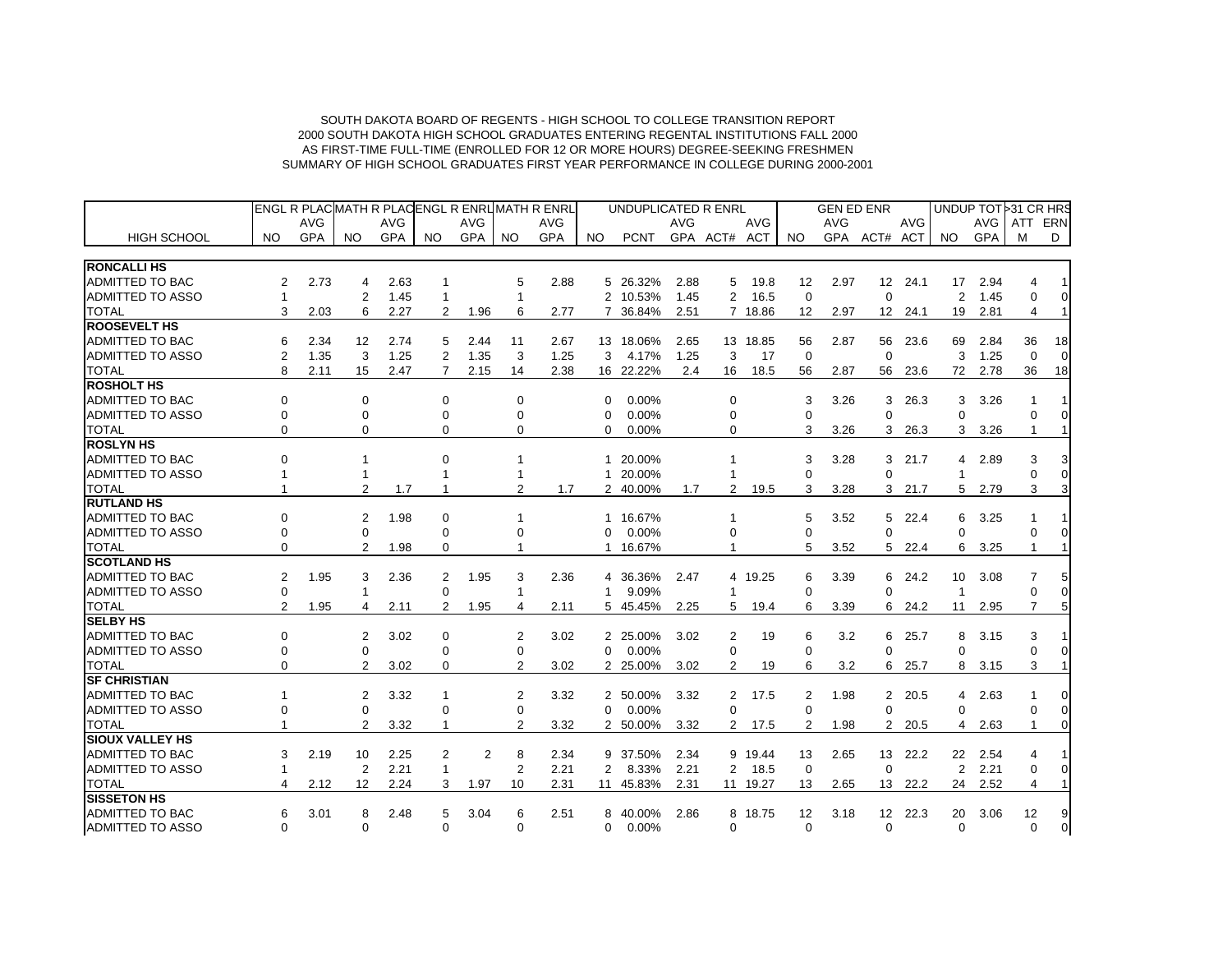|                            |             |            |                |            |              |      |                | ENGL R PLACMATH R PLACENGL R ENRUMATH R ENRL |              | UNDUPLICATED R ENRL |            |                |          |             | <b>GEN ED ENR</b> |                 |            |                |            | UNDUP TOT 31 CR HRS |             |
|----------------------------|-------------|------------|----------------|------------|--------------|------|----------------|----------------------------------------------|--------------|---------------------|------------|----------------|----------|-------------|-------------------|-----------------|------------|----------------|------------|---------------------|-------------|
|                            |             | <b>AVG</b> |                | AVG        |              | AVG  |                | AVG                                          |              |                     | <b>AVG</b> |                | AVG      |             | <b>AVG</b>        |                 | <b>AVG</b> |                | <b>AVG</b> | ATT                 | ERN         |
| <b>HIGH SCHOOL</b>         | NO.         | GPA        | NO.            | <b>GPA</b> | NO.          | GPA  | <b>NO</b>      | GPA                                          | NO.          | <b>PCNT</b>         |            | GPA ACT# ACT   |          | NO.         |                   | GPA ACT# ACT    |            | NO.            | <b>GPA</b> | м                   | D           |
| <b>TOTAL</b>               | 6           | 3.01       | 8              | 2.48       | 5            | 3.04 | 6              | 2.51                                         |              | 8 40.00%            | 2.86       |                | 8 18.75  | 12          | 3.18              | 12 <sup>2</sup> | 22.3       | 20             | 3.06       | 12                  | 9           |
| <b>SPEARFISH HS</b>        |             |            |                |            |              |      |                |                                              |              |                     |            |                |          |             |                   |                 |            |                |            |                     |             |
| <b>ADMITTED TO BAC</b>     | 12          | 2.22       | 20             | 2.07       | 9            | 2    | 16             | 2.08                                         |              | 19 42.22%           | 2.14       |                | 19 18.26 | 26          | 3.13              | 26              | 24         | 45             | 2.81       | 15                  | 12          |
| ADMITTED TO ASSO           | $\Omega$    |            | $\mathbf 0$    |            | $\Omega$     |      | 0              |                                              | $\Omega$     | 0.00%               |            | 0              |          | $\Omega$    |                   | $\Omega$        |            | $\Omega$       |            | $\Omega$            |             |
| <b>TOTAL</b>               | 12          | 2.22       | 20             | 2.07       | 9            | 2    | 16             | 2.08                                         |              | 19 42.22%           | 2.14       |                | 19 18.26 | 26          | 3.13              | 26              | 24         | 45             | 2.81       | 15                  | 12          |
| <b>IST. THOMAS MORE HS</b> |             |            |                |            |              |      |                |                                              |              |                     |            |                |          |             |                   |                 |            |                |            |                     |             |
| ADMITTED TO BAC            | $\Omega$    |            | 8              | 2.6        | $\Omega$     |      | 6              | 2.49                                         | 6            | 27.27%              | 2.49       |                | 6 20.83  | 16          | 3.16              | 16              | 24.4       | 22             | 3          | 10                  | 8           |
| <b>ADMITTED TO ASSO</b>    | $\Omega$    |            | 0              |            | $\Omega$     |      | 0              |                                              | $\Omega$     | 0.00%               |            | $\Omega$       |          | $\mathbf 0$ |                   | $\mathbf 0$     |            | $\mathbf 0$    |            | $\Omega$            | $\Omega$    |
| <b>TOTAL</b>               | $\Omega$    |            | 8              | 2.6        | $\Omega$     |      | 6              | 2.49                                         | 6            | 27.27%              | 2.49       |                | 6 20.83  | 16          | 3.16              | 16              | 24.4       | 22             | 3          | 10                  | 8           |
| <b>ISTANLEY COUNTY HS</b>  |             |            |                |            |              |      |                |                                              |              |                     |            |                |          |             |                   |                 |            |                |            |                     |             |
| <b>ADMITTED TO BAC</b>     |             |            |                |            |              |      |                |                                              |              | 1 16.67%            |            |                |          | 5           | 2.88              | 5               | 25.6       | 6              | 2.9        | 2                   |             |
| <b>ADMITTED TO ASSO</b>    | $\Omega$    |            | 0              |            | 0            |      | $\Omega$       |                                              | $\Omega$     | 0.00%               |            | 0              |          | $\Omega$    |                   | $\Omega$        |            | $\Omega$       |            | $\Omega$            | $\Omega$    |
| <b>TOTAL</b>               |             |            |                |            |              |      |                |                                              | 1            | 16.67%              |            |                |          | 5           | 2.88              | 5               | 25.6       | 6              | 2.9        | $\overline{2}$      |             |
| <b>STEVENS HS</b>          |             |            |                |            |              |      |                |                                              |              |                     |            |                |          |             |                   |                 |            |                |            |                     |             |
| <b>ADMITTED TO BAC</b>     | 14          | 1.97       | 26             | 1.91       | 7            | 2.35 | 24             | 1.9                                          |              | 28 28.87%           | 2.07       |                | 28 19.46 | 67          | 2.92              | 67              | 23.7       | 95             | 2.72       | 28                  | 18          |
| <b>ADMITTED TO ASSO</b>    | -1          |            | $\overline{2}$ | 2.58       | $\mathbf{1}$ |      | 2              | 2.58                                         | 2            | 2.06%               | 2.58       | $\overline{2}$ | 16       | $\mathbf 0$ |                   | $\mathbf 0$     |            | $\overline{2}$ | 2.58       | $\Omega$            | $\mathbf 0$ |
| <b>TOTAL</b>               | 15          | 1.99       | 28             | 1.96       | 8            | 2.33 | 26             | 1.95                                         |              | 30 30.93%           | 2.1        |                | 30 19.23 | 67          | 2.92              | 67              | 23.7       | 97             | 2.72       | 28                  | 18          |
| <b>STURGIS HS</b>          |             |            |                |            |              |      |                |                                              |              |                     |            |                |          |             |                   |                 |            |                |            |                     |             |
| ADMITTED TO BAC            | 9           | 2.01       | 20             | 2.07       | 7            | 2.13 | 14             | 2.05                                         |              | 19 33.93%           | 2.11       |                | 19 19.42 | 37          | 2.89              | 37              | 24.2       | 56             | 2.67       | 18                  | 9           |
| <b>ADMITTED TO ASSO</b>    | $\Omega$    |            | $\Omega$       |            | $\Omega$     |      | $\Omega$       |                                              | $\Omega$     | 0.00%               |            | $\Omega$       |          | $\Omega$    |                   | $\Omega$        |            | $\Omega$       |            | $\Omega$            | $\Omega$    |
| <b>TOTAL</b>               | 9           | 2.01       | 20             | 2.07       | 7            | 2.13 | 14             | 2.05                                         |              | 19 33.93%           | 2.11       |                | 19 19.42 | 37          | 2.89              |                 | 37 24.2    | 56             | 2.67       | 18                  | 9           |
| <b>SULLY BUTTES HS</b>     |             |            |                |            |              |      |                |                                              |              |                     |            |                |          |             |                   |                 |            |                |            |                     |             |
| <b>ADMITTED TO BAC</b>     |             |            | 0              |            |              |      | 2              | 2.39                                         |              | 3 33.33%            | 2.53       |                | 3 23.33  | 5           | 2.96              | 5               | 23.2       | 8              | 2.8        | 4                   | 3           |
| <b>ADMITTED TO ASSO</b>    |             |            |                |            |              |      |                |                                              | $\mathbf{1}$ | 11.11%              |            | 1              |          | $\Omega$    |                   | $\Omega$        |            | -1             |            | $\Omega$            | $\mathbf 0$ |
| <b>TOTAL</b>               | 2           | 2.4        | -1             |            | 2            | 2.4  | 3              | 2.26                                         |              | 4 44.44%            | 2.4        |                | 4 21.75  | 5           | 2.96              | 5               | 23.2       | 9              | 2.71       | 4                   | 3           |
| <b>SUMMIT HS</b>           |             |            |                |            |              |      |                |                                              |              |                     |            |                |          |             |                   |                 |            |                |            |                     |             |
| <b>ADMITTED TO BAC</b>     | $\Omega$    |            |                |            | 0            |      |                |                                              | 1            | 33.33%              |            |                |          | 2           | 3.48              | 2               | 22         | 3              | 3.29       | 3                   |             |
| <b>ADMITTED TO ASSO</b>    | $\Omega$    |            | 0              |            | 0            |      | 0              |                                              | $\Omega$     | 0.00%               |            | $\Omega$       |          | $\Omega$    |                   | 0               |            | $\Omega$       |            | O                   | $\Omega$    |
| <b>TOTAL</b>               | $\Omega$    |            |                |            | $\Omega$     |      |                |                                              | 1            | 33.33%              |            | 1              |          | 2           | 3.48              | $\overline{2}$  | 22         | 3              | 3.29       | 3                   |             |
| <b>T F RIGGS SENIOR</b>    |             |            |                |            |              |      |                |                                              |              |                     |            |                |          |             |                   |                 |            |                |            |                     |             |
| <b>ADMITTED TO BAC</b>     | 8           | 2.22       | 19             | 2.71       | 8            | 2.22 | 15             | 2.64                                         | 19           | 28.36%              | 2.54       |                | 19 20.11 | 48          | 2.85              | 48              | 24.9       | 67             | 2.77       | 32                  | 20          |
| <b>ADMITTED TO ASSO</b>    | $\Omega$    |            | $\Omega$       |            | $\Omega$     |      | 0              |                                              | $\Omega$     | 0.00%               |            | $\Omega$       |          | $\Omega$    |                   | $\Omega$        |            | $\Omega$       |            | $\Omega$            | $\Omega$    |
| <b>TOTAL</b>               | 8           | 2.22       | 19             | 2.71       | 8            | 2.22 | 15             | 2.64                                         |              | 19 28.36%           | 2.54       |                | 19 20.11 | 48          | 2.85              | 48              | 24.9       | 67             | 2.77       | 32                  | 20          |
| <b>TIMBER LAKE HS</b>      |             |            |                |            |              |      |                |                                              |              |                     |            |                |          |             |                   |                 |            |                |            |                     |             |
| <b>ADMITTED TO BAC</b>     |             |            | 3              | 2.36       | -1           |      | 4              | 2.32                                         |              | 4 80.00%            | 2.32       |                | 4 20.25  | -1          |                   |                 |            | 5              | 2.39       | $\Omega$            | $\Omega$    |
| <b>ADMITTED TO ASSO</b>    | $\Omega$    |            | $\Omega$       |            | $\Omega$     |      | $\Omega$       |                                              | $\Omega$     | 0.00%               |            | $\Omega$       |          | $\Omega$    |                   | $\Omega$        |            | 0              |            | $\Omega$            | $\Omega$    |
| <b>TOTAL</b>               |             |            | 3              | 2.36       | 1            |      | 4              | 2.32                                         |              | 4 80.00%            | 2.32       |                | 4 20.25  | -1          |                   |                 |            | 5              | 2.39       | $\Omega$            | ∩           |
| <b>TODD COUNTY HS</b>      |             |            |                |            |              |      |                |                                              |              |                     |            |                |          |             |                   |                 |            |                |            |                     |             |
| <b>ADMITTED TO BAC</b>     | $\mathbf 1$ |            | 2              | 1.81       | $\mathbf 1$  |      | $\overline{2}$ | 1.81                                         |              | 2 50.00%            | 1.81       | 2              | 18       | -1          |                   |                 |            | 3              | 1.41       | $\Omega$            | $\Omega$    |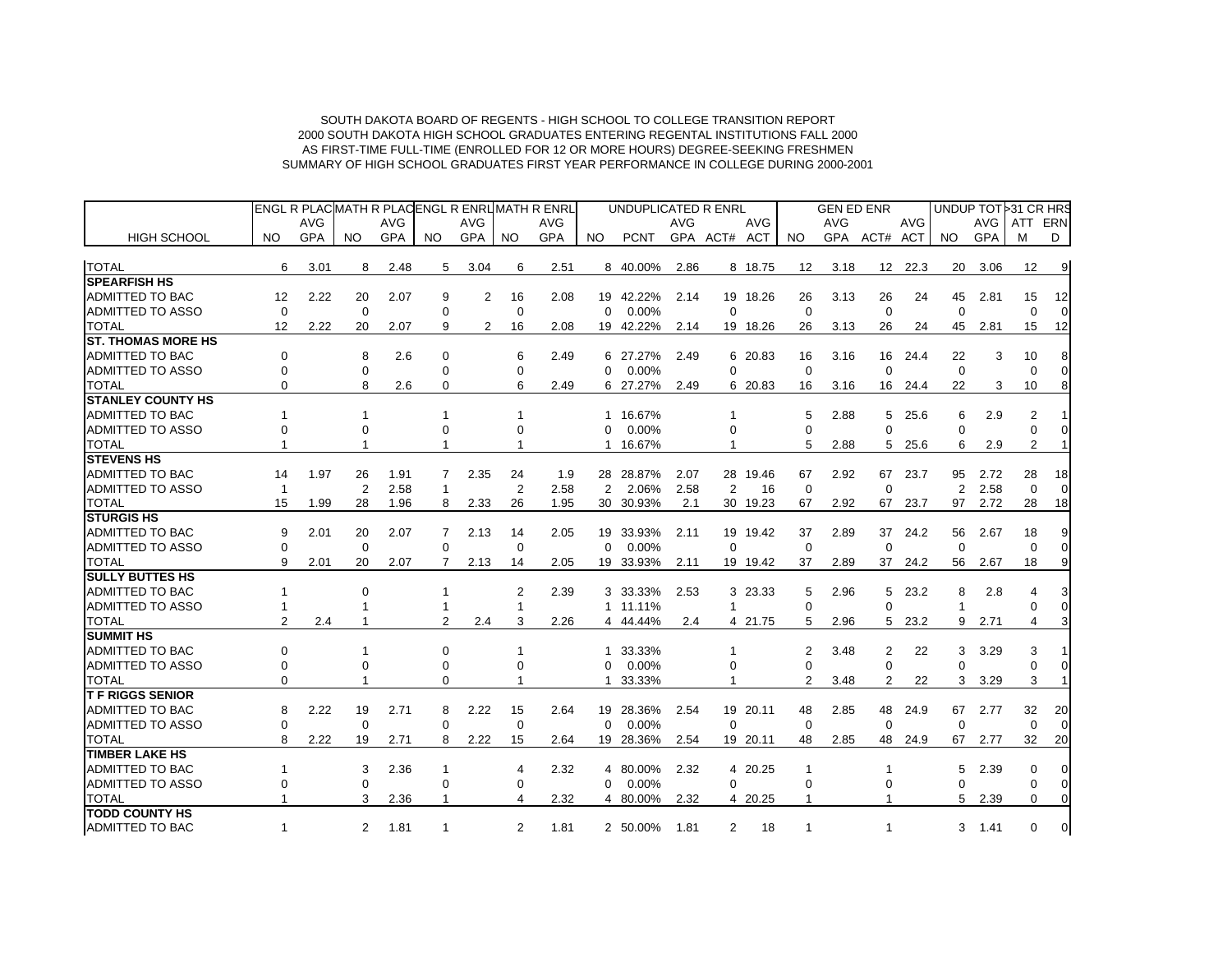|                           | <b>ENGL R PLACMATH R PLACENGL R ENRUMATH R ENRL</b> |            |                |            |                | UNDUPLICATED R ENRL |                |            |              |             | <b>GEN ED ENR</b> |                       |            |                |            |                | UNDUP TOT 31 CR HRS |                 |            |                |                |
|---------------------------|-----------------------------------------------------|------------|----------------|------------|----------------|---------------------|----------------|------------|--------------|-------------|-------------------|-----------------------|------------|----------------|------------|----------------|---------------------|-----------------|------------|----------------|----------------|
|                           |                                                     | <b>AVG</b> |                | <b>AVG</b> |                | <b>AVG</b>          |                | AVG        |              |             | <b>AVG</b>        |                       | <b>AVG</b> |                | <b>AVG</b> |                | AVG                 |                 | AVG        | ATT ERN        |                |
| <b>HIGH SCHOOL</b>        | NO.                                                 | <b>GPA</b> | NO.            | <b>GPA</b> | NO.            | <b>GPA</b>          | NO.            | <b>GPA</b> | NO.          | <b>PCNT</b> |                   | GPA ACT# ACT          |            | NO.            | <b>GPA</b> | ACT# ACT       |                     | NO.             | <b>GPA</b> | M              | D              |
|                           |                                                     |            |                |            |                |                     |                |            |              |             |                   |                       |            |                |            |                |                     |                 |            |                |                |
| <b>ADMITTED TO ASSO</b>   | 1                                                   |            |                |            |                |                     | $\mathbf 1$    |            |              | 1 25.00%    |                   |                       |            | $\mathbf 0$    |            | $\mathbf 0$    |                     | $\mathbf{1}$    |            | 0              | $\overline{0}$ |
| <b>TOTAL</b>              | 2                                                   | 1.12       | 3              | 1.29       | 2              | 1.12                | 3              | 1.29       |              | 3 75.00%    | 1.29              |                       | 3 16.67    | $\mathbf{1}$   |            | $\mathbf{1}$   |                     | $\overline{4}$  | 1.12       | $\Omega$       | $\Omega$       |
| <b>TRI-VALLEY SENIOR</b>  |                                                     |            |                |            |                |                     |                |            |              |             |                   |                       |            |                |            |                |                     |                 |            |                |                |
| <b>ADMITTED TO BAC</b>    | $\Omega$                                            |            | 5              | 2.39       | $\Omega$       |                     | 3              | 2.57       |              | 3 11.54%    | 2.57              |                       | 3 18.67    | 20             | 2.98       | 20             | 21.5                | 23              | 2.94       | 9              |                |
| <b>ADMITTED TO ASSO</b>   | $\Omega$                                            |            | $\overline{1}$ |            | 0              |                     | $\mathbf{1}$   |            | $\mathbf{1}$ | 3.85%       |                   | $\mathbf{1}$          |            | 2              | 2.33       | 2              | 22                  | 3               | 2.47       | $\Omega$       | $\Omega$       |
| <b>TOTAL</b>              | $\Omega$                                            |            | 6              | 2.45       | 0              |                     | 4              | 2.61       |              | 4 15.38%    | 2.61              |                       | 4 18.25    | 22             | 2.93       |                | 22 21.6             | 26              | 2.89       | 9              |                |
| <b>TRIPP HS</b>           |                                                     |            |                |            |                |                     |                |            |              |             |                   |                       |            |                |            |                |                     |                 |            |                |                |
| <b>ADMITTED TO BAC</b>    | 2                                                   | 2.23       | 2              | 2.19       | $\mathbf{1}$   |                     | 4              | 1.71       |              | 4 40.00%    | 1.71              |                       | 4 20.25    | 5              | 2.61       | 5              | 21.4                | 9               | 2.29       | 4              |                |
| ADMITTED TO ASSO          | $\Omega$                                            |            | $\mathbf{1}$   |            | 0              |                     | $\Omega$       |            | $\Omega$     | 0.00%       |                   | $\Omega$              |            | $\mathbf{1}$   |            | $\overline{1}$ |                     | $\mathbf{1}$    |            | $\Omega$       |                |
| <b>TOTAL</b>              | $\overline{2}$                                      | 2.23       | 3              | 2.08       | $\mathbf{1}$   |                     | 4              | 1.71       |              | 4 40.00%    | 1.71              |                       | 4 20.25    | 6              | 2.53       |                | 6 20.8              | 10 <sup>1</sup> | 2.25       | 4              |                |
| <b>TULARE HS</b>          |                                                     |            |                |            |                |                     |                |            |              |             |                   |                       |            |                |            |                |                     |                 |            |                |                |
| <b>ADMITTED TO BAC</b>    | 0                                                   |            | 4              | 3.12       | $\mathbf 0$    |                     | $\overline{2}$ | 3.55       |              | 2 33.33%    | 3.55              | $\overline{2}$        | 19.5       | $\overline{4}$ | 2.83       |                | 4 23.8              | 6               | 3.07       | 3              |                |
| <b>ADMITTED TO ASSO</b>   | $\Omega$                                            |            | $\Omega$       |            | 0              |                     | $\Omega$       |            | $\Omega$     | 0.00%       |                   | $\Omega$              |            | $\Omega$       |            | $\Omega$       |                     | $\Omega$        |            | $\Omega$       |                |
| <b>TOTAL</b>              | $\Omega$                                            |            | 4              | 3.12       | 0              |                     | $\overline{2}$ | 3.55       |              | 2 33.33%    | 3.55              | $\mathbf{2}^{\prime}$ | 19.5       | $\overline{4}$ | 2.83       | $\overline{4}$ | 23.8                | 6               | 3.07       | 3              |                |
| <b>VERMILLION HS</b>      |                                                     |            |                |            |                |                     |                |            |              |             |                   |                       |            |                |            |                |                     |                 |            |                |                |
| <b>ADMITTED TO BAC</b>    | 8                                                   | 1.44       | 18             | 2.41       | 7              | 1.48                | 17             | 2.29       |              | 21 41.18%   | 2.09              | 21                    | 20         | 29             | 2.96       | 29             | 24.2                | 50              | 2.64       | 13             |                |
| <b>ADMITTED TO ASSO</b>   | 0                                                   |            | $\Omega$       |            | 0              |                     | $\mathbf{1}$   |            | $\mathbf{1}$ | 1.96%       |                   | $\overline{1}$        |            | $\mathbf 0$    |            | $\Omega$       |                     | $\mathbf{1}$    |            | $\Omega$       |                |
| <b>TOTAL</b>              | 8                                                   | 1.44       | 18             | 2.41       | 7              | 1.48                | 18             | 2.28       |              | 22 43.14%   | 2.09              |                       | 22 19.82   | 29             | 2.96       |                | 29 24.2             | 51              | 2.63       | 13             |                |
| <b>VIBORG HS</b>          |                                                     |            |                |            |                |                     |                |            |              |             |                   |                       |            |                |            |                |                     |                 |            |                |                |
| <b>ADMITTED TO BAC</b>    |                                                     |            | 4              | 2.71       | $\mathbf{1}$   |                     | 3              | 2.64       |              | 3 50.00%    | 2.64              | 3                     | 19         | 2              | 2.84       |                | 2 22.5              | 5               | 2.73       | -1             |                |
| ADMITTED TO ASSO          | $\Omega$                                            |            | 0              |            | 0              |                     | $\Omega$       |            | $\Omega$     | 0.00%       |                   | $\Omega$              |            | $\mathbf{1}$   |            | $\overline{1}$ |                     | $\mathbf{1}$    |            | 1              | $\Omega$       |
| <b>TOTAL</b>              |                                                     |            | 4              | 2.71       |                |                     | 3              | 2.64       |              | 3 50.00%    | 2.64              | 3                     | 19         | 3              | 3.07       |                | $3$ 21.7            | 6               | 2.88       | $\overline{2}$ |                |
| <b>WAGNER COMMUNITY H</b> |                                                     |            |                |            |                |                     |                |            |              |             |                   |                       |            |                |            |                |                     |                 |            |                |                |
| <b>ADMITTED TO BAC</b>    | 2                                                   | 0.56       | 4              | 1.98       | 1              |                     | 5              | 2.14       | 5            | 71.43%      | 2.14              | 5                     | 19         | 2              | 3.33       |                | 2 24.5              | $\overline{7}$  | 2.62       | $\Omega$       |                |
| <b>ADMITTED TO ASSO</b>   | $\Omega$                                            |            | $\Omega$       |            | $\Omega$       |                     | $\Omega$       |            | $\Omega$     | 0.00%       |                   | $\Omega$              |            | $\Omega$       |            | $\Omega$       |                     | $\Omega$        |            | $\Omega$       |                |
| <b>TOTAL</b>              | $\overline{2}$                                      | 0.56       | 4              | 1.98       | $\overline{1}$ |                     | 5              | 2.14       |              | 5 71.43%    | 2.14              | 5                     | 19         | $\overline{2}$ | 3.33       |                | 2 24.5              | 7               | 2.62       | $\Omega$       |                |
| <b>WAKONDA HS</b>         |                                                     |            |                |            |                |                     |                |            |              |             |                   |                       |            |                |            |                |                     |                 |            |                |                |
| <b>ADMITTED TO BAC</b>    | $\Omega$                                            |            | $\mathbf{1}$   |            | $\Omega$       |                     | $\mathbf{1}$   |            | $\mathbf{1}$ | 16.67%      |                   |                       |            | 5              | 2.29       |                | 5 22.4              | 6               | 2.25       | 3              |                |
| <b>ADMITTED TO ASSO</b>   | $\Omega$                                            |            | 0              |            | 0              |                     | $\Omega$       |            | $\Omega$     | 0.00%       |                   | $\Omega$              |            | $\Omega$       |            | $\Omega$       |                     | $\Omega$        |            | $\Omega$       |                |
| <b>TOTAL</b>              | $\Omega$                                            |            |                |            | 0              |                     |                |            | $\mathbf{1}$ | 16.67%      |                   |                       |            | 5              | 2.29       | 5              | 22.4                | 6               | 2.25       | 3              |                |
| <b>WALL HS</b>            |                                                     |            |                |            |                |                     |                |            |              |             |                   |                       |            |                |            |                |                     |                 |            |                |                |
| <b>ADMITTED TO BAC</b>    | $\overline{2}$                                      | 2.57       | 5              | 2.75       | 2              | 2.57                | 6              | 3.04       |              | 8 80.00%    | 2.9               |                       | 8 19.63    | $\overline{2}$ | 3.11       |                | 2 24.5              | 10 <sup>1</sup> | 2.95       | 4              |                |
| <b>ADMITTED TO ASSO</b>   | $\mathbf 0$                                         |            | $\Omega$       |            | 0              |                     | $\Omega$       |            | $\Omega$     | 0.00%       |                   | $\Omega$              |            | $\Omega$       |            | $\Omega$       |                     | $\Omega$        |            | $\Omega$       |                |
| <b>TOTAL</b>              | $\overline{2}$                                      | 2.57       | 5              | 2.75       | $\overline{2}$ | 2.57                | 6              | 3.04       |              | 8 80.00%    | 2.9               |                       | 8 19.63    | 2              | 3.11       |                | 2 24.5              | 10 <sup>°</sup> | 2.95       | 4              |                |
| <b>WARNER HS</b>          |                                                     |            |                |            |                |                     |                |            |              |             |                   |                       |            |                |            |                |                     |                 |            |                |                |
| <b>ADMITTED TO BAC</b>    | 1                                                   |            | $\mathbf 1$    |            | $\overline{1}$ |                     | $\mathbf{1}$   |            | -1           | 9.09%       |                   | 1                     |            | 10             | 2.46       | 10             | 23                  | 11              | 2.45       | 3              |                |
| ADMITTED TO ASSO          | O                                                   |            | 0              |            | 0              |                     | $\Omega$       |            | $\Omega$     | 0.00%       |                   | $\Omega$              |            | $\Omega$       |            | $\Omega$       |                     | $\Omega$        |            | $\Omega$       |                |
| <b>TOTAL</b>              |                                                     |            |                |            |                |                     | 1              |            | $\mathbf{1}$ | 9.09%       |                   |                       |            | 10             | 2.46       | 10             | 23                  | 11              | 2.45       | 3              |                |
| <b>WASHINGTON SR HS</b>   |                                                     |            |                |            |                |                     |                |            |              |             |                   |                       |            |                |            |                |                     |                 |            |                |                |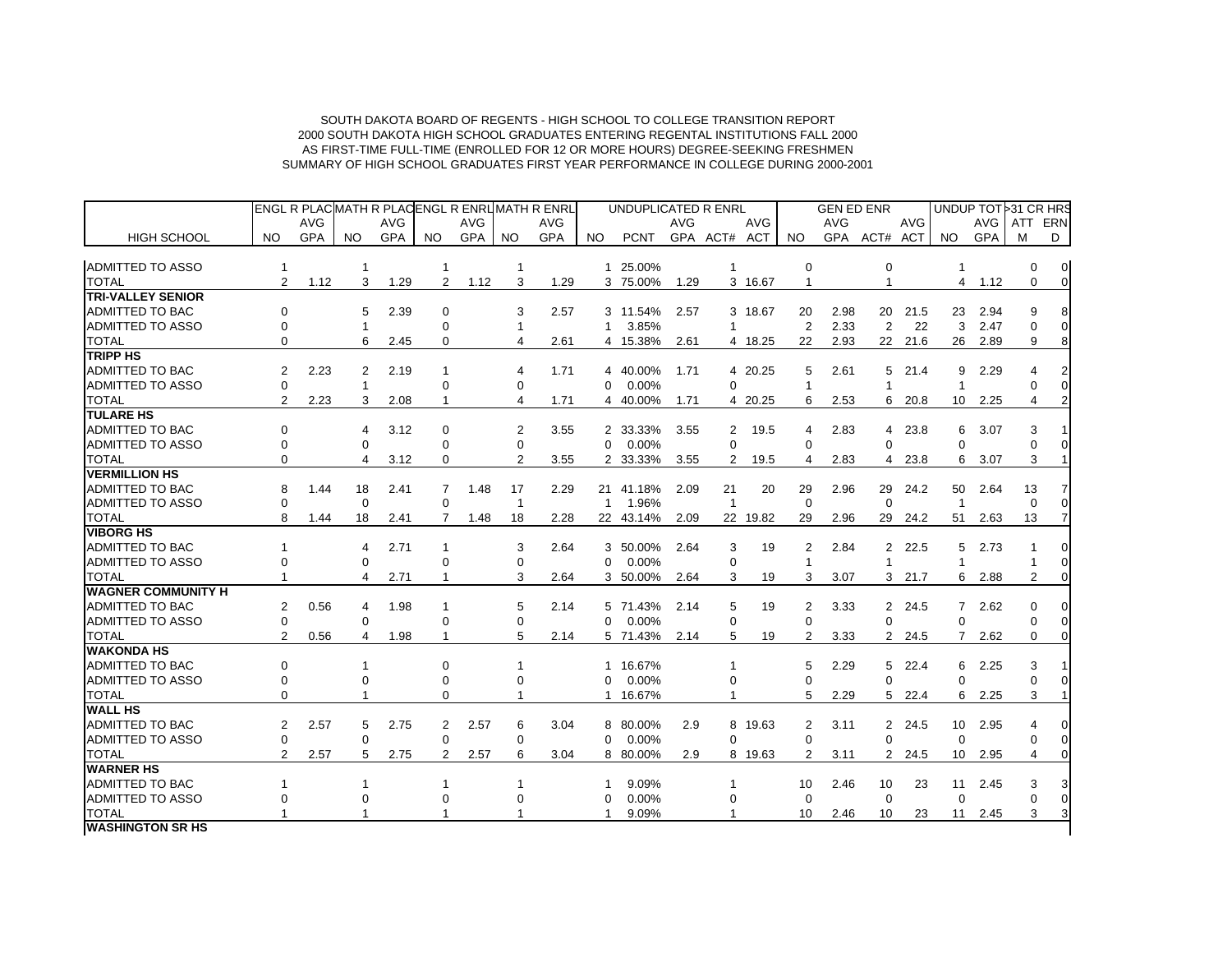|                            |                |            |                |            | ENGL R PLACMATH R PLACENGL R ENRUMATH R ENRL |            |                |            | UNDUPLICATED R ENRL |             |            |                         |            | <b>GEN ED ENR</b> |            |                |            | UNDUP TOT 31 CR HRS |            |                |                |
|----------------------------|----------------|------------|----------------|------------|----------------------------------------------|------------|----------------|------------|---------------------|-------------|------------|-------------------------|------------|-------------------|------------|----------------|------------|---------------------|------------|----------------|----------------|
|                            |                | <b>AVG</b> |                | <b>AVG</b> |                                              | <b>AVG</b> |                | <b>AVG</b> |                     |             | <b>AVG</b> |                         | <b>AVG</b> |                   | <b>AVG</b> |                | <b>AVG</b> |                     | AVG        | ATT            | ERN            |
| <b>HIGH SCHOOL</b>         | NO.            | <b>GPA</b> | NO.            | <b>GPA</b> | NO.                                          | GPA        | NO.            | <b>GPA</b> | NO.                 | <b>PCNT</b> |            | GPA ACT# ACT            |            | NO.               |            | GPA ACT# ACT   |            | NO.                 | <b>GPA</b> | м              | D              |
| <b>ADMITTED TO BAC</b>     | 19             | 2.26       | 34             | 2.26       | 16                                           | 2.35       | 29             | 2.21       | 34                  | 34.00%      | 2.26       |                         | 33 18.48   | 63                | 2.87       | 63             | 24         | 97                  | 2.68       | 40             | 24             |
| <b>ADMITTED TO ASSO</b>    | $\mathbf 1$    |            | 2              | 2.35       | $\overline{1}$                               |            | $\overline{2}$ | 2.35       | 2                   | 2.00%       | 2.35       | $\overline{\mathbf{1}}$ |            | $\overline{1}$    |            | $\overline{1}$ |            | 3                   | 2.52       | $\overline{1}$ | $\overline{1}$ |
| <b>TOTAL</b>               | 20             | 2.22       | 36             | 2.26       | 17                                           | 2.31       | 31             | 2.22       | 36                  | 36.00%      | 2.27       |                         | 34 18.41   | 64                | 2.87       | 64             | 24         | 100                 | 2.68       | 41             | 25             |
| <b>WATERTOWN SENIOR</b>    |                |            |                |            |                                              |            |                |            |                     |             |            |                         |            |                   |            |                |            |                     |            |                |                |
| <b>ADMITTED TO BAC</b>     | 16             | 2.04       | 27             | 2.38       | 13                                           | 2.01       | 22             | 2.45       |                     | 30 33.33%   | 2.29       |                         | 30 19.37   | 55                | 2.99       | 55             | 23.7       | 85                  | 2.77       | 34             | 20             |
| <b>ADMITTED TO ASSO</b>    | $\overline{4}$ | 2.29       | $\overline{4}$ | 2.41       | 4                                            | 2.29       | 5              | 2.31       | 5                   | 5.56%       | 2.31       | 5                       | 16.6       | $\mathbf 0$       |            | $\mathbf 0$    |            | 5                   | 2.31       | $\mathbf 0$    | $\Omega$       |
| <b>TOTAL</b>               | 20             | 2.09       | 31             | 2.38       | 17                                           | 2.07       | 27             | 2.42       |                     | 35 38.89%   | 2.29       |                         | 35 18.97   | 55                | 2.99       | 55             | 23.7       | 90                  | 2.74       | 34             | 20             |
| <b>WAUBAY HS</b>           |                |            |                |            |                                              |            |                |            |                     |             |            |                         |            |                   |            |                |            |                     |            |                |                |
| <b>ADMITTED TO BAC</b>     | $\Omega$       |            | $\Omega$       |            | 0                                            |            | 0              |            | 0                   | $0.00\%$    |            | 0                       |            | 6                 | 3.18       | 6              | 23.8       | 6                   | 3.18       | 5              |                |
| <b>ADMITTED TO ASSO</b>    | $\Omega$       |            | $\Omega$       |            | 0                                            |            | $\Omega$       |            | $\Omega$            | 0.00%       |            | 0                       |            | $\Omega$          |            | $\Omega$       |            | $\Omega$            |            |                | $\Omega$       |
| <b>TOTAL</b>               | $\Omega$       |            | $\Omega$       |            | $\Omega$                                     |            | $\Omega$       |            | $\Omega$            | 0.00%       |            | 0                       |            | 6                 | 3.18       | 6              | 23.8       | 6                   | 3.18       | 5              |                |
| <b>WAVERLY HS</b>          |                |            |                |            |                                              |            |                |            |                     |             |            |                         |            |                   |            |                |            |                     |            |                |                |
| <b>ADMITTED TO BAC</b>     |                |            |                |            | $\Omega$                                     |            | $\overline{2}$ | 3.28       |                     | 2 50.00%    | 3.28       | 2                       | 20.5       | 2                 | 2.42       | 2              | 26         | 4                   | 2.83       | $\Omega$       | $\Omega$       |
| <b>ADMITTED TO ASSO</b>    |                |            | U              |            | $\Omega$                                     |            | 0              |            | $\Omega$            | 0.00%       |            | 0                       |            | $\mathbf 0$       |            | $\Omega$       |            | $\Omega$            |            |                | 0              |
| <b>TOTAL</b>               |                |            |                |            | 0                                            |            | $\overline{2}$ | 3.28       |                     | 2 50.00%    | 3.28       | $\overline{2}$          | 20.5       | 2                 | 2.42       | 2              | 26         | 4                   | 2.83       | $\Omega$       | $\overline{0}$ |
| <b>WEBSTER HS</b>          |                |            |                |            |                                              |            |                |            |                     |             |            |                         |            |                   |            |                |            |                     |            |                |                |
| <b>ADMITTED TO BAC</b>     |                |            | 3              | 2.47       | $\Omega$                                     |            | 3              | 2.47       |                     | 3 33.33%    | 2.47       | 3                       | 18         | 5                 | 3.4        | 5              | 28.8       | 8                   | 3.14       | 4              | 3              |
| <b>ADMITTED TO ASSO</b>    | ∩              |            |                |            | $\Omega$                                     |            |                |            |                     | 1 11.11%    |            |                         |            | $\Omega$          |            | $\Omega$       |            | -1                  |            |                | $\Omega$       |
| <b>TOTAL</b>               |                |            | 4              | 2.35       | 0                                            |            | 4              | 2.35       |                     | 4 44.44%    | 2.35       |                         | 4 18.75    | 5                 | 3.4        | 5              | 28.8       | 9                   | 3.04       | 4              | 3              |
| <b>WESSINGTON HS</b>       |                |            |                |            |                                              |            |                |            |                     |             |            |                         |            |                   |            |                |            |                     |            |                |                |
| <b>ADMITTED TO BAC</b>     | $\Omega$       |            | $\Omega$       |            | $\Omega$                                     |            | $\Omega$       |            | $\mathbf 0$         | 0.00%       |            | 0                       |            | 4                 | 3.11       |                | 4 24.5     | 4                   | 3.11       | 3              | 3              |
| <b>ADMITTED TO ASSO</b>    | $\Omega$       |            | $\Omega$       |            | $\Omega$                                     |            | $\Omega$       |            | $\Omega$            | 0.00%       |            | 0                       |            | $\Omega$          |            | $\Omega$       |            | $\Omega$            |            | $\Omega$       | $\Omega$       |
| <b>TOTAL</b>               | $\Omega$       |            | $\Omega$       |            | $\Omega$                                     |            | 0              |            | 0                   | 0.00%       |            | 0                       |            | 4                 | 3.11       | 4              | 24.5       | 4                   | 3.11       | 3              | 3              |
| <b>IWESSINGTON SPRINGS</b> |                |            |                |            |                                              |            |                |            |                     |             |            |                         |            |                   |            |                |            |                     |            |                |                |
| <b>ADMITTED TO BAC</b>     |                |            |                |            | 0                                            |            |                |            |                     | 1 11.11%    |            |                         |            | 7                 | 2.37       |                | 721.4      | 8                   | 2.27       | 2              | $\Omega$       |
| <b>ADMITTED TO ASSO</b>    | $\Omega$       |            |                |            | 0                                            |            |                |            |                     | 1 11.11%    |            |                         |            | $\mathbf 0$       |            | $\Omega$       |            |                     |            | $\Omega$       | $\Omega$       |
| <b>TOTAL</b>               |                |            | 2              | 0.21       | 0                                            |            | $\overline{2}$ | 0.86       |                     | 2 22.22%    | 0.86       | 2                       | 22         | 7                 | 2.37       | 7              | 21.4       | 9                   | 2.11       | $\overline{2}$ | $\Omega$       |
| <b>WEST CENTRAL HS</b>     |                |            |                |            |                                              |            |                |            |                     |             |            |                         |            |                   |            |                |            |                     |            |                |                |
| <b>ADMITTED TO BAC</b>     | 3              | 2.46       | 5              | 2.44       | 3                                            | 2.46       | 5              | 2.44       | 6                   | 28.57%      | 2.52       |                         | 6 19.83    | 13                | 3.1        | 13             | 24.2       | 19                  | 2.94       | 8              | 5              |
| <b>ADMITTED TO ASSO</b>    | 1              |            | 2              | 0.93       | $\mathbf{1}$                                 |            | $\overline{2}$ | 0.93       | 2                   | 9.52%       | 0.93       | 2                       | 17         | $\mathbf 0$       |            | $\Omega$       |            | 2                   | 0.93       | $\Omega$       | $\overline{0}$ |
| <b>TOTAL</b>               | 4              | 2.01       | $\overline{7}$ | 2.03       | 4                                            | 2.01       | $\overline{7}$ | 2.03       | 8                   | 38.10%      | 2.17       |                         | 8 19.13    | 13                | 3.1        | 13             | 24.2       | 21                  | 2.78       | 8              | 5              |
| <b>WHITE LAKE HS</b>       |                |            |                |            |                                              |            |                |            |                     |             |            |                         |            |                   |            |                |            |                     |            |                |                |
| <b>ADMITTED TO BAC</b>     | 0              |            | $\Omega$       |            | $\Omega$                                     |            | 0              |            | $\Omega$            | 0.00%       |            | 0                       |            | 3                 | 3.67       | 3              | 25         | 3                   | 3.67       |                |                |
| <b>ADMITTED TO ASSO</b>    | 0              |            | 0              |            | 0                                            |            | 0              |            | $\mathbf 0$         | 0.00%       |            | 0                       |            | $\mathbf 0$       |            | 0              |            | $\Omega$            |            | 0              | 0              |
| <b>TOTAL</b>               | $\Omega$       |            | $\Omega$       |            | $\Omega$                                     |            | $\Omega$       |            | O                   | 0.00%       |            | 0                       |            | 3                 | 3.67       | 3              | 25         | 3                   | 3.67       | $\mathbf{1}$   | $\mathbf{1}$   |
| <b>WHITE RIVER HS</b>      |                |            |                |            |                                              |            |                |            |                     |             |            |                         |            |                   |            |                |            |                     |            |                |                |
| <b>ADMITTED TO BAC</b>     | 0              |            | 2              | 0.86       | 0                                            |            | 2              | 0.86       | 2                   | 40.00%      | 0.86       | 2                       | 21.5       | 3                 | 3.08       | 3              | 24         | 5                   | 2.3        | 2              |                |
| <b>ADMITTED TO ASSO</b>    |                |            | $\Omega$       |            | $\Omega$                                     |            | $\Omega$       |            | $\Omega$            | 0.00%       |            | $\Omega$                |            | $\Omega$          |            | $\Omega$       |            | $\Omega$            |            | $\Omega$       | $\overline{0}$ |
| <b>TOTAL</b>               | $\Omega$       |            | $\overline{2}$ | 0.86       | 0                                            |            | $\overline{2}$ | 0.86       |                     | 2 40.00%    | 0.86       | 2                       | 21.5       | 3                 | 3.08       | 3              | 24         | 5                   | 2.3        |                | $\mathbf{1}$   |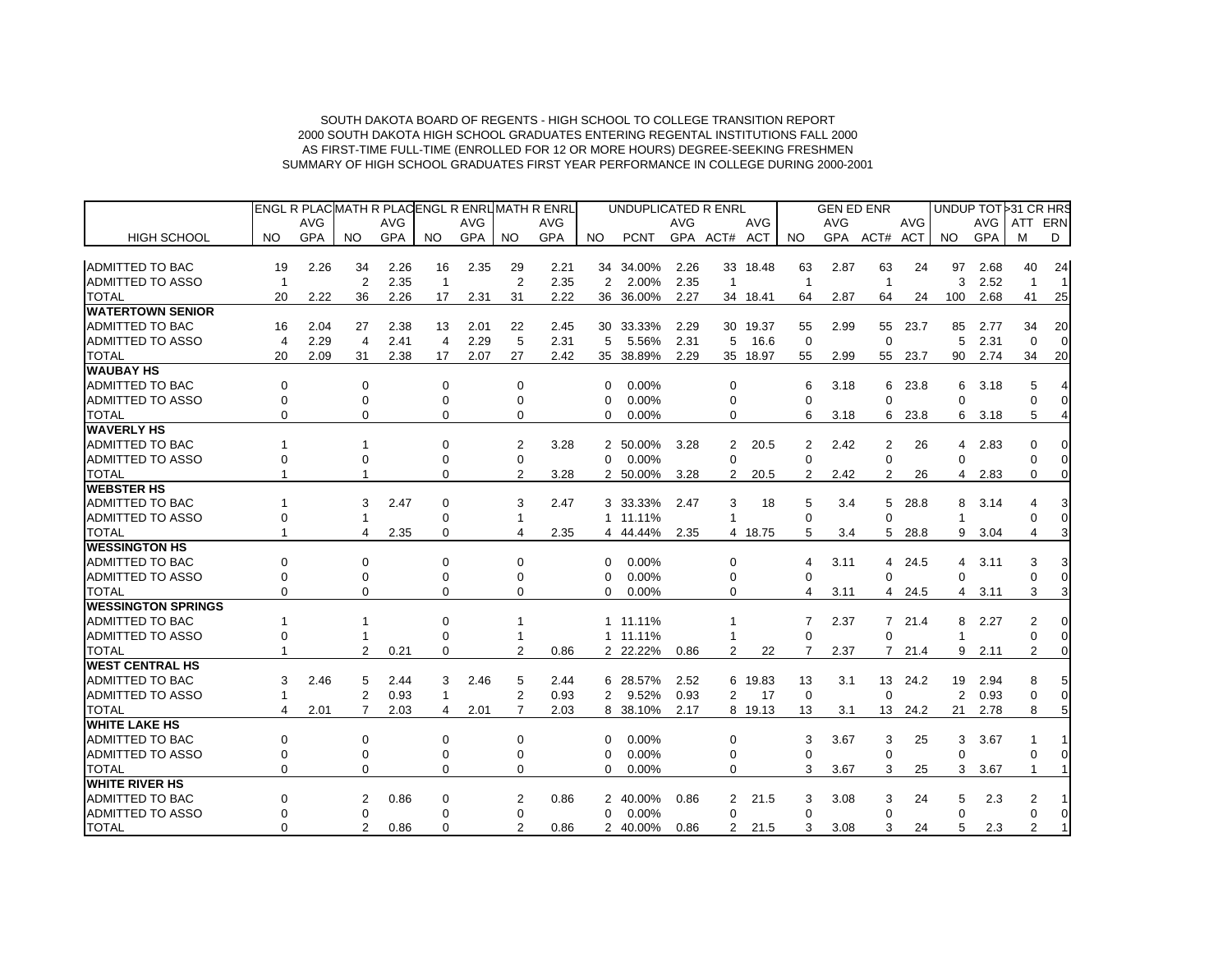|                         | IENGL R PLACIMATH R PLACIENGL R ENRLIMATH R ENRL |            |           |            |           |            |                |            |           | UNDUPLICATED R ENRL |            |                |            |             | <b>GEN ED ENR</b> |          |            |                   |                | UNDUP TOT 31 CR HRS |                |
|-------------------------|--------------------------------------------------|------------|-----------|------------|-----------|------------|----------------|------------|-----------|---------------------|------------|----------------|------------|-------------|-------------------|----------|------------|-------------------|----------------|---------------------|----------------|
|                         |                                                  | <b>AVG</b> |           | <b>AVG</b> |           | <b>AVG</b> |                | <b>AVG</b> |           |                     | <b>AVG</b> |                | <b>AVG</b> |             | <b>AVG</b>        |          | <b>AVG</b> |                   | <b>AVG</b>     | <b>ATT</b>          | ERN            |
| <b>HIGH SCHOOL</b>      | <b>NO</b>                                        | <b>GPA</b> | <b>NO</b> | <b>GPA</b> | <b>NO</b> | <b>GPA</b> | <b>NO</b>      | <b>GPA</b> | <b>NO</b> | <b>PCNT</b>         |            | GPA ACT#       | <b>ACT</b> | NO.         | <b>GPA</b>        | ACT#     | ACT        | N <sub>O</sub>    | <b>GPA</b>     | M                   | D              |
| <b>WILLOW LAKE HS</b>   |                                                  |            |           |            |           |            |                |            |           |                     |            |                |            |             |                   |          |            |                   |                |                     |                |
| <b>ADMITTED TO BAC</b>  | $\Omega$                                         |            |           |            |           |            |                |            | 1         | 14.29%              |            |                |            | 6           | 3.09              | 6        | 23.7       |                   | 3.12           |                     | 3              |
| <b>ADMITTED TO ASSO</b> | $\Omega$                                         |            |           |            |           |            |                |            | $\Omega$  | 0.00%               |            |                |            | 0           |                   | 0        |            | 0                 |                | 0                   | $\Omega$       |
| <b>TOTAL</b>            | $\Omega$                                         |            |           |            | $\Omega$  |            |                |            |           | 14.29%              |            |                |            | 6           | 3.09              | 6        | 23.7       |                   | 3.12           | 4                   | 3              |
| <b>WILMOT HS</b>        |                                                  |            |           |            |           |            |                |            |           |                     |            |                |            |             |                   |          |            |                   |                |                     |                |
| <b>ADMITTED TO BAC</b>  | 3                                                | 2.5        | 4         | 2.58       | 3         | 2.5        | 5              | 2.69       | 5         | 55.56%              | 2.69       | 5              | 18.4       | 4           | 3.28              | 4        | 24.8       | 9                 | 2.99           |                     |                |
| <b>ADMITTED TO ASSO</b> | $\Omega$                                         |            | $\Omega$  |            | $\Omega$  |            | $\Omega$       |            | $\Omega$  | 0.00%               |            | 0              |            | $\Omega$    |                   | $\Omega$ |            | $\Omega$          |                | $\Omega$            | $\Omega$       |
| <b>TOTAL</b>            | 3                                                | 2.5        | 4         | 2.58       | 3         | 2.5        | 5              | 2.69       |           | 5 55.56%            | 2.69       | 5              | 18.4       | 4           | 3.28              | 4        | 24.8       | 9                 | 2.99           | 5                   |                |
| <b>WINNER HS</b>        |                                                  |            |           |            |           |            |                |            |           |                     |            |                |            |             |                   |          |            |                   |                |                     |                |
| <b>ADMITTED TO BAC</b>  |                                                  |            | 6         | 2.47       |           |            | 5              | 2.35       | 5         | 19.23%              | 2.35       | 5              | 20         | 19          | 2.85              | 19       | 24.5       | 24                | 2.77           | 13                  |                |
| <b>ADMITTED TO ASSO</b> |                                                  |            |           | 2.53       | $\Omega$  |            | $\overline{2}$ | 2.53       | 2         | 7.69%               | 2.53       | $\overline{2}$ | 19.5       | $\mathbf 0$ |                   | $\Omega$ |            | $\overline{2}$    | 2.53           | -1                  | $\overline{0}$ |
| <b>TOTAL</b>            | 2                                                | 2.39       | 8         | 2.48       |           |            | 7              | 2.41       |           | 26.92%              | 2.41       | 7              | 19.86      | 19          | 2.85              | 19       | 24.5       | 26                | 2.75           | 14                  | 9              |
| <b>WOLSEY HS</b>        |                                                  |            |           |            |           |            |                |            |           |                     |            |                |            |             |                   |          |            |                   |                |                     |                |
| ADMITTED TO BAC         |                                                  |            |           |            |           |            |                |            | 2         | 22.22%              | 2.51       | 2              | 20         |             | 2.74              |          | 722.3      | 9                 | 2.69           | 4                   | 3              |
| <b>ADMITTED TO ASSO</b> |                                                  |            |           |            |           |            |                |            | $\Omega$  | 0.00%               |            | 0              |            | 0           |                   | $\Omega$ |            | $\Omega$          |                | 0                   | $\overline{0}$ |
| <b>TOTAL</b>            |                                                  |            |           |            |           |            |                |            | 2         | 22.22%              | 2.51       | 2              | 20         |             | 2.74              |          | 22.3       | 9                 | 2.69           | $\overline{4}$      | 3              |
| <b>WOONSOCKET HS</b>    |                                                  |            |           |            |           |            |                |            |           |                     |            |                |            |             |                   |          |            |                   |                |                     |                |
| <b>ADMITTED TO BAC</b>  | 4                                                | 1.94       | 3         | 1.71       | 2         | 1.13       | 3              | 1.71       | 3         | 25.00%              | 1.71       |                | 3 16.33    | 9           | 2.77              | 9        | 22         | $12 \overline{ }$ | 2.57           |                     | 2              |
| <b>ADMITTED TO ASSO</b> | 0                                                |            | 0         |            | $\Omega$  |            | 0              |            | 0         | 0.00%               |            | $\Omega$       |            | 0           |                   | 0        |            | $\mathbf 0$       |                |                     | $\Omega$       |
| <b>TOTAL</b>            |                                                  | 1.94       | 3         | 1.71       | 2         | 1.13       | 3              | 1.71       |           | 3 25.00%            | 1.71       |                | 3 16.33    | 9           | 2.77              | 9        | 22         | 12 <sup>2</sup>   | 2.57           | 4                   |                |
| YANKTON HS              |                                                  |            |           |            |           |            |                |            |           |                     |            |                |            |             |                   |          |            |                   |                |                     |                |
| <b>ADMITTED TO BAC</b>  | 7                                                | 2.2        | 22        | 2.27       | 6         | 2.24       | 21             | 2.31       | 23        | 36.51%              | 2.41       | 23             | 19.3       | 38          | 3.02              | 38       | 24         | 61                | 2.82           | 26                  | 13             |
| <b>ADMITTED TO ASSO</b> | 0                                                |            |           |            | 0         |            |                |            | -1        | 1.59%               |            | 1              |            | -1          |                   | -1       |            | $\overline{2}$    | $\overline{2}$ | $\Omega$            | $\overline{0}$ |
| <b>TOTAL</b>            |                                                  | $2.2\,$    | 23        | 2.24       | 6         | 2.24       | 22             | 2.27       |           | 24 38.10%           | 2.38       |                | 24 19.21   | 39          | 3                 | 39       | 23.9       | 63                | 2.79           | 26                  | 13             |
| <b>SOUTH DAKOTA HS</b>  |                                                  |            |           |            |           |            |                |            |           |                     |            |                |            |             |                   |          |            |                   |                |                     |                |
| <b>ADMITTED TO BAC</b>  | 400                                              | 2.14       | 783       | 2.36       | 314       | 2.14       | 686            | 2.36       |           | 815 31.01%          | 2.35       | 814            | 19.2       | 1710        | 2.92              | 1708     | 23.7       | 2525              | 2.76           | 947                 | 596            |
| <b>ADMITTED TO ASSO</b> | 43                                               | 1.86       | 79        | 1.98       | 41        | 1.83       | 73             | 2.02       | 77        | 2.93%               | 1.99       | 76             | 17.25      | 26          | 2.52              | 25       | 21         | 103               | 2.14           | 13                  | 3              |
| <b>TOTAL</b>            | 443                                              | 2.12       | 862       | 2.33       | 355       | 2.11       | 759            | 2.33       | 892       | 33.94%              | 2.32       |                | 890 19.04  | 1736        | 2.91              | 1733     | 23.7       | 2628              | 2.74           | 960                 | 599            |

NOTE:

1. THE REPORT INCLUDES 2000 SOUTH DAKOTA HIGH SCHOOL GRADUATES WHO ENTERED REGENTAL INSTITUTIONS FALL 2000 AND ENROLLED AT LEAST 12 HOURS. 2. TO PROTECT THE PRIVACY OF INDIVIDUAL STUDENTS IT IS NECESSARY TO REMOVE INDIVIDUAL HIGH SCHOOL INFORMATION FROM THE REPORT AT SCHOOLS WITH LOW NUMBERS OF STUDENTS ENROLLED. THOSE HIGH SCHOOLS ARE: AVON, BELIEVERS FELLOWSHIP ACADEMY, BRISTOL, CONDE, CRAZY HORSE, DAKOTA CHRISTIAN, DUPREE, FLORENCE, FREDERICK-BARNARD, HARDING COUNTY, HARROLD, HITCHCOCK, ISABEL, LOWER BRULE, MITCHELL CHRISTIAN, NEW UNDERWOOD, OELRICHS, PINE RIDGE, RED CLOUD, SOUTH SHORE, ST FRAN MISSION, ST PAULS IND MIS, STICKNEY, SUNSHINE BIBLE ACADEMY, AND TAKINI. THIS IS NOT AN INDICATION OF HOW THE STUDENTS PERFORMED. THE INFORMATION IS CONTAINED IN THE SD SCHOOLS TOTAL.

3. INDIVIDUAL GPA AND ACT INFORMATION IS SUPPRESSED TO PROTECT PRIVACY.